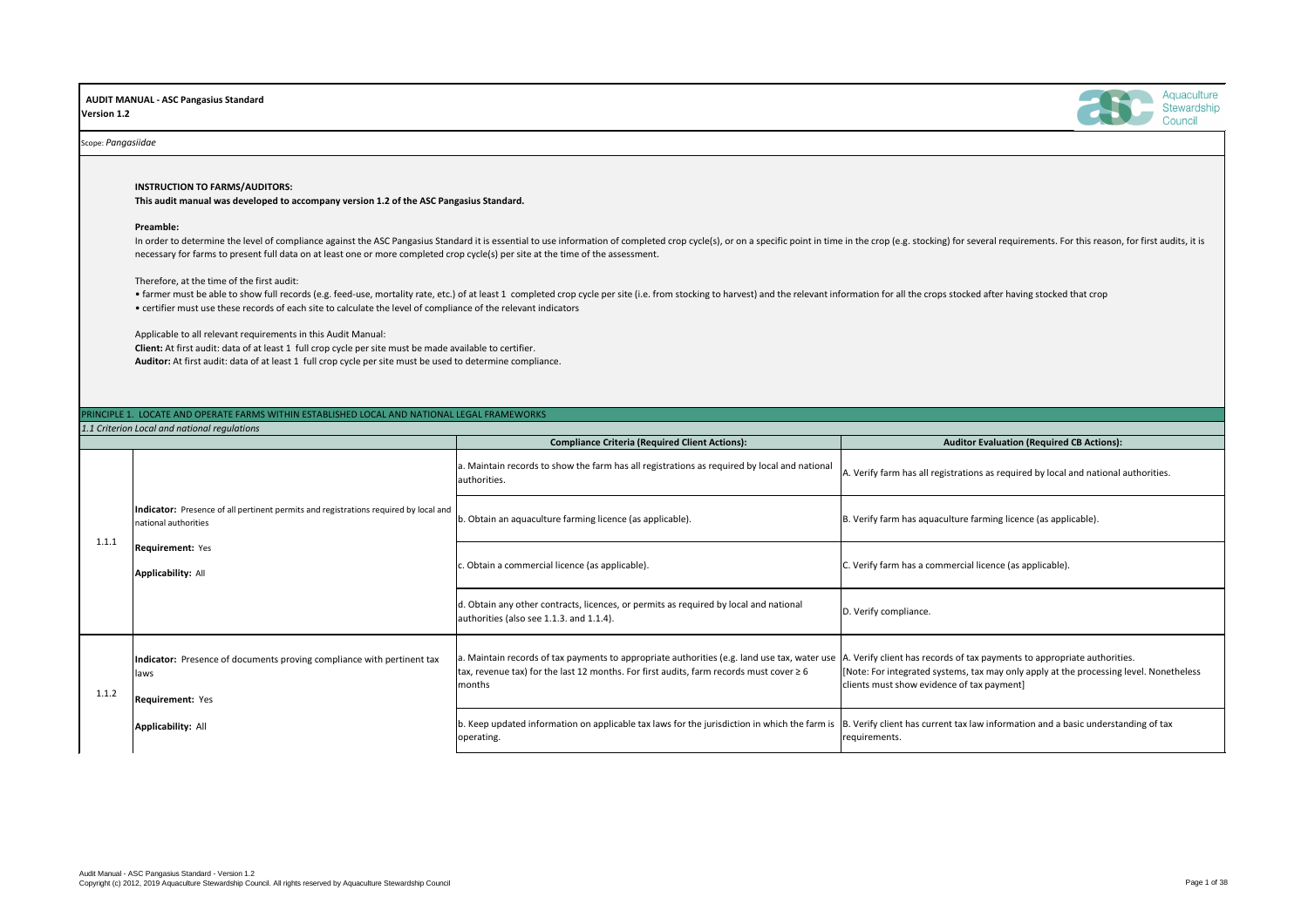the local and national level. If the authoritative regulatory agency has imposed limits on e obligation shall rest with the client to demonstrate compliance. Four types of evidence are

taff collected samples at discharge;

t water quality parameters stating compliance.

ducted annually (at a minimum) or more frequently if required under local or national arge regulations then the auditor will raise a non-conformity.

. These are considered seraparetly under Principle 3 below.

A. Verify compliance. If (b), (c) or (d), then enter 'not applicable' for (a).

B. Verify compliance. If (a), (c) or (d), then enter 'not applicable' for (b).

C. Verify compliance. If (a), (b) or (d), then enter 'not applicable' for (c).

 $\vert$ D. Verify compliance. If (a), (b) or (c), then enter 'not applicable' for (d).

A. Verify client has documents to show legal access to and use of land and water.

| 1.1.3 | Indicator: Presence of documents proving compliance with pertinent water<br>discharge (including water effluents) regulations<br><b>Requirement: Yes</b> | Instruction to Clients for Indicator 1.1.3 - Showing Compliance with Water Discharge Regulations<br>Indicator 1.1.3 requires the farm to show compliance with all water discharge regulations at the local a<br>farm water discharge (i.e. by issuing a discharge permit or other comparable mechanism) the obligation<br>acceptable:<br>a. Statement by a fully independent ISO 17025 accredited laboratory showing that their staff collect<br>b. Results of water testing from a fully independent ISO 17025 accredited laboratory;<br>c. Relevant legal documents showing compliance; or<br>d. Statement from local authorities with competence on water quality and capacity to test water qu<br>Where regulations require monitoring of farm water discharge, that monitoring shall be conducted an<br>regulations. If there is insufficient evidence to show that the farm complies with water discharge regul<br>Note 1: The ASC Pangasius Standard also specifies criteria for some water quality parameters. These a |           |
|-------|----------------------------------------------------------------------------------------------------------------------------------------------------------|--------------------------------------------------------------------------------------------------------------------------------------------------------------------------------------------------------------------------------------------------------------------------------------------------------------------------------------------------------------------------------------------------------------------------------------------------------------------------------------------------------------------------------------------------------------------------------------------------------------------------------------------------------------------------------------------------------------------------------------------------------------------------------------------------------------------------------------------------------------------------------------------------------------------------------------------------------------------------------------------------------------------------------|-----------|
|       | <b>Applicability: Ponds</b>                                                                                                                              | a. Submit a statement by a fully independent ISO 17025 accredited laboratory showing that $\vert$ A. Verify<br>their staff collected samples at discharge                                                                                                                                                                                                                                                                                                                                                                                                                                                                                                                                                                                                                                                                                                                                                                                                                                                                      |           |
|       |                                                                                                                                                          | b. Submit results of water testing from a fully independent ISO 17025 accredited<br>laboratory.                                                                                                                                                                                                                                                                                                                                                                                                                                                                                                                                                                                                                                                                                                                                                                                                                                                                                                                                | B. Verify |
|       |                                                                                                                                                          | c. Submit relevant legal documents showing compliance.                                                                                                                                                                                                                                                                                                                                                                                                                                                                                                                                                                                                                                                                                                                                                                                                                                                                                                                                                                         | C. Verify |
|       |                                                                                                                                                          | d. Obtain a statement from local authorities with competence on water quality and capacity $ D$ . Verify<br>to test water quality parameters stating compliance.                                                                                                                                                                                                                                                                                                                                                                                                                                                                                                                                                                                                                                                                                                                                                                                                                                                               |           |
|       |                                                                                                                                                          | a. For ponds, maintain copies of land ownership or contract of lease. For pens or cages,<br>maintain permits showing allowance to farm in the designated location.                                                                                                                                                                                                                                                                                                                                                                                                                                                                                                                                                                                                                                                                                                                                                                                                                                                             | A. Verify |
| 1.1.4 | Indicator: Presence of documents proving compliance with local and<br>national legal regulations on land and water use<br><b>Requirement: Yes</b>        | b. Obtain required permits to use and discharge water for the purposes of operating a farm.<br>Comply with any and all permit restrictions stated therein (e.g. maximum capacity of<br>production, water allocation volumes, etc).                                                                                                                                                                                                                                                                                                                                                                                                                                                                                                                                                                                                                                                                                                                                                                                             | B. Verify |
|       | <b>Applicability: All</b>                                                                                                                                | c. If the farm operates in a country and region with no permitting system for land and water C. As app<br>use, provide documentary evidence (e.g. letter from authoritaties) attesting to this fact.                                                                                                                                                                                                                                                                                                                                                                                                                                                                                                                                                                                                                                                                                                                                                                                                                           | and wate  |
|       |                                                                                                                                                          | PRINCIPLE 2. FARMS MUST BE LOCATED, DESIGNED, CONSTRUCTED AND MANAGED TO AVOID (OR, AT LEAST, MINIMIZE) THEIR NEGATIVE IMPACTS ON OTHER USERS AND THE ENVIRONMENT                                                                                                                                                                                                                                                                                                                                                                                                                                                                                                                                                                                                                                                                                                                                                                                                                                                              |           |
|       | 2.1 Criterion: Meeting official development plans                                                                                                        | <b>Compliance Criteria (Required Client Actions):</b>                                                                                                                                                                                                                                                                                                                                                                                                                                                                                                                                                                                                                                                                                                                                                                                                                                                                                                                                                                          |           |
|       |                                                                                                                                                          | NOTE: The guidelines on collecting spatial data for ASC can be found on https://www.asc-aqua.org/resources/for-farms/                                                                                                                                                                                                                                                                                                                                                                                                                                                                                                                                                                                                                                                                                                                                                                                                                                                                                                          |           |
|       | Indicator: Farms [4] located in approved aquaculture development areas                                                                                   | a. Provide Geographical Information System (GIS) files according to ASC guidelines (see<br>note above) showing the boundaries of the farm.                                                                                                                                                                                                                                                                                                                                                                                                                                                                                                                                                                                                                                                                                                                                                                                                                                                                                     | A. Review |

B. Verify farm has obtained permits and complies with the terms.

C. As applicable, review evidence to confirm that the farm does not need permits for land and water use in the country and region of operation.

**Auditor Evaluation (Required CB Actions):** 

 $\delta$ : The form and  $\delta$  are must gis-portal  $\delta$ 

A. Review GIS files and check if it is doen according the ASC guidelines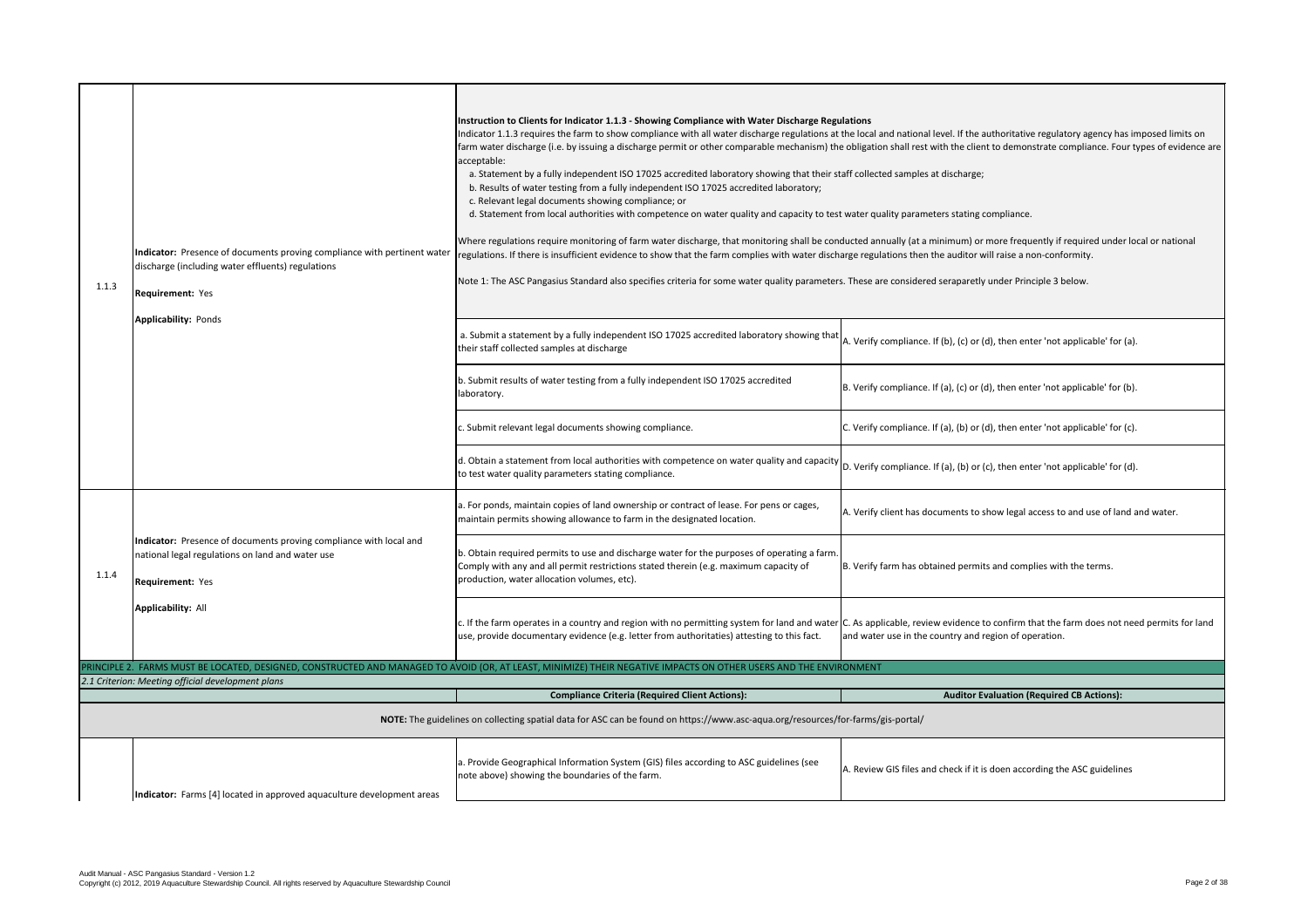B. Review plans. If farm states there is no plan, confirm that the country and region of operation does not have approved aquaculture development areas.

C. Verify farm is located in an approved aquaculture area. If there are no such areas, auditor response is 'not applicable'.

## **Auditor Evaluation (Required CB Actions):**

A. Verify that the declaration is accurate during local community interviews (7.13.1).

C. Verify farm has made payment(s) into the fund. As soon as ASC has set-up the fund, this information will be posted on the ASC website.

A. Verify the farm has made a declaration.

B. Review evidence from government organizations. Where land-use maps or spatial information is provided, cross-check against map of farm (see 2.1.1).

C. Verify accuracy of (a) and (b) above during interviews with local community members to confirm there is no evidence for conversion of wetlands or any other ecosystem (other than agriculture or aquaculture land) as applicable under Indicator 2.2.1.

| 2.1.1    | <b>Requirement: Yes</b>                                                                                                                                | b. Provide official plans that identify approved aquaculture development areas. If there are $\vert$ B. Review plans. If f<br>none, obtain a statement from the authorities as confirmation.                                                                     | operation does not                                                   |
|----------|--------------------------------------------------------------------------------------------------------------------------------------------------------|------------------------------------------------------------------------------------------------------------------------------------------------------------------------------------------------------------------------------------------------------------------|----------------------------------------------------------------------|
|          | <b>Applicability: All</b>                                                                                                                              | c. Show that the farm is located in an area approved for aquaculture using evidence from<br>maps or list of officially designated locations in combination with the location of the<br>boundaries of the farm in the GIS file.                                   | C. Verify farm is loca<br>auditor response is                        |
| Footnote | [4] Pond, cage and pen-based facilities                                                                                                                |                                                                                                                                                                                                                                                                  |                                                                      |
|          | 2.2 Criterion: Conversion of natural ecosystems                                                                                                        |                                                                                                                                                                                                                                                                  |                                                                      |
|          |                                                                                                                                                        | <b>Compliance Criteria (Required Client Actions):</b>                                                                                                                                                                                                            |                                                                      |
| 2.2.1    | Indicator: For ponds [5], evidence [6] farm has not been sited or expanded<br>in natural wetland (as defined by Ramsar)<br><b>Requirement:: Yes</b>    | a. Provide a declaration that identifies the month and year of farm construction, specify<br>dates of any subsequent farm expansions and specify date and reason of wetland<br>conversion conducted after May 1999.                                              | A. Verify that the de                                                |
|          | Applicability: After May 1999                                                                                                                          | b. If the farm (or any of its expansions) was constructed after May 1999, obtain a<br>statement/historical land use map from a government organization indicating that the land<br>was agriculture or aquaculture land for 10 years prior to their construction. | B. Review evidence<br>information is provi                           |
|          |                                                                                                                                                        |                                                                                                                                                                                                                                                                  | C. Verify accuracy of<br>confirm there is no<br>agriculture or aquad |
|          |                                                                                                                                                        | d. Provide Geographical Information System (GIS) files according to ASC guidelines (see<br>note above) showing the boundaries of the farm relative to nearby natural wetlands (as<br>difined by Ramsar)                                                          | D. Review GIS files a<br>app) to determine it                        |
| Footnote | [5] For Ponds established after the publication of the PAD standards.                                                                                  |                                                                                                                                                                                                                                                                  |                                                                      |
| Footnote | [6] From government organisations.                                                                                                                     |                                                                                                                                                                                                                                                                  |                                                                      |
|          | Indicator: Evidence that a contribution of at least USD \$0.50 per tonne of<br>fish produced has been paid to the environmental and social restoration | a. Submit a signed letter to the ASC committing to pay a contribution to the fund for all<br>certified fish harvested from the day of first certification.                                                                                                       | A. Verify the farm h                                                 |
| 2.2.2    | fund [7] annually<br><b>Requirement: Yes</b>                                                                                                           | b. Retain the receipt from ASC showing that farm's signed letter was received.                                                                                                                                                                                   | B. Verify evidence tl                                                |
|          | <b>Applicability: All</b>                                                                                                                              | c. Retain evidence of all payments made into the fund.                                                                                                                                                                                                           | C. Verify farm has m<br>information will be                          |
| Footnote |                                                                                                                                                        | [7] To be identified by the Aquaculture Stewardship Council (ASC). If a fund has yet to be created and recognized by ASC at the time of auditing, then requirement 2.2.2 will not be considered.                                                                 |                                                                      |
|          | Indicator: The farm has not discharged earth into common water                                                                                         | a. Provide a declaration stating that the farm has not discharged earth into common water<br>bodies after August 31, 2010.                                                                                                                                       | A. Verify the farm h                                                 |
|          |                                                                                                                                                        |                                                                                                                                                                                                                                                                  |                                                                      |

D. Review GIS files and cross-check against independent information sources (e.g ASC GIS app) to determine if the farm is sited in a natural wetlands (as defined by Ramsar)

 $A$ . Verify the farm has signed a letter stating commitment to contribute to the fund.

B. Verify evidence that ASC has received the letter.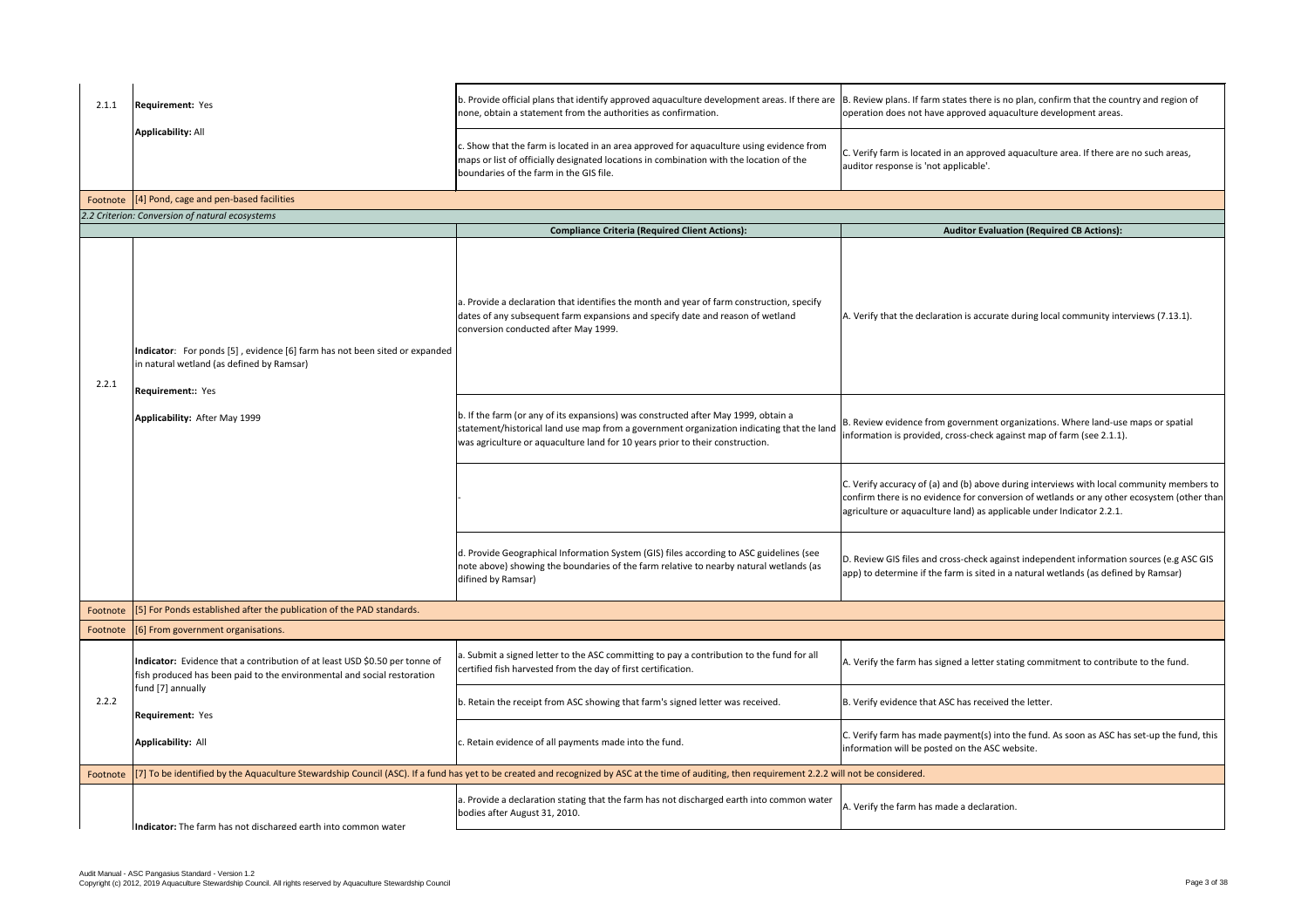C. During local community interviews, verify there is no evidence that the farm has discharged earth into common water bodies.

A. Review search results for adequacy and completeness.

 $B.$  Review the source and accuracy of the list.

B. Review list of construction activities and means for disposing of earth.

C. Review list for completeness. Compare with results from search of IUCN database for red list species (see 6.6.2).

D. Review procedures for adequacy.

B. During local community interviews, verify there is no evidence that the farm impedes navigation, aquatic animals or water movement.

A. Cross-check the accuracy of the farm map or diagram using Google Map, satellite images or similar means (if detailed information is available).

E. During local community interviews, verify there is no evidence that: - the farm is presently having a negative impact on endangered species

- the farm has recently had a negative impact (since August 2010).

shall also be produced.

### **Auditor Evaluation (Required CB Actions):**

A. Inspect site to verify that pens, cages and/or associated farm structures do not impede navigation, aquatic animals or water movement.

| 2.2.3    | bodies[8][9]<br><b>Requirement: Yes</b>                                                                                                                                    | b. For construction activities listed in 2.2.1a that involved earth moving and that occurred<br>after August 31, 2010, provide a statement indicating where the earth was moved to or<br>how it was disposed of. |
|----------|----------------------------------------------------------------------------------------------------------------------------------------------------------------------------|------------------------------------------------------------------------------------------------------------------------------------------------------------------------------------------------------------------|
|          | Applicability: Ponds established after August 31, 2010                                                                                                                     |                                                                                                                                                                                                                  |
| Footnote | [8] For ponds established after the publication of the PAD standards.                                                                                                      |                                                                                                                                                                                                                  |
| Footnote | [9] Exception made for discharge into water bodies belonging to the farm and without negative impacts to other water resource users.                                       |                                                                                                                                                                                                                  |
|          |                                                                                                                                                                            | a. Do a search of published and grey (e.g. local newspapers, magazines) literature to<br>identify endangered species that occur in the area.                                                                     |
|          | Indicator: The farm has not had a negative impact on endangered species                                                                                                    | b. Determine whether any species occuring in the area are listed as endangered by relevant<br>national authorities.                                                                                              |
| 2.2.4    | [10][11]<br><b>Requirement: Yes</b>                                                                                                                                        | c. Prepare a list of all endangered species occuring in the area by combining results from<br>2.2.4(a) and 2.2.4(b) with results from the IUCN database search (see 6.6.2).                                      |
|          | <b>Applicability: All</b>                                                                                                                                                  | d. Prepare written procedures describing how the farm avoids negative impacts to<br>endangered species that may occur on the farm.                                                                               |
|          |                                                                                                                                                                            |                                                                                                                                                                                                                  |
| Footnote |                                                                                                                                                                            | [10] Farmers shall submit the result of a search of published and grey (e.g. local newspapers, magazines) literature. Statements from local communities and organizations                                        |
|          | Footnote [[11] As set by IUCN and national authorities.                                                                                                                    |                                                                                                                                                                                                                  |
|          |                                                                                                                                                                            |                                                                                                                                                                                                                  |
|          | 2.3 Criterion: Site connectivity                                                                                                                                           |                                                                                                                                                                                                                  |
|          |                                                                                                                                                                            | <b>Compliance Criteria (Required Client Actions):</b>                                                                                                                                                            |
|          | Indicator: Farm does not impede navigation, aquatic animals or water<br>movement                                                                                           | a. Obtain community testimonials or similar evidence to show the farm does not impede<br>navigation, aquatic animals or water movement.                                                                          |
| 2.3.1    | <b>Requirement: Yes</b>                                                                                                                                                    |                                                                                                                                                                                                                  |
|          | <b>Applicability: Pens and Cages</b>                                                                                                                                       |                                                                                                                                                                                                                  |
|          | Indicator: Minimum width of the water body [15] without cages (see<br>Diagram 1, Annex C)                                                                                  | a. Provide a map or diagram showing measurements of cages and width of the water body.                                                                                                                           |
| 2.3.2    | Requirement: $\geq 50\%$                                                                                                                                                   |                                                                                                                                                                                                                  |
|          | <b>Applicability: Cages</b>                                                                                                                                                | b. Provide measurements and calculations sufficient to show compliance (see Diagram 1<br>from Annex C of the ASC Pangasius Standard)                                                                             |
| Footnote | [15] Water body: Any pond, lake, canal, river, stream or any other distinct mass of water, whether publicly or privately owned, including the banks and<br>shores thereof. |                                                                                                                                                                                                                  |
|          | Indicator: Maximum width a farm can occupy calculated when the water<br>In a shift of the first term of the contextual continuous in the account of the context. Of        | a. Provide a map or diagram showing measurements of pens and width of the water body.                                                                                                                            |

A. Cross-check the current farm map or diagram using Google Map, satellite images or similar means (if detailed information is available). If current farm layout differs from the most recent available image, verify that the map or diagram reflects the actual farm layout.

B. Verify that calculations are accurate and confirm compliance.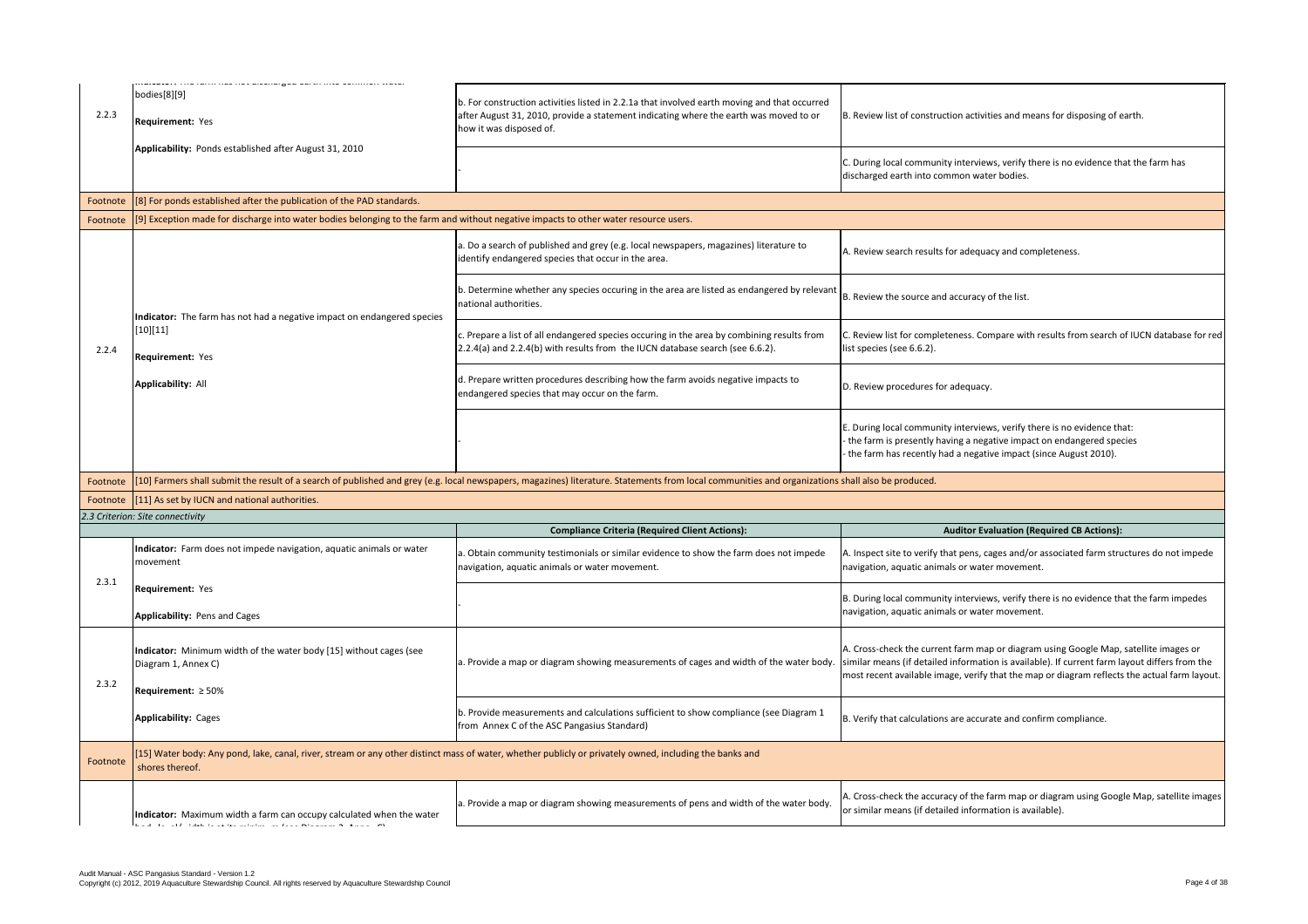B. Verify that calculations are accurate and confirm compliance.

 $|c|$ . Inspect site to verify that farm diagrams accurately show the size and position of pens within the water body.

A. Inspect site to verify the farm's diagrams accurately show the size and position of pens, and the shoreline distance between pens.

B. Verify the farm's arrangement of pens is in compliance.

# **Auditor Evaluation (Required CB Actions):**

A. Verify the farm keeps complete records of water intake.

B. Review the water allocation limits set for the farm by local authorities. If local authorities do not set water allocation limits, confirm the farm has an attestation.

C. Review evidence that water allocation limits have been set for the farm by a reputable independent institution (as applicable).

| body level/width is at its minimum (see Diagram 2, Annex C)<br>2.3.3<br><b>Requirement:</b> $\leq 20\%$ of the width of the water body<br><b>Applicability: Pens</b>                      | b. Provide measurements and calculations sufficient to show compliance (see Diagram 2<br>from Annex C of the ASC Pangasius Standard)                                                                                                                                                                                          |
|-------------------------------------------------------------------------------------------------------------------------------------------------------------------------------------------|-------------------------------------------------------------------------------------------------------------------------------------------------------------------------------------------------------------------------------------------------------------------------------------------------------------------------------|
|                                                                                                                                                                                           |                                                                                                                                                                                                                                                                                                                               |
|                                                                                                                                                                                           |                                                                                                                                                                                                                                                                                                                               |
| Indicator: Maximum number of contiguous pens allowed (see Diagram 3,<br>Annex C)                                                                                                          | a. Provide a map or diagram showing the size and number of pens, and showing the<br>shoreline distance between pens.                                                                                                                                                                                                          |
| 2.3.4<br>Requirement: Two, only if a stretch of river bank that is at least the length<br>of the two pens is left free from farms on both sides of the pens<br><b>Applicability: Pens</b> | b. On the map, show how the arrangement of pens complies with the requirement for<br>number and separation distance (see Diagram 3, Annex C)                                                                                                                                                                                  |
| 2.4 Criterion: Water use                                                                                                                                                                  |                                                                                                                                                                                                                                                                                                                               |
|                                                                                                                                                                                           | <b>Compliance Criteria (Required Client Actions):</b>                                                                                                                                                                                                                                                                         |
|                                                                                                                                                                                           | a. Maintain records of water intake. For first audits, records must cover at least 1 full crop<br>per site (see preamble).                                                                                                                                                                                                    |
|                                                                                                                                                                                           | b. Obtain a statement from local authorities indicating the water allocation limits (units<br>given) for the farm. If local authorities do not set water allocation limits for farms operating<br>in the region, obtain a statement from local authorities attesting to this fact.                                            |
| Indicator: Farm complies with water allocation [16] limits as set by local<br>authorities or a reputable independent institution [17]<br>2.4.1<br>Requirement: Yes                        | c. If water allocation limits are not set by local authorities (see 2.4.1b), obtain a statement<br>from a reputable independent institution (see Footnote 17) indicating the water allocation<br>limits (units given) for the farm.                                                                                           |
| <b>Applicability: Ponds</b>                                                                                                                                                               | d. Demonstrate the reputability of the authority/institution identified in 2.4.1(b) by<br>providing peer reviewed articles and/or reports on water allocation (if applicable).                                                                                                                                                |
|                                                                                                                                                                                           | e. Calculate the farm's water intake on a crop-by-crop basis to show compliance with water<br>allocation limits.                                                                                                                                                                                                              |
| Footnote                                                                                                                                                                                  | [16] Valid for both surface water and groundwater. Surface water is defined as "water collecting on the ground or in a stream, river, lake, wetland or ocean." Groundwate<br>term "surface water" is used here in place of the original term "surficial water" that appeared in the Pangasius Aquaculture Dialogue Standards. |
|                                                                                                                                                                                           | [17] A reputable independent institution can be a government organisation, an academic institution or an organisation that is not linked specifically to the aquaculture sed                                                                                                                                                  |

D. Review evidence for reputability of the authority/institution responsible for water allocation (as applicable).

E. Check the farm's water intake against the water allocation limits. Verify compliance with limits set by local authority. Cross-check against reported values for total water abstracted (see 2.4.2).

r is defined as "water beneath the earth's surface that supplies wells and springs." Note the

ctor, but has generated water use parameters for the region, or is responsible for water r a sector other than aquaculture are also acceptable. A track record of at least three years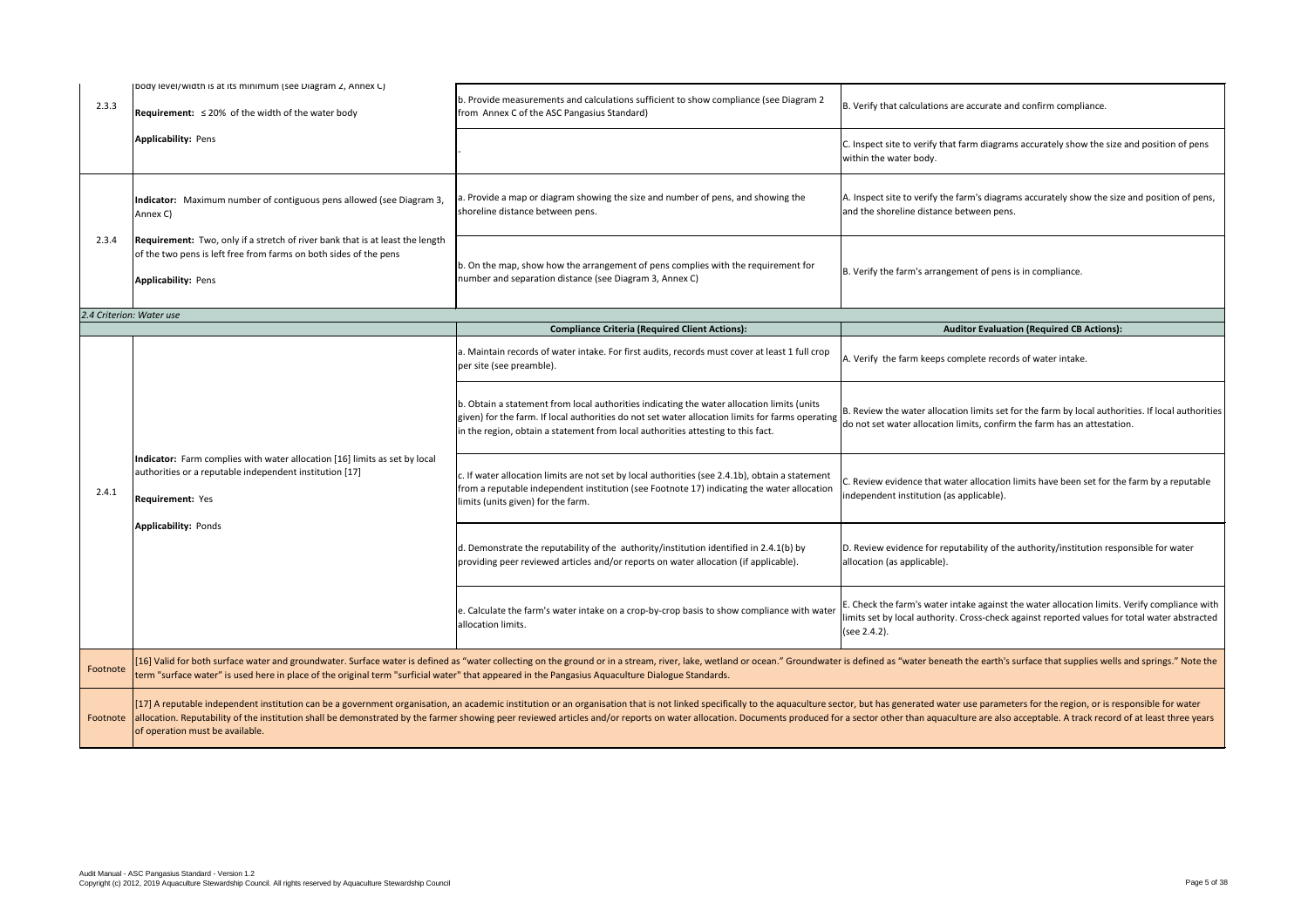A. Review calculations against intake records to confirm accuracy.

 $B$ . Verify the farm keeps records showing the amount of fish harvested.

C. Review calculations against sales records and estimates of current stock biomass to confirm accuracy. If needed, reconcile the totals with the weight of any fish that were harvested but not sold (i.e. crops lost after a disease outbreak).

D. Review farm's calculations for accuracy. Cross-check that water volumes (2.4.2a) and harvest weights (2.4.2b) from individual ponds can be reconciled with total annual production (2.4.2c) and total annual water intake (2.4.1e).

E. Confirm the farm-wide average Q is ≤ 5,000 m3/metric ton of fish produced.

# **Auditor Evaluation (Required CB Actions):**

tablish the amount of total phosphorus (TP) and total nitrogen (TN) in feeds. Farms shall nt. Farms shall then verify supplier declarations by testing a representative number of hall be performed by a fully independent laboratory that is accredited to perform these eed supplier are accurate and that the feed is within the limits stated in the declaration. calculation, regardless of whether those feeds were farm-made or commercially sourced. All

**x** an independent laboratory.

, and applies to all farms seeking certification.

A. Confirm the farm has complete and accurate records for feed used.

|          |                                                                                                                                                                          | Instruction to Clients for Indicator 2.4.2 - Calculating the Ratio of Total Water Abstracted per<br>Annex D of the ASC Pangasius Standard provides a formula for calculating "Q" which is the ration<br>calculations using harvest data from individual ponds (i.e. it is done on a crop-by-crop basis) and<br>Calculations can be done as described here. For the first pond:<br>compute the total volume of water abstracted ("TEV") in cubic meters $(m3)$ during the product<br>compute the total weight of fish produced ("A") in metric tons at harvest time; and<br>calculate Q for the first pond using the equation: $Q = TEV / A$<br>Repeat the calculations for the second pond, third pond etc. until Q has been determined for<br>compute the farm-wide average, or $Q_{ave}$ .                                                                                 |                           |
|----------|--------------------------------------------------------------------------------------------------------------------------------------------------------------------------|------------------------------------------------------------------------------------------------------------------------------------------------------------------------------------------------------------------------------------------------------------------------------------------------------------------------------------------------------------------------------------------------------------------------------------------------------------------------------------------------------------------------------------------------------------------------------------------------------------------------------------------------------------------------------------------------------------------------------------------------------------------------------------------------------------------------------------------------------------------------------|---------------------------|
|          | Indicator: For ponds. Maximum ratio of total water abstracted [18] (not<br>consumed) per tonne of fish produced (calculate abstracted water using<br>formula in Annex D) | a. Using records of water intake (see 2.4.1a), calculate total water abstracted (m3) for each<br>pond harvested by the farm. For first audits, records must cover at least 1 full crop per site $\vert A$ .<br>(see preamble).                                                                                                                                                                                                                                                                                                                                                                                                                                                                                                                                                                                                                                               |                           |
| 2.4.2    | Requirement: 5,000 m3/tonne of fish produced                                                                                                                             | b. Maintain records showing amount of fish harvested from each pond.                                                                                                                                                                                                                                                                                                                                                                                                                                                                                                                                                                                                                                                                                                                                                                                                         | ĮΒ.                       |
|          | <b>Applicability: Ponds</b>                                                                                                                                              | c. Calculate the total weight of fish produced (in metric tons) from each pond.                                                                                                                                                                                                                                                                                                                                                                                                                                                                                                                                                                                                                                                                                                                                                                                              | IC.<br> co<br> ha         |
|          |                                                                                                                                                                          | d. For each pond, calculate the ratio of total water abstracted per ton of fish produced (see<br>above Instructions and Annex D of the ASC Pangasius Standard as an example).                                                                                                                                                                                                                                                                                                                                                                                                                                                                                                                                                                                                                                                                                                | JD.<br><b> </b> ha<br> pr |
|          |                                                                                                                                                                          | e. Using results from all harvested ponds, calculate the farm-wide average ratio of total<br>water abstracted per ton of fish produced (see Instructions above).                                                                                                                                                                                                                                                                                                                                                                                                                                                                                                                                                                                                                                                                                                             | E.                        |
| Footnote | [18] Water abstracted is water removed from the water body and introduced into the farm. It includes both surficial water and groundwater.                               |                                                                                                                                                                                                                                                                                                                                                                                                                                                                                                                                                                                                                                                                                                                                                                                                                                                                              |                           |
|          | PRINCIPLE 3. MINIMIZE THE NEGATIVE IMPACT OF PANGASIUS FARMING ON WATER AND LAND RESOURCES                                                                               |                                                                                                                                                                                                                                                                                                                                                                                                                                                                                                                                                                                                                                                                                                                                                                                                                                                                              |                           |
|          | 3.1 Criterion: Nutrient utilization efficiency                                                                                                                           |                                                                                                                                                                                                                                                                                                                                                                                                                                                                                                                                                                                                                                                                                                                                                                                                                                                                              |                           |
|          |                                                                                                                                                                          | <b>Compliance Criteria (Required Client Actions):</b>                                                                                                                                                                                                                                                                                                                                                                                                                                                                                                                                                                                                                                                                                                                                                                                                                        |                           |
|          |                                                                                                                                                                          | Instruction to Clients for Indicators 3.1.1 and 3.1.2 - Laboratory Analysis of TP and TN in Feed<br>In order to demonstrate compliance with Indicator 3.1.1 and 3.1.2, farms must be able to estab<br>obtain from each of their feed suppliers a declaration stating the maximum TP and TN content.<br>batches (e.g. 1 sample for every 1,000 tonnes of a feed used) for TP and TN content. Tests shall<br>analyses in accordance with ISO 17025. Results should show that declarations made by the feed<br>Farms must demonstrate compliance for all feeds used in the crops that are included in the calc<br>calculations should be made on a crop-by-crop basis.<br>Note 1: For first audits, farms are not required to check the TP and TN content of feeds using ar<br>Note 2: Feed refers to all feeds or feed items, regardless of where or how they are produced, ar |                           |
|          | Indicator: Maximum amount of total phosphorus (TP) [19] added as feed<br>per tonne of fish produced.                                                                     | a. Maintain records showing the type of feed and the amount used. This requirement<br>applies to all feed used in the crops that are included in the calculation. For first audits,<br>records must cover at least 1 full crop per site (see preamble).                                                                                                                                                                                                                                                                                                                                                                                                                                                                                                                                                                                                                      | IA.                       |

#### **Per Ton of Fish Produced**

atio of total water abstracted per ton of fish produced. Farms must perform these and then using those results to determine a farm-wide average across all ponds.

luction cycle;

for each pond that was harvested. Use the Q values from each pond ( $Q_1$ ,  $Q_2$ ,  $Q_3...Q_n$ ) to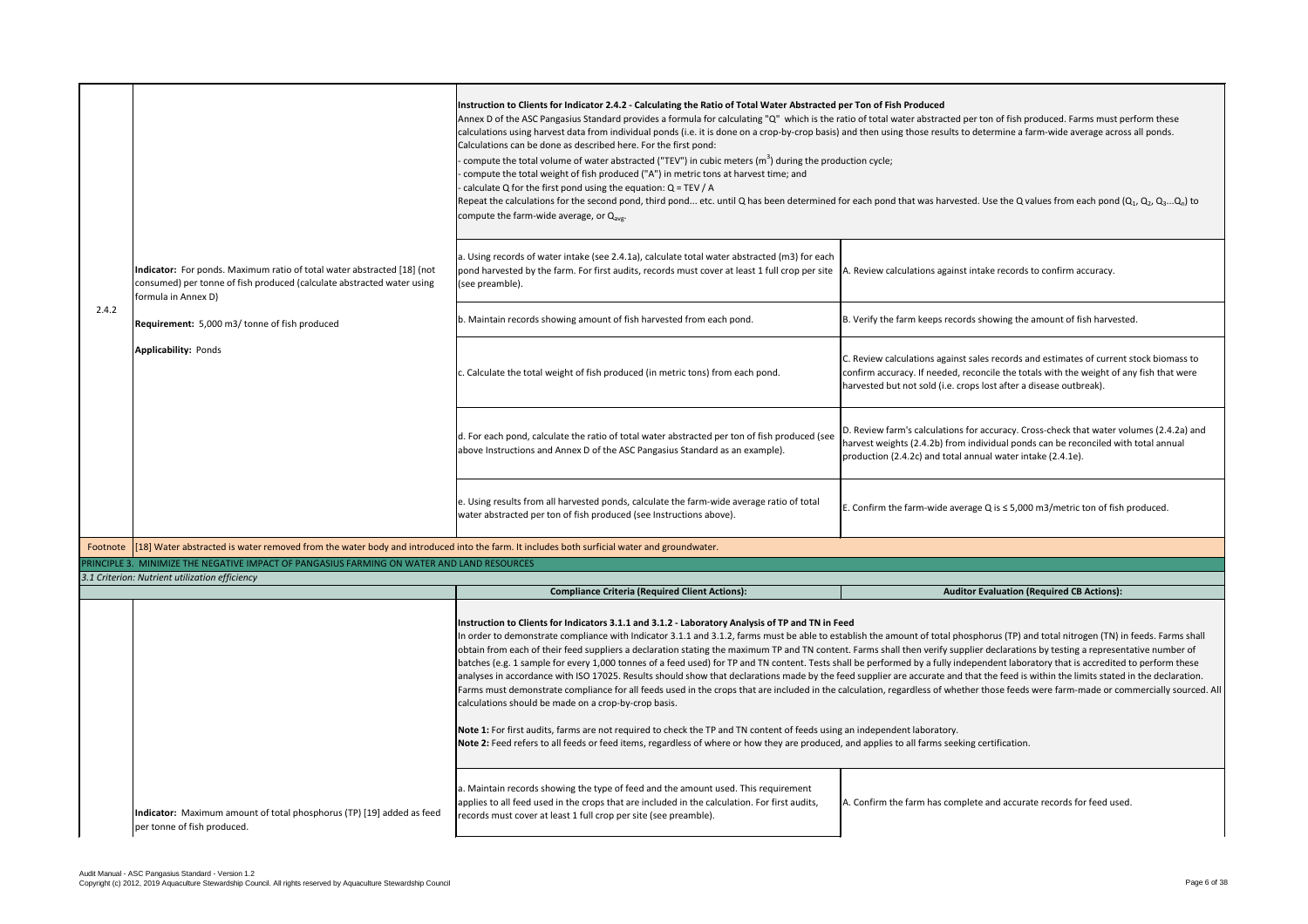B. Verify the farm has obtained declarations for TP content in feed.

C. Review evidence to confirm that farm checks whether TP content is reported accurately by feed suppliers (if applicable).

D. Review farm's calculations. Cross-check purchase records against the feed quantities reported by the farm.

E. Review farm's calculations to confirm the farm complies with the Requirement.

A. Confirm the farm has complete and accurate records for feed used.

B. Verify the farm has obtained declarations for TN content in feed.

| 3.1.1    | Requirement: 20 kg/t<br>Applicability: Pens and Cages                                                                         | b. Obtain relevant declarations of TP content from feed suppliers for all feed used in the<br>crops included in the calculation. For first audits, records must cover at least 1 full crop per<br>site (see preamble).                                  |
|----------|-------------------------------------------------------------------------------------------------------------------------------|---------------------------------------------------------------------------------------------------------------------------------------------------------------------------------------------------------------------------------------------------------|
|          |                                                                                                                               | c. Provide evidence that the farm tested TP from a representative sample of feeds (see<br>instructions) to verify that declarations from the feed supplier are accurate and that the<br>feed is within limits stated in declarations (as applicable).   |
|          |                                                                                                                               | d. Use results of 3.1.1a and 3.1.1b to calculate the amount of TP in kilograms (kg) added to<br>each enclosure. For first audits, records must cover at least 1 full crop per site (see<br>preamble).                                                   |
|          |                                                                                                                               | e. Using total weight of fish produced (answer from 2.4.2c), calculate the amount of TP<br>added as feed per metric ton of fish produced. For first audits, records must cover at least 1<br>full crop per site (see preamble).                         |
| Footnote | [19] TP includes all forms of phosphorus found in the sample (Adapted from Australian Government, Department of Meteorology). |                                                                                                                                                                                                                                                         |
|          |                                                                                                                               | Note: see instructions for Indicator 3.1.1                                                                                                                                                                                                              |
|          |                                                                                                                               | a. Maintain records showing the type of feed and the amount used. This requirement<br>applies to all feed used in the crops that are included in the calculation. For first audits,<br>records must cover at least 1 full crop per site (see preamble). |
|          | <b>Indicator:</b> Maximum amount of total nitrogen (TN) [20] added as feed [21]<br>per tonne of fish produced.                | b. Obtain relevant declarations of TN content from feed suppliers for all feed used in the<br>crops included in the calculation. For first audits, records must cover at least 1 full crop per<br>site (see preamble).                                  |
| 3.1.2    | Requirement: 70 kg/t<br>Applicability: Pens and Cages                                                                         | c. Provide evidence that the farm tested TN from a representative sample of feeds (see<br>instructions) to verify that declarations from the feed supplier are accurate and that the<br>feed is within limits stated in declarations (as applicable).   |
|          |                                                                                                                               | d. Use results of 3.1.2a and 3.1.2b to calculate the amount of TN in kilograms (kg) added to<br>each enclosure. For first audits, records must cover at least 1 full crop per site (see<br>preamble).                                                   |
|          |                                                                                                                               | e. Using total weight of fish produced (answer from 2.4.2c), calculate the amount of TP<br>added as feed per metric ton of fish produced. For first audits, records must cover at least 1<br>full crop per site (see preamble).                         |
| Footnote |                                                                                                                               | [20] TN means the measure of all forms of nitrogen found in the sample, including nitrate, nitrite, ammonia N and organic forms of nitrogen (Australian Government, Dep                                                                                 |
| Footnote | commercial feed mill or on site. See Principle 5 for further details.                                                         | [21] Feed refers to all feeds or feed items, regardless of where or how they are produced, and applies to all farms seeking certification. Farms that meet the requirements                                                                             |

C. Review evidence to confirm that farm checks whether TN content is reported accurately by feed suppliers (if applicable).

D. Review farm's calculations. Cross-check purchase records against the feed quantities reported by the farm.

E. Review farm's calculations to confirm the farm complies with the Requirement.

artment of Meteorology).

should be able to demonstrate compliance, regardless of whether their feed is made by a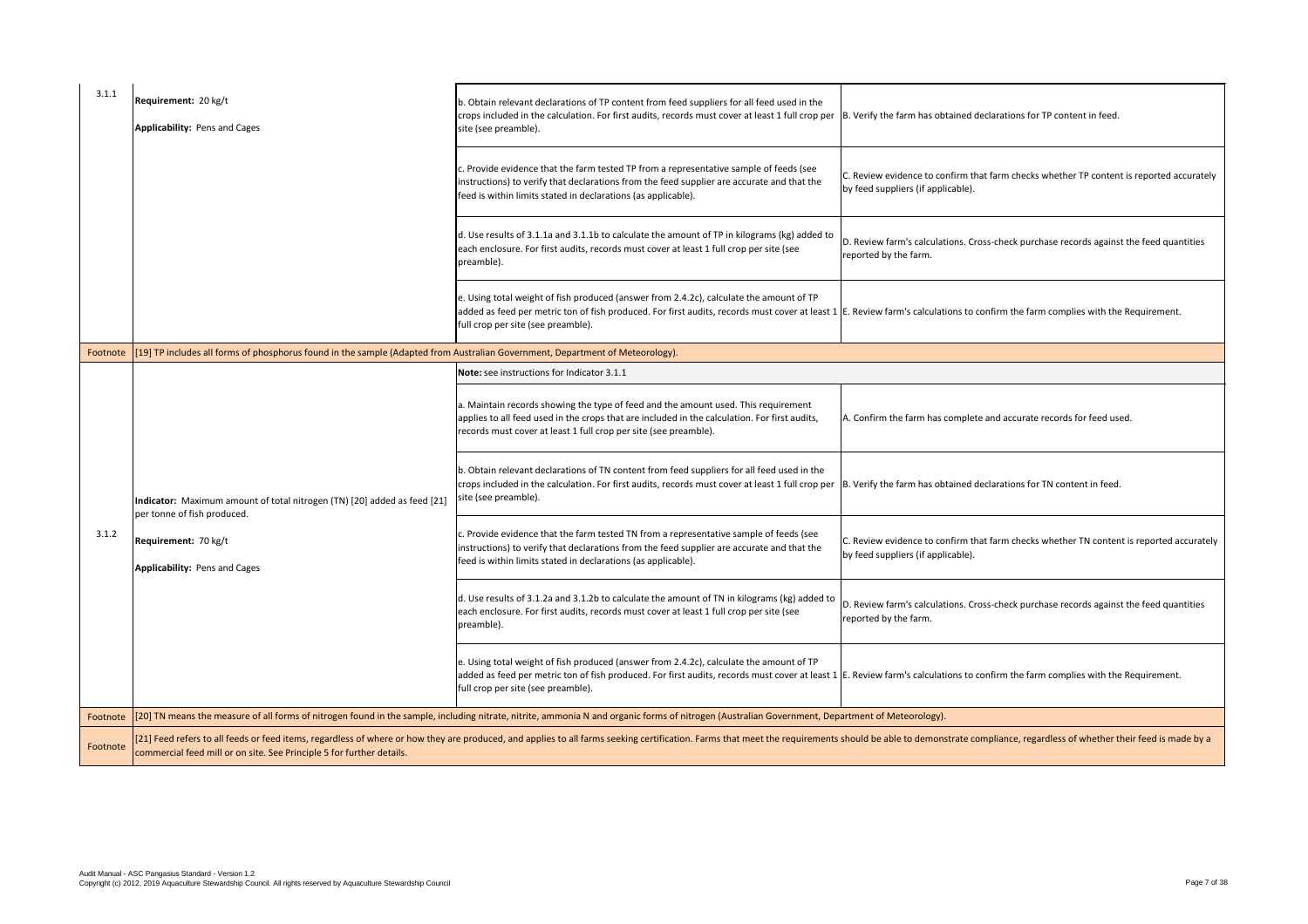A. Confirm the laboratory is suitably qualified and briefed to conduct water sampling and analyses.

B. Review laboratory results for TP concentration.

C. Review accuracy of farm's data.

D. Review farm's calculations to confirm accuracy.

 $\vert$ E. Review farm's calculations of average TP to confirm compliance with the Requirement.

A. Confirm the laboratory is suitably qualified to conduct water sampling and analyses.

| 3.1.3 | Indicator: Amount of TP discharged per tonne of fish produced (See TP<br>measurement methodology and calculation in Annex D)<br>Requirement: 7.2 kg/t<br><b>Applicability: Ponds</b> | Instruction to Clients for Indicator 3.1.3 and 3.1.4 - Sampling and Laboratory Analysis of TP an<br>Determination of the concentration of total phosphorus (TP) in water samples shall be made us<br>total nitrogen (TN) in water samples shall be made using the method: Kejdahl and Ascorbic acid<br>perform these analyses in accordance with ISO 17025.<br>Farms will measure the amount of TP and TN disharged from a minimum of 1 pond in producti<br>number and identity of selected ponds before sampling. Required procedures for collecting wa<br>two water samples are taken: one from the pond (=pond water) and one from the intake (=int<br>all water sample collections are done following the methodology provided by a fully independ<br>audit. The accredited laboratory will be required to verify that sampling was conducted in acco<br>all water samples are collected in second half of crop production (i.e. $\geq$ 90 days after stocking)<br>pond water samples are collected at 50% of pond depth<br>all water samples are collected before 11:00am<br>pond water samples are collected > 6 hours after the intake of water into the pond<br>For first audits farm records for monitoring TP and TN discharged must cover $\geq 6$ months.<br>To prepare for first audit:<br>farm invites accredited laboratory to the farm to have the water sampled<br>if samples are out of compliance, farm takes corrective actions prior to ASC audit<br>in case of non-compliancies, farm does have the water sampled by accredited labotory after in<br>all sampling results are supplied to auditor by the accredited laboratory to show that correctiv |     |
|-------|--------------------------------------------------------------------------------------------------------------------------------------------------------------------------------------|-----------------------------------------------------------------------------------------------------------------------------------------------------------------------------------------------------------------------------------------------------------------------------------------------------------------------------------------------------------------------------------------------------------------------------------------------------------------------------------------------------------------------------------------------------------------------------------------------------------------------------------------------------------------------------------------------------------------------------------------------------------------------------------------------------------------------------------------------------------------------------------------------------------------------------------------------------------------------------------------------------------------------------------------------------------------------------------------------------------------------------------------------------------------------------------------------------------------------------------------------------------------------------------------------------------------------------------------------------------------------------------------------------------------------------------------------------------------------------------------------------------------------------------------------------------------------------------------------------------------------------------------------------------------------------|-----|
|       |                                                                                                                                                                                      | a. Specify the name and relevant qualifications/accreditations of the independent<br>laboratory that is used to perform water quality monitoring and a copy of the contract<br>specifying that water sampling and analyses are to be conducted in line with instructions<br>for 3.1.3                                                                                                                                                                                                                                                                                                                                                                                                                                                                                                                                                                                                                                                                                                                                                                                                                                                                                                                                                                                                                                                                                                                                                                                                                                                                                                                                                                                       | lar |
|       |                                                                                                                                                                                      | b. Obtain laboratory results for TP concentration in pond water samples and intake water<br>samples.                                                                                                                                                                                                                                                                                                                                                                                                                                                                                                                                                                                                                                                                                                                                                                                                                                                                                                                                                                                                                                                                                                                                                                                                                                                                                                                                                                                                                                                                                                                                                                        | ΙB  |
|       |                                                                                                                                                                                      | c. For each pond, identify the total weight of fish produced (result from 2.4.2b), and the<br>total volume of water discharged (answer from 2.4.1) during the crop production cycle.                                                                                                                                                                                                                                                                                                                                                                                                                                                                                                                                                                                                                                                                                                                                                                                                                                                                                                                                                                                                                                                                                                                                                                                                                                                                                                                                                                                                                                                                                        |     |
|       |                                                                                                                                                                                      | d. Enter the values from b and c (above) into the Total TP Discharge Formula (Annex D of<br>the ASC Pangasius Standard) to calculate amount of TP discharged per metric ton of fish<br>produced per pond. Repeat for each pond that was sampled.                                                                                                                                                                                                                                                                                                                                                                                                                                                                                                                                                                                                                                                                                                                                                                                                                                                                                                                                                                                                                                                                                                                                                                                                                                                                                                                                                                                                                            |     |
|       |                                                                                                                                                                                      | e. Use the TP values (answer d) from different ponds to calculate the farm-wide average<br>amount of TP discharged per metric ton of fish produced.                                                                                                                                                                                                                                                                                                                                                                                                                                                                                                                                                                                                                                                                                                                                                                                                                                                                                                                                                                                                                                                                                                                                                                                                                                                                                                                                                                                                                                                                                                                         |     |
|       |                                                                                                                                                                                      | Note: see instructions for Indicator 3.1.3                                                                                                                                                                                                                                                                                                                                                                                                                                                                                                                                                                                                                                                                                                                                                                                                                                                                                                                                                                                                                                                                                                                                                                                                                                                                                                                                                                                                                                                                                                                                                                                                                                  |     |
|       |                                                                                                                                                                                      | a. Specify the name and relevant qualifications/accreditations of the independent<br>laboratory that is used to perform water quality monitoring.                                                                                                                                                                                                                                                                                                                                                                                                                                                                                                                                                                                                                                                                                                                                                                                                                                                                                                                                                                                                                                                                                                                                                                                                                                                                                                                                                                                                                                                                                                                           | А.  |

and TN Discharged

etermination of the method: Kejldahl and Indo-phenol Blue. Determination of the concentration of icid. Determinations will be made by a fully independent laboratory that is accredited to

iction; at least one of these ponds shall be randomly selected. The farm must record the water samples are as follows:

intake water). The two samples are taken on the same day.

endent ISO 17025 accredited laboratory and will be available to the certifier at the day of the cordance with this methodology.

implementation of corrective actions to show compliance ctive action has been taken and that farms is now in compliance with the ASC Standard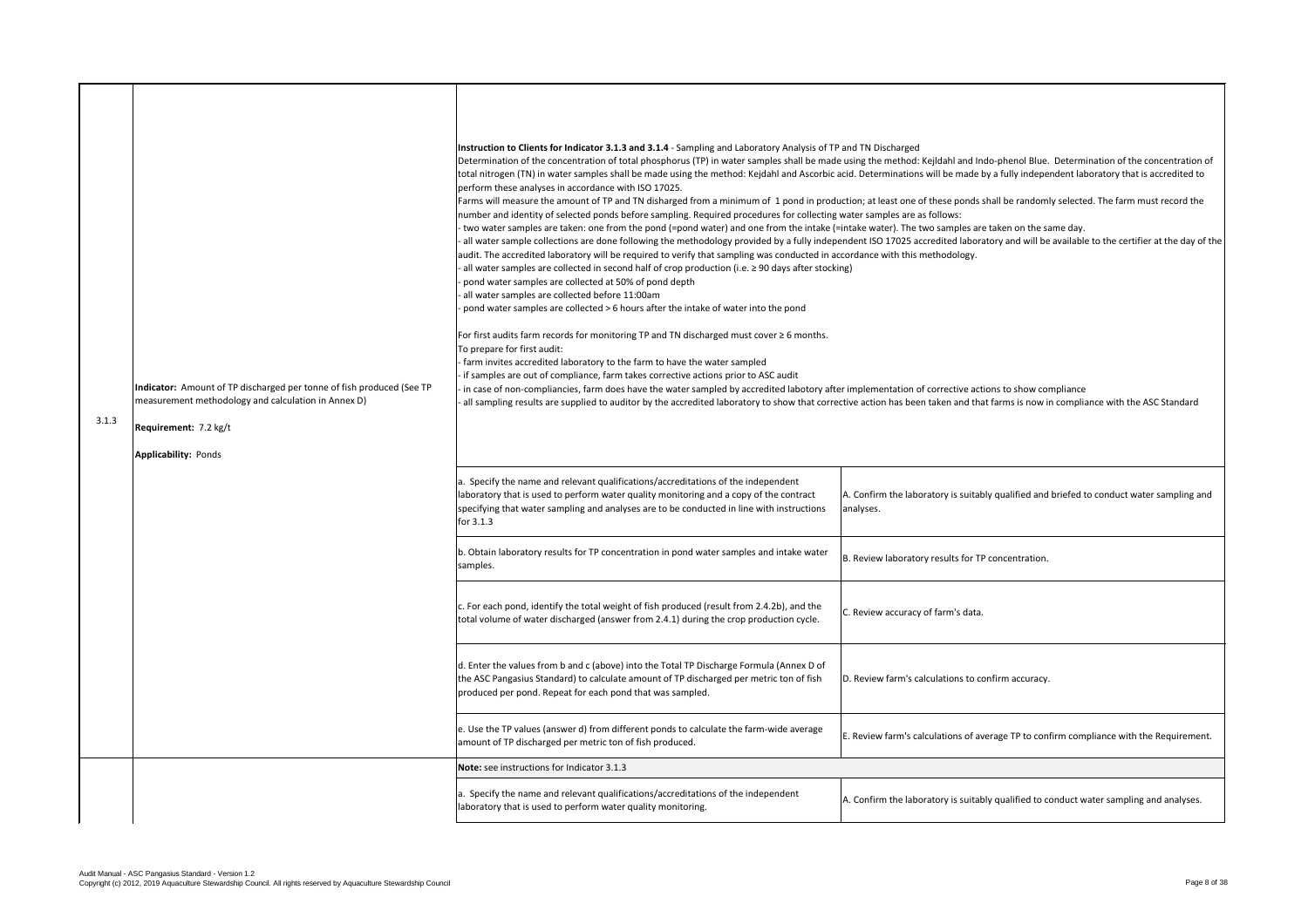|       |                                                                                                                                                                                                                                 | b. Obtain laboratory results for TN concentration in pond water samples and intake water<br>samples.                                                                                                                                                                                                                                                                                                                                                                                                                                                                                                                                                                                                                                                                                                                                                                                                                                                                                                                                                                                                                                                                                                                                                                                                                                                                                                                                                                                   | B. Review laboratory results for TP concentration.                                      |
|-------|---------------------------------------------------------------------------------------------------------------------------------------------------------------------------------------------------------------------------------|----------------------------------------------------------------------------------------------------------------------------------------------------------------------------------------------------------------------------------------------------------------------------------------------------------------------------------------------------------------------------------------------------------------------------------------------------------------------------------------------------------------------------------------------------------------------------------------------------------------------------------------------------------------------------------------------------------------------------------------------------------------------------------------------------------------------------------------------------------------------------------------------------------------------------------------------------------------------------------------------------------------------------------------------------------------------------------------------------------------------------------------------------------------------------------------------------------------------------------------------------------------------------------------------------------------------------------------------------------------------------------------------------------------------------------------------------------------------------------------|-----------------------------------------------------------------------------------------|
| 3.1.4 | Indicator: Amount of TN discharged per metric ton of fish produced (See TN<br>measurement methodology and calculation in Annex D)<br>Requirement: 27.5 kg/t                                                                     | c. For each pond, identify the total weight of fish produced (answer from 2.4.2c), and the<br>total volume of water discharged (answer from 2.4.1) during the crop production cycle.                                                                                                                                                                                                                                                                                                                                                                                                                                                                                                                                                                                                                                                                                                                                                                                                                                                                                                                                                                                                                                                                                                                                                                                                                                                                                                   | C. Review accuracy of farm's data.                                                      |
|       | <b>Applicability: Ponds</b>                                                                                                                                                                                                     | d. Enter the values from b and c (above) into the Total TN discharge Formula (Annex D of<br>the ASC Pangasius Standard) to calculate amount of TN discharged per metric ton of fish<br>produced per pond. Repeat for each pond that was sampled.                                                                                                                                                                                                                                                                                                                                                                                                                                                                                                                                                                                                                                                                                                                                                                                                                                                                                                                                                                                                                                                                                                                                                                                                                                       | D. Review farm's calculations to confirm accuracy.                                      |
|       |                                                                                                                                                                                                                                 | e. Use the TN values (answer d) from different ponds and to calculate the farm-wide<br>average amount of TP discharged per metric ton of fish produced.                                                                                                                                                                                                                                                                                                                                                                                                                                                                                                                                                                                                                                                                                                                                                                                                                                                                                                                                                                                                                                                                                                                                                                                                                                                                                                                                | E. Review farm's calculations of average TN to confirm compliance with the Requirement. |
|       | 3.2 Criterion: Measuring water quality in receiving water body                                                                                                                                                                  |                                                                                                                                                                                                                                                                                                                                                                                                                                                                                                                                                                                                                                                                                                                                                                                                                                                                                                                                                                                                                                                                                                                                                                                                                                                                                                                                                                                                                                                                                        |                                                                                         |
|       |                                                                                                                                                                                                                                 | <b>Compliance Criteria (Required Client Actions):</b>                                                                                                                                                                                                                                                                                                                                                                                                                                                                                                                                                                                                                                                                                                                                                                                                                                                                                                                                                                                                                                                                                                                                                                                                                                                                                                                                                                                                                                  | <b>Auditor Evaluation (Required CB Actions):</b>                                        |
|       | Indicator: Percentage change in diurnal dissolved oxygen [22] (DO) of<br>receiving waters [23] relative to DO at saturation for the water's specific<br>salinity and temperature. An exception is made for ponds that discharge | Instruction to Clients for Indicator 3.2.1 - Measuring Percent Change in Diurnal Dissolved Oxygen<br>Farms shall monitor the percent change in diurnal dissolved oxygen in receiving waters. Dissolved oxygen (DO) concentration is reported relative to DO at saturation for the water's<br>specific salinity, temperature and altitude. DO is measured using a hand-held oxygen meter or a more accurate (chemical) method, with accuracy established in peer-reviewed<br>documents. The location of measurements should be the first natural receiving water body and as close as practical to the point of discharge but at a distance not exceeding 200m from<br>the point of discharge. In addition, the following procedures are followed:<br>DO monitoring is conducted fortnightly (i.e. once every two weeks)<br>- On each sampling day, two DO measurements are taken: at 1 hour before sunrise and at 2 hours before sunset (+/- 30 min).<br>DO measurements are taken at 0.3 meters below the water surface.<br>Temperature and salinity is recorded at the same time that DO is measured.<br>Note 1: An exemption to Indicator 3.2.1 is made for farms that have "cleaner" water (i.e. where the value of the farm TP and TN is lower than that of the intake water. This applies<br>regardless of whether the receiving water is eutrophic. See Indicators 3.3.1 and 3.3.2 for more information about measuring differences in TN and TP between pond inlet and outlet. |                                                                                         |
| 3.2.1 | water with TN and TP lower than the TN and TP of the intake water<br>respectively (see DO measurement methodology in Annex D)                                                                                                   | a. Provide DO measurements                                                                                                                                                                                                                                                                                                                                                                                                                                                                                                                                                                                                                                                                                                                                                                                                                                                                                                                                                                                                                                                                                                                                                                                                                                                                                                                                                                                                                                                             | A. Review dataset to confirm that monitoring covers the required timeframe.             |
|       | Requirement: ≤65%<br><b>Applicability: All</b>                                                                                                                                                                                  | b. Calibrate all equipment at the frequency and by the method recommended by the<br>manufacturer. Temperature, salinity and altitude are to be adjusted for in calibration or<br>calculations.                                                                                                                                                                                                                                                                                                                                                                                                                                                                                                                                                                                                                                                                                                                                                                                                                                                                                                                                                                                                                                                                                                                                                                                                                                                                                         | B. Verify the farm technicians calibrate equipment as required.                         |
|       |                                                                                                                                                                                                                                 | c. Calculate percent change in DO for each monitoring date using the equation in Annex D. C. Review calculations to confirm accuracy.                                                                                                                                                                                                                                                                                                                                                                                                                                                                                                                                                                                                                                                                                                                                                                                                                                                                                                                                                                                                                                                                                                                                                                                                                                                                                                                                                  |                                                                                         |
|       |                                                                                                                                                                                                                                 | d. Use results of 3.2.1c to calculate the average percent change in DO over the entire 12-<br>month monitoring period. For first audits, farm records must cover $\geq 6$ months.                                                                                                                                                                                                                                                                                                                                                                                                                                                                                                                                                                                                                                                                                                                                                                                                                                                                                                                                                                                                                                                                                                                                                                                                                                                                                                      | D. Confirm the average percent change in DO is $\leq$ 65%.                              |
|       |                                                                                                                                                                                                                                 |                                                                                                                                                                                                                                                                                                                                                                                                                                                                                                                                                                                                                                                                                                                                                                                                                                                                                                                                                                                                                                                                                                                                                                                                                                                                                                                                                                                                                                                                                        |                                                                                         |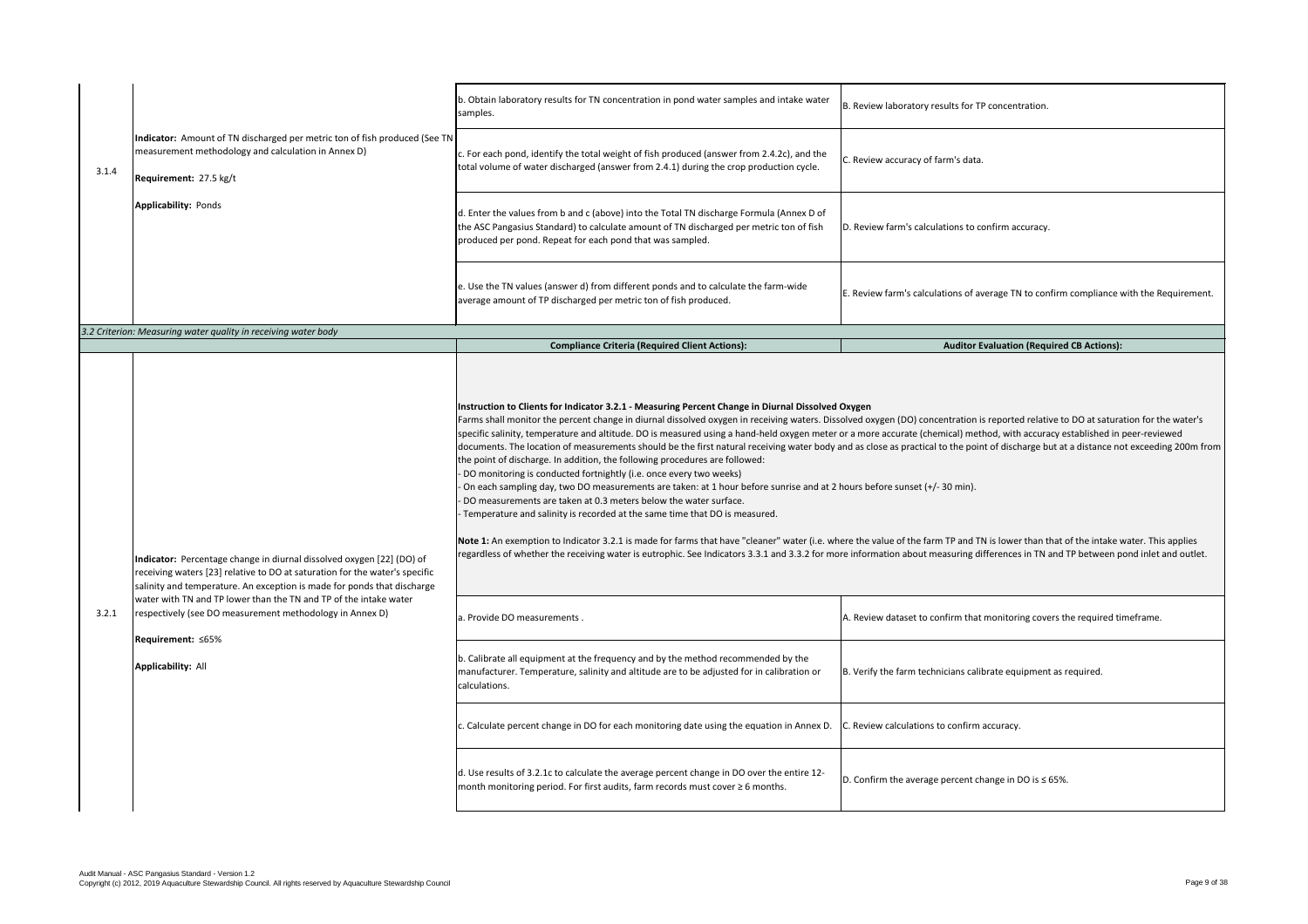|          |                                                                                                                                                                                                                     | e. Arrange to take DO measurements while the auditor is at the farm.                                                                                                                                                                                                                                                                                                                                                                                                                                                                                                                                                                                                                                                                                                                                                                                                                                                                                                                                                                                                                                                                                                                                                                                                                                                                                                                                                                                                                                                                                                                                                                                                                                                                                                                                                                                                                                                                                                                                                                                                                                                                                                                                                                                                                                                                                                                                                                                                                                                                                                                                                                                | E. Witness the farm measuring DO to confirm compliance with procedures. On-site values<br>should fall within range of farm data for DO. If an out of range measurement is observed,<br>raise a non-conformity.                                                                                                                                                                                                                                                                                                                   |
|----------|---------------------------------------------------------------------------------------------------------------------------------------------------------------------------------------------------------------------|-----------------------------------------------------------------------------------------------------------------------------------------------------------------------------------------------------------------------------------------------------------------------------------------------------------------------------------------------------------------------------------------------------------------------------------------------------------------------------------------------------------------------------------------------------------------------------------------------------------------------------------------------------------------------------------------------------------------------------------------------------------------------------------------------------------------------------------------------------------------------------------------------------------------------------------------------------------------------------------------------------------------------------------------------------------------------------------------------------------------------------------------------------------------------------------------------------------------------------------------------------------------------------------------------------------------------------------------------------------------------------------------------------------------------------------------------------------------------------------------------------------------------------------------------------------------------------------------------------------------------------------------------------------------------------------------------------------------------------------------------------------------------------------------------------------------------------------------------------------------------------------------------------------------------------------------------------------------------------------------------------------------------------------------------------------------------------------------------------------------------------------------------------------------------------------------------------------------------------------------------------------------------------------------------------------------------------------------------------------------------------------------------------------------------------------------------------------------------------------------------------------------------------------------------------------------------------------------------------------------------------------------------------|----------------------------------------------------------------------------------------------------------------------------------------------------------------------------------------------------------------------------------------------------------------------------------------------------------------------------------------------------------------------------------------------------------------------------------------------------------------------------------------------------------------------------------|
|          |                                                                                                                                                                                                                     | Footnote [22] DO is the concentration of oxygen dissolved in water, expressed in mg/l or as percent saturation, where saturation is the maximum amount of oxygen that can theoretically be dissolved in water at a given altit                                                                                                                                                                                                                                                                                                                                                                                                                                                                                                                                                                                                                                                                                                                                                                                                                                                                                                                                                                                                                                                                                                                                                                                                                                                                                                                                                                                                                                                                                                                                                                                                                                                                                                                                                                                                                                                                                                                                                                                                                                                                                                                                                                                                                                                                                                                                                                                                                      |                                                                                                                                                                                                                                                                                                                                                                                                                                                                                                                                  |
|          | Footnote [[23] "Receiving water" is the first natural water body that receives the water from the farm and does not belong to the farm.                                                                             |                                                                                                                                                                                                                                                                                                                                                                                                                                                                                                                                                                                                                                                                                                                                                                                                                                                                                                                                                                                                                                                                                                                                                                                                                                                                                                                                                                                                                                                                                                                                                                                                                                                                                                                                                                                                                                                                                                                                                                                                                                                                                                                                                                                                                                                                                                                                                                                                                                                                                                                                                                                                                                                     |                                                                                                                                                                                                                                                                                                                                                                                                                                                                                                                                  |
|          | 3.3 Criterion: Measuring quality of pond effluents Water quality of pond effluents [24]                                                                                                                             | <b>Compliance Criteria (Required Client Actions):</b>                                                                                                                                                                                                                                                                                                                                                                                                                                                                                                                                                                                                                                                                                                                                                                                                                                                                                                                                                                                                                                                                                                                                                                                                                                                                                                                                                                                                                                                                                                                                                                                                                                                                                                                                                                                                                                                                                                                                                                                                                                                                                                                                                                                                                                                                                                                                                                                                                                                                                                                                                                                               | <b>Auditor Evaluation (Required CB Actions):</b>                                                                                                                                                                                                                                                                                                                                                                                                                                                                                 |
| Footnote | [24] This criteria is not pertinent to either cage or pen cultures.                                                                                                                                                 |                                                                                                                                                                                                                                                                                                                                                                                                                                                                                                                                                                                                                                                                                                                                                                                                                                                                                                                                                                                                                                                                                                                                                                                                                                                                                                                                                                                                                                                                                                                                                                                                                                                                                                                                                                                                                                                                                                                                                                                                                                                                                                                                                                                                                                                                                                                                                                                                                                                                                                                                                                                                                                                     |                                                                                                                                                                                                                                                                                                                                                                                                                                                                                                                                  |
| 3.3.1    | Indicator: Maximum average percentage change of TP between inlet and<br>Joutlet (See TP measurement methodology and TP discharge formula in<br>Annex D).<br><b>Requirement: 100%</b><br><b>Applicability: Ponds</b> | Instruction to Clients on Indicators 3.3.1 and 3.3.2 - Measuring Change in TP and TN Betwen Inlet and Outlet<br>Determination of the concentration of total phosphorus (TP) in water samples shall be made using the method: Kejldahl and Indo-phenol Blue. Determination of the concentration of<br>total nitrogen (TN) in water samples shall be made using the method: Kejdahl and Ascorbic acid. Determinations will be made by a fully independent laboratory that is accredited to<br>perform these analyses in accordance with ISO 17025. Laboratory results will be accompanied by a statement that indicates compliance to the methodology set in the ASC Pangasius<br>Standard and this Audit Manual.<br>Farms will measure the change in TP and TN from only a subset of the total number of ponds in production: 15% of all ponds (value rounded up to the nearest whole number). At least<br>one of these ponds shall be randomly selected. The farm must record the number and selection of ponds before sampling. Required procedures for collecting water samples are as<br>follows:<br>samples are collected by staff from the fully independent accredited laboratory;<br>the receiving water. For farms using a water treatment system this could be the water in the final part of the treatment system before being discharged);<br>samples are collected from pond inlets and outlets during the second half of crop production (i.e. ≥ 90 days after stocking);<br>on each sampling day, at least two samples are collected from the outlet and these are taken at least 1 hour apart (use the average value in calculations below); and<br>- at a minimum the farm must sample from one pond per year.<br>Percent Change in TP = (Outlet TP Conc.) - (Inlet TP Conc.) / (Inlet TP Conc.) x 100<br>Percent Change in TN = (Outlet TN Conc.) - (Inlet TN Conc.) / (Inlet TN Conc.) x 100<br>When more than one pond is sampled, determine a "farm-wide average" by calculating the average percent change for all sampled ponds.<br>For first audits, farm records for monitoring percent change in TP and TN must cover $\geq 6$ months.<br>a. Provide laboratory results for TP in water samples from inlet and outlet.<br>b. For each pond, calculate the percent change of TP between inlet and outlet on each<br>sampling day using the equation shown above.<br>c. Use results of 3.3.1(b) to calculate the average percent change in TP over the entire<br>monitoring period.<br>d. Provide evidence of the on-site visit for the sampling of pond effluents for TP and TN by<br>staff from the accredited laboratory. | samples are taken from the 'inlet' and the 'outlet' (inlet = the water in the intake canal, as close as possible to the farm being certified. Outlet = the actual water being discharged, not<br>A. Review laboratory results for TP.<br>B. Review calculations to verify accuracy.<br>$\Sigma$ . Confirm the average percent change in TP is $\leq$ 100%. If any single value falls outside<br>limits, raise a non-conformity.<br>D. Review visit evidence for sampling for TP and TN to confirm compliance with<br>procedures. |
|          |                                                                                                                                                                                                                     | Note: see instructions for Indicator 3.3.1                                                                                                                                                                                                                                                                                                                                                                                                                                                                                                                                                                                                                                                                                                                                                                                                                                                                                                                                                                                                                                                                                                                                                                                                                                                                                                                                                                                                                                                                                                                                                                                                                                                                                                                                                                                                                                                                                                                                                                                                                                                                                                                                                                                                                                                                                                                                                                                                                                                                                                                                                                                                          |                                                                                                                                                                                                                                                                                                                                                                                                                                                                                                                                  |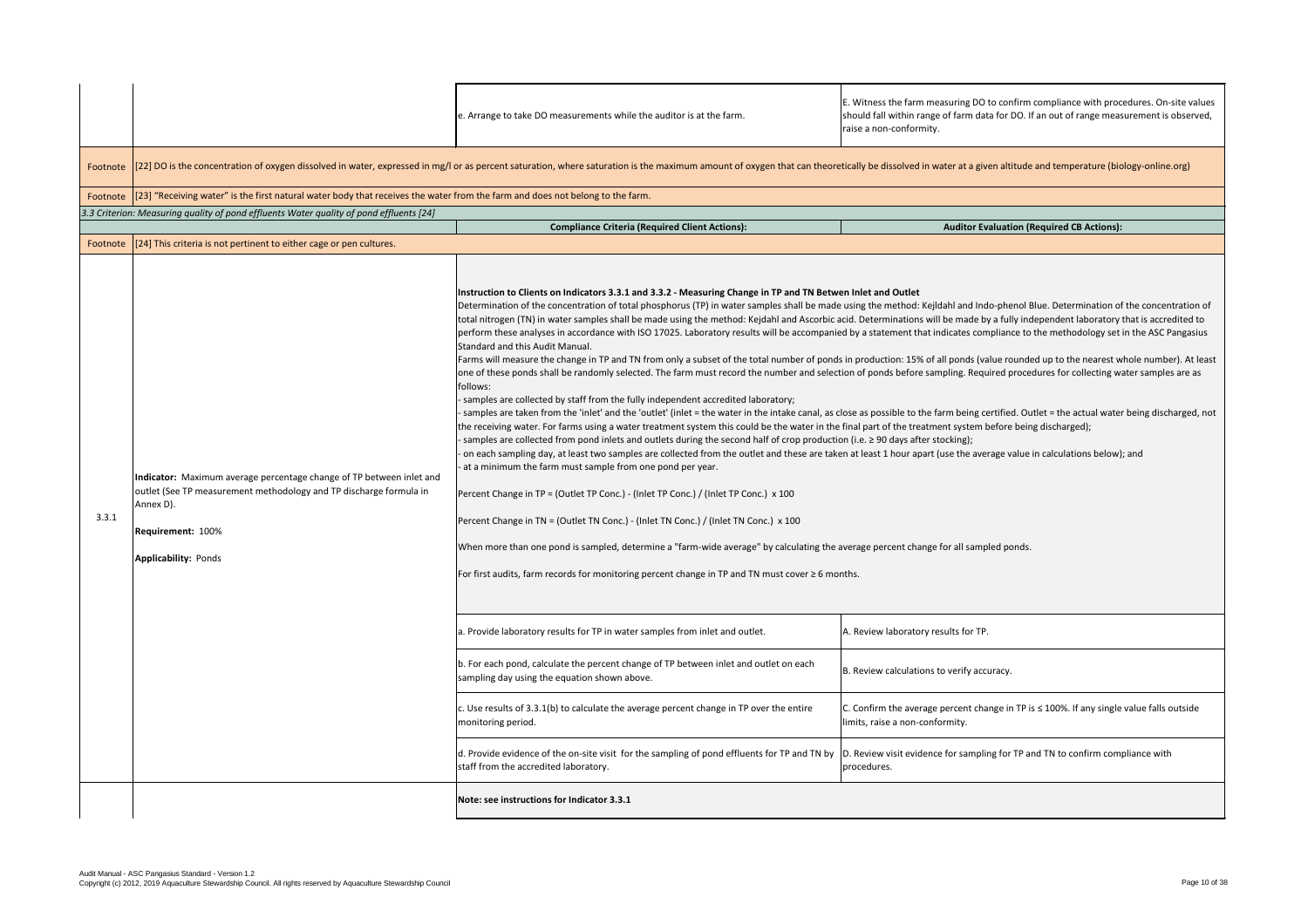C. Confirm the average percent change in TN is ≤ 70%. If any single value falls outside limits, raise a non-conformity.

D. Witness sampling for TP and TN to confirm compliance with procedures.

dissolved oxygen (DO). Take DO measurements at the outlet where water is discharged (i.e. ig a water treatment system this could be the water in the final part of the treatment system

A. Review dataset to confirm that monitoring covers the required timeframe.

B. Confirm DO in water discharged by farm is ≥ 3 mg/l. If any single value falls outside limits, raise a non-conformity.

C. During the on-site visit, observe how the farm calibrates equipment and takes DO measurements (or takes samples for chemical analysis) to confirm compliance.

**Auditor Evaluation (Required CB Actions):** 

and revised if the production of cage culture rises significantly.

A. Review the farm's sludge management plan.

B. Review records to confirm appropriate disposal according to plan.

|          | Indicator: Maximum average percentage change of TN between inlet [25]                                                                            | a. Provide laboratory results for TN in water samples from inlet and outlets.                                                                                                                                                                                                                                                           |
|----------|--------------------------------------------------------------------------------------------------------------------------------------------------|-----------------------------------------------------------------------------------------------------------------------------------------------------------------------------------------------------------------------------------------------------------------------------------------------------------------------------------------|
| 3.3.2    | and outlet [26] (See TN measurement methodology and TN discharge<br>formula in Annex D).                                                         | b. For each pond, calculate the percent change of TN between inlet and outlet on each<br>sampling day using the equation shown above.                                                                                                                                                                                                   |
|          | <b>Requirement:: 70%</b><br><b>Applicability: Ponds</b>                                                                                          | $\vert$ c. Use results of 3.3.2(b) to calculate the average percent change in TN over the entire<br>monitoring period.                                                                                                                                                                                                                  |
|          |                                                                                                                                                  | d. During the on-site vist, arrange for the auditor to observe sampling of pond effluents for<br>TP and TN.                                                                                                                                                                                                                             |
| Footnote | [25] Inlet: The water in the intake canal, as close as possible to the farm or pond being certified.                                             |                                                                                                                                                                                                                                                                                                                                         |
| Footnote | [26] Outlet: The actual water being discharged, not the receiving water.                                                                         |                                                                                                                                                                                                                                                                                                                                         |
|          |                                                                                                                                                  | Instruction to Clients for Indicator 3.3.3 - Measuring DO in Water Discharged<br>See Indicator 3.2.1 for a general description of the equipment and method used to measure<br>measure DO in the actual water being discharged, not in the receiving water. For farms using<br>before being discharged). Test DO at least once per week. |
| 3.3.3    | Indicator: Minimum dissolved oxygen (DO) concentration in water discharged (See<br>DO measurement methodology in Annex D)<br>Requirement: 3 mg/l | a. Provide records of DO in water discharged to the natural environment. For first audits,<br>farm records must cover $\geq 6$ months                                                                                                                                                                                                   |
|          | <b>Applicability: Ponds</b>                                                                                                                      | b. Use data from all weekly measurements to calculate the average DO in water discharged<br>over the entire monitoring period. For first audits, farm records must cover $\geq 3$ months.                                                                                                                                               |
|          |                                                                                                                                                  | c. During the on site visit, make arrangements for the auditor to observe calibration of<br>equipment and measurements.                                                                                                                                                                                                                 |
|          | 3.4 Criterion: Sludge disposal for ponds and pens, not cages [27]                                                                                |                                                                                                                                                                                                                                                                                                                                         |
|          |                                                                                                                                                  | <b>Compliance Criteria (Required Client Actions):</b>                                                                                                                                                                                                                                                                                   |
| Footnote |                                                                                                                                                  | [27] For cage culture, there are no requirements for benthic monitoring included, as cages account for a small percentage of production. This situation will be monitored and                                                                                                                                                           |
|          |                                                                                                                                                  | a. Provide a detailed sludge management plan (also see 3.5.1). The plan will ensure that no<br>sludge in any form is discharged directly into receiving waters or natural ecosystems.                                                                                                                                                   |
|          |                                                                                                                                                  | b. Maintain records of sludge disposal to show volume or weight and condition (i.e. fresh<br>or dried) when disposed. For first audits, farm records must cover $\geq 3$ months.                                                                                                                                                        |
| 3.4.1    | Indicator: Evidence that sludge is not discharged directly into receiving<br>waters or natural ecosystems [28]<br><b>Requirement: Yes</b>        | c. If sludge is transferred (e.g. for agricultural use), obtain a declaration from the receiving<br>party that specifies the sludge volume, delivery date, and expected use. The party shall<br>declare that the sludge will not be discharged directly into receiving waters or natural<br>ecosystems.                                 |
|          | Annlicahility: All                                                                                                                               |                                                                                                                                                                                                                                                                                                                                         |

A. Review laboratory results for TN.

 $B.$  Review calculations to verify accuracy.

C. If yes to (c), confirm farm has appropriate documentary evidence.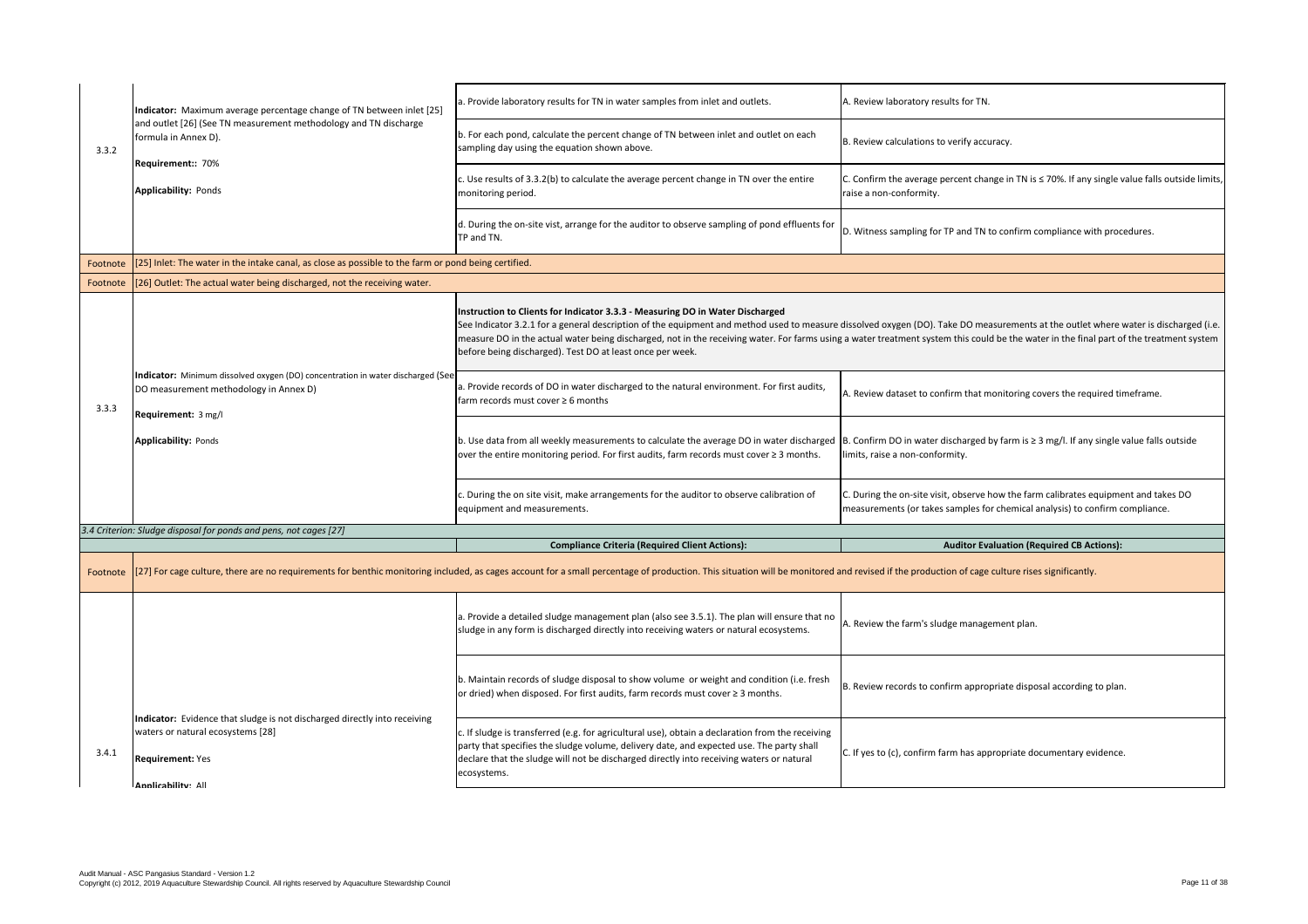$\vert$  E. During local community and employee interviews, verify there is no evidence that the farm discharged sludge directly into receiving waters on natural ecosystems

ach other. In these standards, both the terrestrial and aquatic ecosystems are considered.

document how this formula was used to calculate the appropriate size (minimum volume) nanagement plan (see 3.4.1a). All sludge areas and volumes must be considered in the be removed over the following 2 months.

eds the minimum volume (i.e. it is an appropriate size).

A. Review farm's calculations to verify accuracy. Confirm compliance.

B. During on-site visit, inspect the farm's sludge repository.

# **Auditor Evaluation (Required CB Actions):**

A. Review the farm's solid waste management plan.

D. If yes to (d), inspect sludge repository during on-site visit.

 $|c$ . Confirm that the farm's solid waste management plan is implemented and effective. Evaluate if there is a risk or potential for discharges.

B. Inspect the farm for any evidence of solid waste (e.g. bags, containers) being discharged into the natural environment surrounding the farm.

|          | ippuvuwintyi /w                                                                                                                  | d. If a sludge repository is used, provide a map showing its location within the farm or<br>documents showing legal access to the repository (either ownership or a statement from<br>the owner of right of use).                                                                                                                                                                                                                                                  |
|----------|----------------------------------------------------------------------------------------------------------------------------------|--------------------------------------------------------------------------------------------------------------------------------------------------------------------------------------------------------------------------------------------------------------------------------------------------------------------------------------------------------------------------------------------------------------------------------------------------------------------|
|          |                                                                                                                                  |                                                                                                                                                                                                                                                                                                                                                                                                                                                                    |
| Footnote |                                                                                                                                  | [28] "The complex of a community and its environment functioning as an ecological unit in nature." More simply, it's both living and non-living things that interact with e                                                                                                                                                                                                                                                                                        |
| 3.4.2    | Indicator: Evidence of a sludge repository of appropriate size (See Sludge<br>Repository formula in Annex D)<br>Requirement: Yes | Instruction to Clients for Indicator 3.4.2 - Size of Sludge Repository<br>A Sludge Repository Formula is given in Annex D of the ASC Pangasius Standard. Farms shall<br>of a sludge repository. Farms may, for example, document their calculations in the sludge m<br>calculation. For 'Area of Pond', consider only the area of the pond from which sludge has to<br>Note 1: If the Sludge Repository Formula yields a negative number then the repository excee |
|          | Applicability: Farms managing the sludge using a repository                                                                      | a. Provide calculations showing the sludge repository is of appropriate size.                                                                                                                                                                                                                                                                                                                                                                                      |
|          |                                                                                                                                  | b. Provide evidence of legal access to the sludge repository (see 3.4.1c).                                                                                                                                                                                                                                                                                                                                                                                         |
|          | 3.5 Criterion: Waste managerment                                                                                                 |                                                                                                                                                                                                                                                                                                                                                                                                                                                                    |
|          |                                                                                                                                  |                                                                                                                                                                                                                                                                                                                                                                                                                                                                    |
|          |                                                                                                                                  | <b>Compliance Criteria (Required Client Actions):</b>                                                                                                                                                                                                                                                                                                                                                                                                              |
|          | Indicator: Evidence of farm solid wastes being discharged into the natural<br>environment                                        | a. Prepare a plan for farm solid waste management. The plan may encompass other forms<br>of farm-generated wastes (see 3.4.1, 3.5.2, 3.5.3, and 3.5.4).                                                                                                                                                                                                                                                                                                            |
| 3.5.1    | <b>Requirement: None</b>                                                                                                         | b. During the on-site visit, arrange for the auditor to inspect the farm's solid waste<br>management system.                                                                                                                                                                                                                                                                                                                                                       |
|          | <b>Applicability: All</b>                                                                                                        |                                                                                                                                                                                                                                                                                                                                                                                                                                                                    |
|          |                                                                                                                                  | a. During the on-site visit, give the auditor a general description of the farm's system for<br>removal of human and animal solid waste. Allow the auditor to inspect.                                                                                                                                                                                                                                                                                             |
|          | Indicator: Evidence of human and animal solid wastes being discharged<br>into the natural environment                            | b. For septic systems, provide a schedule for emptying and maintenance (see 3.5.4c).                                                                                                                                                                                                                                                                                                                                                                               |
| 3.5.2    | <b>Requirement: None</b>                                                                                                         | c. During the on-site visit, provide the auditor with locations of all septic toilets and a<br>schedule for their emptying and maintenance.                                                                                                                                                                                                                                                                                                                        |
|          | <b>Applicability: All</b>                                                                                                        | d. Provide evidence for burial of animal feces (as applicable).                                                                                                                                                                                                                                                                                                                                                                                                    |

A. Inspect the farm's solid waste system for any evidence of human or animal solid wastes being discharged into the natural environment.

B. Verify that emptying and maintenance follow the schedule.

C. Inspect septic toilets to verify there is no leakage or direct discharge into the natural environment. Verify that empying and maintenance follow the schedule.

D. Inspect site to verify that the farm buries any animal feces (if applicable).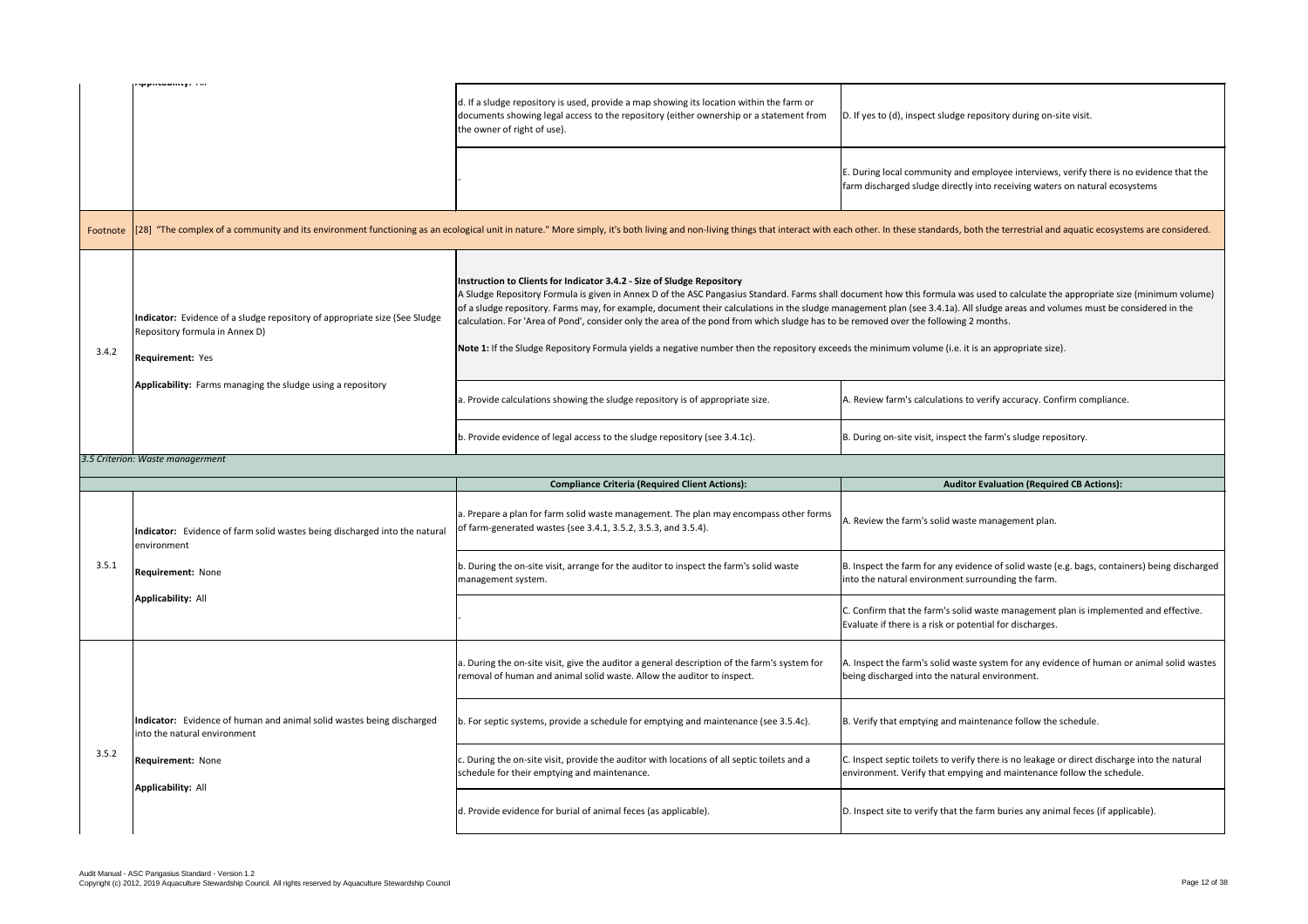|          |                                                                                                                                                               | e. Identify septic toilets in construction contracts if possible.                                                                                                                                                                                                                                                                                                                                                                                                                                                                                                                                                                                                                              | E. Review construction contracts (if applicable).                                                                                                          |  |
|----------|---------------------------------------------------------------------------------------------------------------------------------------------------------------|------------------------------------------------------------------------------------------------------------------------------------------------------------------------------------------------------------------------------------------------------------------------------------------------------------------------------------------------------------------------------------------------------------------------------------------------------------------------------------------------------------------------------------------------------------------------------------------------------------------------------------------------------------------------------------------------|------------------------------------------------------------------------------------------------------------------------------------------------------------|--|
| 3.5.3    | Indicator: Evidence of chemical and medicine wastes being discharged into<br>the natural environment<br><b>Requirement: None</b><br><b>Applicability: All</b> | a. Prepare a plan for farm management of chemical and medicine wastes.                                                                                                                                                                                                                                                                                                                                                                                                                                                                                                                                                                                                                         | A. Review farm's plan for management of chemical and medicinal wastes.                                                                                     |  |
|          |                                                                                                                                                               | b. During the on-site visit, allow the auditor to inspect the farm's management of chemical<br>and medicinal wastes.                                                                                                                                                                                                                                                                                                                                                                                                                                                                                                                                                                           | B. Inspect the farm for any evidence of chemical or medicinal waste being discharged into<br>the natural environment surrounding the farm.                 |  |
|          |                                                                                                                                                               |                                                                                                                                                                                                                                                                                                                                                                                                                                                                                                                                                                                                                                                                                                | C. Confirm that the farm's plan is implemented and effective. Evaluate if there is a risk or<br>potential for discharges.                                  |  |
|          |                                                                                                                                                               | Instruction to Clients for Indicator 3.5.4 - Preparing a Plan for Disposal of Dead/Moribund Fish<br>Prepare a plan for the proper disposal of dead/moribund fish that specifies the means of disposal using one or more of the following categories: incineration (excluding regular burning,<br>as not allowed); burial; fermentation and use as fertilizer; septic tank; production of fish meal or fish oil; feed for animals other than pangasius (requires statement from aquatic animal<br>health specialist, see Principle 6); sold.<br>Dead fish should never be used for human consumption unless specifically slaughtered and processed for that purpose in an appropriate facility. |                                                                                                                                                            |  |
|          |                                                                                                                                                               | a. Provide auditor with the farm's plan for disposal of dead/moribund fish.                                                                                                                                                                                                                                                                                                                                                                                                                                                                                                                                                                                                                    | A. Review the farm's plan for compliance with Indicator 3.5.4.                                                                                             |  |
|          | Indicator: Evidence of proper disposal [30] of dead/moribund fish<br><b>Requirement:: Yes</b><br>Applicability: All                                           | b. burial, incineration, fermentation: plan identifies processes, location(s) and containers.                                                                                                                                                                                                                                                                                                                                                                                                                                                                                                                                                                                                  | B. Verify by inspection (as applicable).                                                                                                                   |  |
|          |                                                                                                                                                               | c. septic tank: plan gives procedures for disposal of fish in septic tanks, specifies the<br>schedule for emptying tanks, and identifies personnel involved (e.g. contracts with external C. Verify by review of documentary evidence (as applicable).<br>parties).                                                                                                                                                                                                                                                                                                                                                                                                                            |                                                                                                                                                            |  |
| 3.5.4    |                                                                                                                                                               | d. <u>production of fish meal or fish oil</u> : specified in plan (if done by farm). Note that this<br>option is allowed only if aquatic animal health specialist rules out pesticides.                                                                                                                                                                                                                                                                                                                                                                                                                                                                                                        | D. Verify by inspection (as applicable).                                                                                                                   |  |
|          |                                                                                                                                                               | e. feed for animals other than pangasius (excluding fish meal and fish oil as covered in "d")<br>Option is allowed only if an aquatic animal health specialist concludes that mortality was<br>not caused by an infectious agent or a pesticide/chemical pollutant.                                                                                                                                                                                                                                                                                                                                                                                                                            | E. Verify that farm obtains written statement(s) from aquatic health specialist (as<br>applicable).                                                        |  |
|          |                                                                                                                                                               | . sold: Plan identifies the option of sales. For all sales, the farm must prepare a contract<br>that states how the buyer will use the dead fish. If intended as animal feed (either directly<br>or as fish meal/oil) the contract and the statement of the specialist confirm compliance<br>with requirements.                                                                                                                                                                                                                                                                                                                                                                                | F. Verify by review of documentary evidence (as applicable).                                                                                               |  |
|          |                                                                                                                                                               |                                                                                                                                                                                                                                                                                                                                                                                                                                                                                                                                                                                                                                                                                                | G. Confirm the farm's plan is effectively implemented. Evidence will include interviews with<br>farm workers who confirm that disposals followed the plan. |  |
| Footnote |                                                                                                                                                               | [30] Proper disposal of dead fish include: incineration, burial, fermentation and use as fertilizer and production of fish meal or fish oil. Dead fish should never be used for human consumption. It is also acceptable if th<br>not caused by an infectious agent or a pesticide/chemical pollutant, for the fish to be used as feed for animals other than pangasius. Evidence on the cause of mortality shall be provided by the aquatic animal health speci                                                                                                                                                                                                                               |                                                                                                                                                            |  |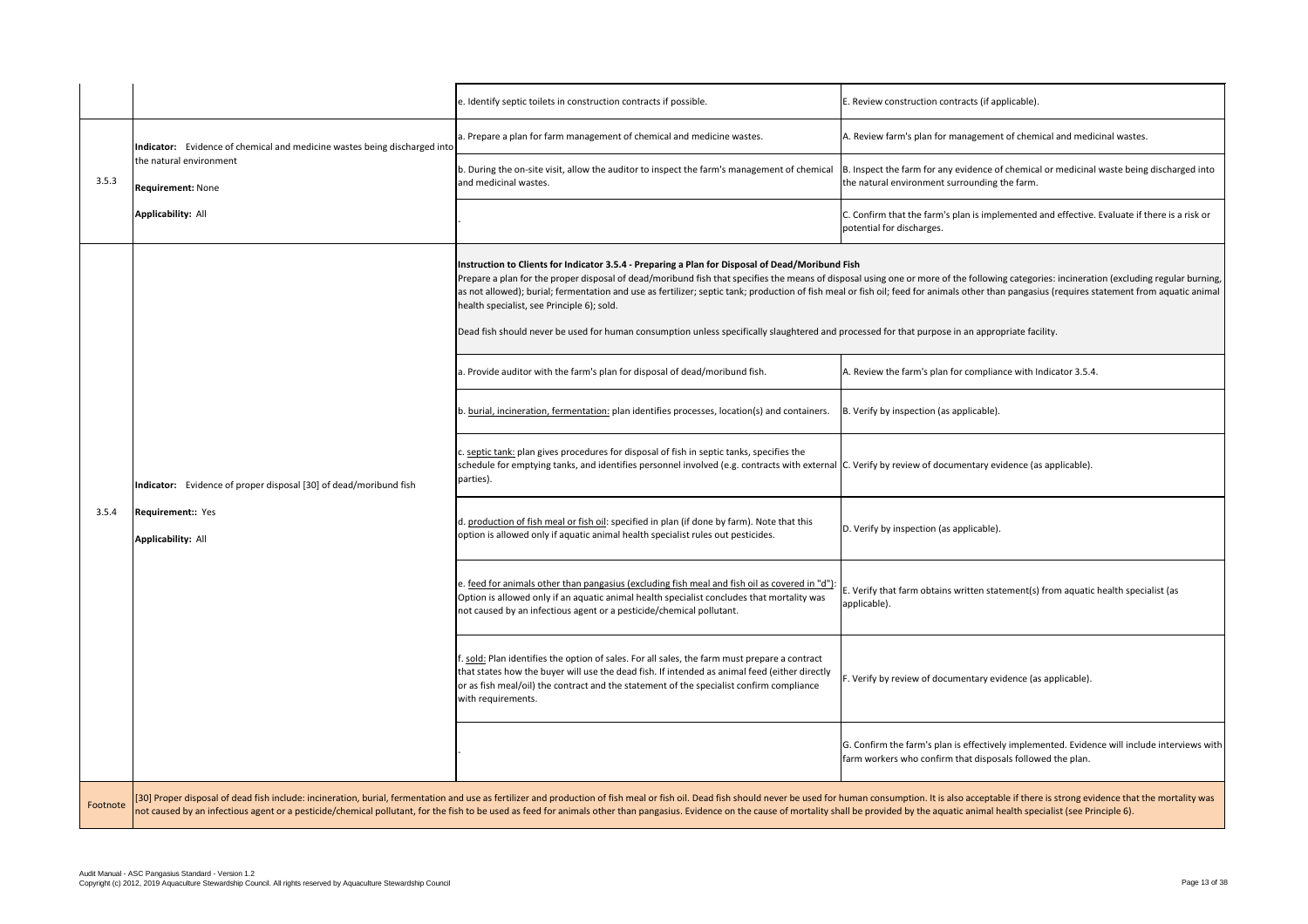C. Confirm that the farm accurately reports total weight of fish harvested per production cycle. Cross-check against other farm datasets (e.g. harvest counts, escapes, and mortalities).

D. Review the farm's calculations for completeness and accuracy.

**Auditor Evaluation (Required CB Actions):** 

ve a self-recruiting stock established, then Indicator 4.1.1. does not apply. Enter 'not

A. Review declarations. Confirm that the farmed species is accurately identified in purchase records.

B. Review map to confirm farm location within river basin.

 $|c$ . Confirm that documentation shows the farmed species is indigenous to the river basin.

|       | 3.6 Criterion: Energy consumption                                                                                                                             |                                                                                                                                                                                                                                                                                                                                                                                                                 |
|-------|---------------------------------------------------------------------------------------------------------------------------------------------------------------|-----------------------------------------------------------------------------------------------------------------------------------------------------------------------------------------------------------------------------------------------------------------------------------------------------------------------------------------------------------------------------------------------------------------|
|       |                                                                                                                                                               | <b>Compliance Criteria (Required Client Actions):</b>                                                                                                                                                                                                                                                                                                                                                           |
|       |                                                                                                                                                               | a. Maintain annually records for energy consumption by source (fuel, electricity) on the<br>farm.                                                                                                                                                                                                                                                                                                               |
| 3.6.1 | Indicator: Evidence of an energy use assessment of on-farm energy<br>consumption, measured in kilojoule/t fish/year.                                          | b. Calculate the farm's total energy consumption in kilojoules (kj) annually.                                                                                                                                                                                                                                                                                                                                   |
|       | <b>Requirement: Yes</b><br><b>Applicability: All</b>                                                                                                          | c. Calculate the total weight of fish in metric tons (t) produced annually.                                                                                                                                                                                                                                                                                                                                     |
|       |                                                                                                                                                               | d. Using results from 3.6.1b and 3.6.1c, calculate energy consumption on the farm as<br>required, reported as kilojoule/mt fish/year.                                                                                                                                                                                                                                                                           |
|       | PRINCIPLE 4. CONSERVE SPECIES DIVERSITY AND WILD POPULATIONS                                                                                                  |                                                                                                                                                                                                                                                                                                                                                                                                                 |
|       | 4.1 Criterion: Presence of pangasius in the water drainage system                                                                                             | <b>Compliance Criteria (Required Client Actions):</b>                                                                                                                                                                                                                                                                                                                                                           |
|       |                                                                                                                                                               | Note: If the farmed species is not indigenous to the river basin and the species does not have<br>applicable' here and proceed to assess farm compliance against Indicator 4.1.3.                                                                                                                                                                                                                               |
|       |                                                                                                                                                               | a. Provide a declaration from farm and seed supplier identifying the species (Latin name) of<br>pangasius farmed. Maintain records of seed purchases.                                                                                                                                                                                                                                                           |
|       | Indicator: Farm located in a river basin where the farmed species is<br>indigenous or has a self-recruiting [32] stock established before 1st January<br>2005 | b. Provide a map of the river basin showing the location of the farm (see 2.1.1).                                                                                                                                                                                                                                                                                                                               |
| 4.1.1 | <b>Requirement: Yes</b><br>Applicability: Farms in a river basin where the species is either indigenous<br>or has a self-recruiting stock established         | c. If the farmed species is indigenous to the river basin, provide documentary evidence<br>(peer-reviewed papers, IUCN, FAO or other international organization).                                                                                                                                                                                                                                               |
|       |                                                                                                                                                               | d. If the species is not indigenous and has a self-recruiting stock established in the river<br>basin, provide documentary evidence (peer-reviewed papers, official government<br>[competent authority] statements or other comparable references on multiple incidences<br>of different age classes at different times and location) indicating that the stock was self<br>recruiting before 1st January 2005. |

**Auditor Evaluation (Required CB Actions):** 

B. Review the farm's calculations for completeness and accuracy.

 $A$ . Verify that the farm maintains records for energy consumption.

D. Confirm that documentation shows the farmed species has a self-recruiting stock that was established in the river basin before 1st January 2005.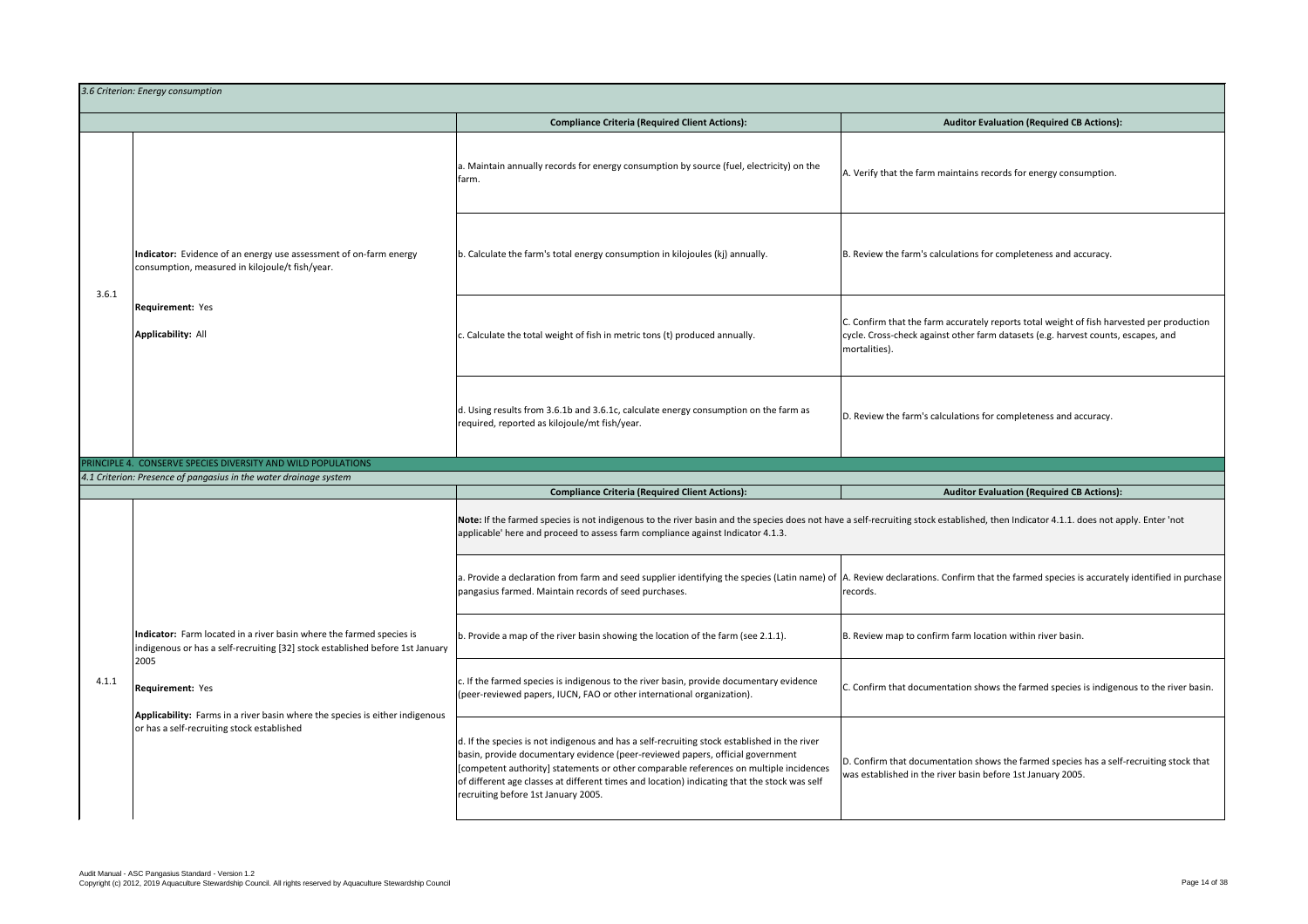$\vert$ B. Review map to confirm the farm's location coincides with an indigenous pangasius population or a self-recruiting stock that has established in the river basin.

A. Review evidence to confirm pangasius is indigenous to the river basin or else has a selfrecruiting stock established there.

C. Review declarations. Confirm that the source of the seed is accurately identified in purchase records.

D. Verify that sourcing of seed is in compliance with the Requirement.

A. Review evidence provided by the farm to confirm that the farmed species cannot establish in the river basin.

# **Auditor Evaluation (Required CB Actions):**

A. Review evidence of no negative impact. If a self-recruiting stock has not become established in the river basin, or if the species is indigenous to the river basin, Indicator 4.1.2 is not applicable.

multiple incidences of different age classes at different times and location are necessary as

| 4.1.2    | Indicator: If a self-recruiting stock is established, evidence of no negative<br>impacts on the environment [33]<br><b>Requirement: Yes</b><br>Applicability: Farms in a river basin where the species is not indigenous and<br>a self-recruiting stock is established                                                                        | a. Provide documentary evidence: peer-reviewed papers, official government (competent<br>authority) statements or other comparable references indicating no negative impacts.<br>Negative impact by a self-recruiting stock includes but is not restricted to:<br>- changing the genetic diversity of wild pangasius through interbreeding<br>competition (e.g. displacement of local species)<br>habitat destruction |
|----------|-----------------------------------------------------------------------------------------------------------------------------------------------------------------------------------------------------------------------------------------------------------------------------------------------------------------------------------------------|-----------------------------------------------------------------------------------------------------------------------------------------------------------------------------------------------------------------------------------------------------------------------------------------------------------------------------------------------------------------------------------------------------------------------|
| Footnote | evidence.                                                                                                                                                                                                                                                                                                                                     | [32] Self-recruiting is defined as naturally reproducing. Peer-reviewed papers, official government (competent authority) statements or other comparable references on r                                                                                                                                                                                                                                              |
| Footnote | [[33] Peer-reviewed papers, official government (competent authority) statements or other comparable references are necessary as evidence.                                                                                                                                                                                                    |                                                                                                                                                                                                                                                                                                                                                                                                                       |
| 4.1.3    | Indicator: If the species is not indigenous and does not have a self-<br>recruiting stock established, evidence that the species cannot establish in<br>the river basin [34]<br><b>Requirement: Yes</b><br>Applicability: Farms in a river basin where the species is not indigenous and<br>does not have a self-recruiting stock established | a. Provide peer-reviewed papers based on field data. Theoretical analysis is not acceptable.                                                                                                                                                                                                                                                                                                                          |
| Footnote | [34] Peer-reviewed publication in a reputable journal is required as evidence that the species cannot be established.                                                                                                                                                                                                                         |                                                                                                                                                                                                                                                                                                                                                                                                                       |
|          | 4.2 Criterion: Genetic diversity                                                                                                                                                                                                                                                                                                              | <b>Compliance Criteria (Required Client Actions):</b>                                                                                                                                                                                                                                                                                                                                                                 |
|          | Indicator: Demonstration [35] that the seed [36] has been generated from                                                                                                                                                                                                                                                                      | a. Obtain evidence for either of the following:<br>- the species is indigenous to the river basin (result from 4.1.1); or<br>a self recruiting stock has established in the river basin (result from 4.1.2).<br>b. Provide a map of the river basin showing the location of the farm (see 2.1.1).                                                                                                                     |
| 4.2.1    | the pangasius population naturally reproducing in the river basin [37]<br><b>Requirement: Yes</b>                                                                                                                                                                                                                                             | c. Obtain a declaration from seed supplier(s) stating that the seed was generated from                                                                                                                                                                                                                                                                                                                                |
|          | Applicability: Farms in a river basin where the species is either indigenous<br>or has a self-recruiting stock established                                                                                                                                                                                                                    | broodstock deriving (even if through several generations of spawning in captivity) from the<br>pangasius population naturally reproducing in the river basin.<br>d. For all seed purchases, maintain sufficient records (e.g. receipts) to indentify the river-<br>basin source of broodstock. For first audits, farm records must cover ≥ 6 months.                                                                  |

 $\left| \epsilon$ . Verify the identity of the farmed species by direct observation during on-site visit.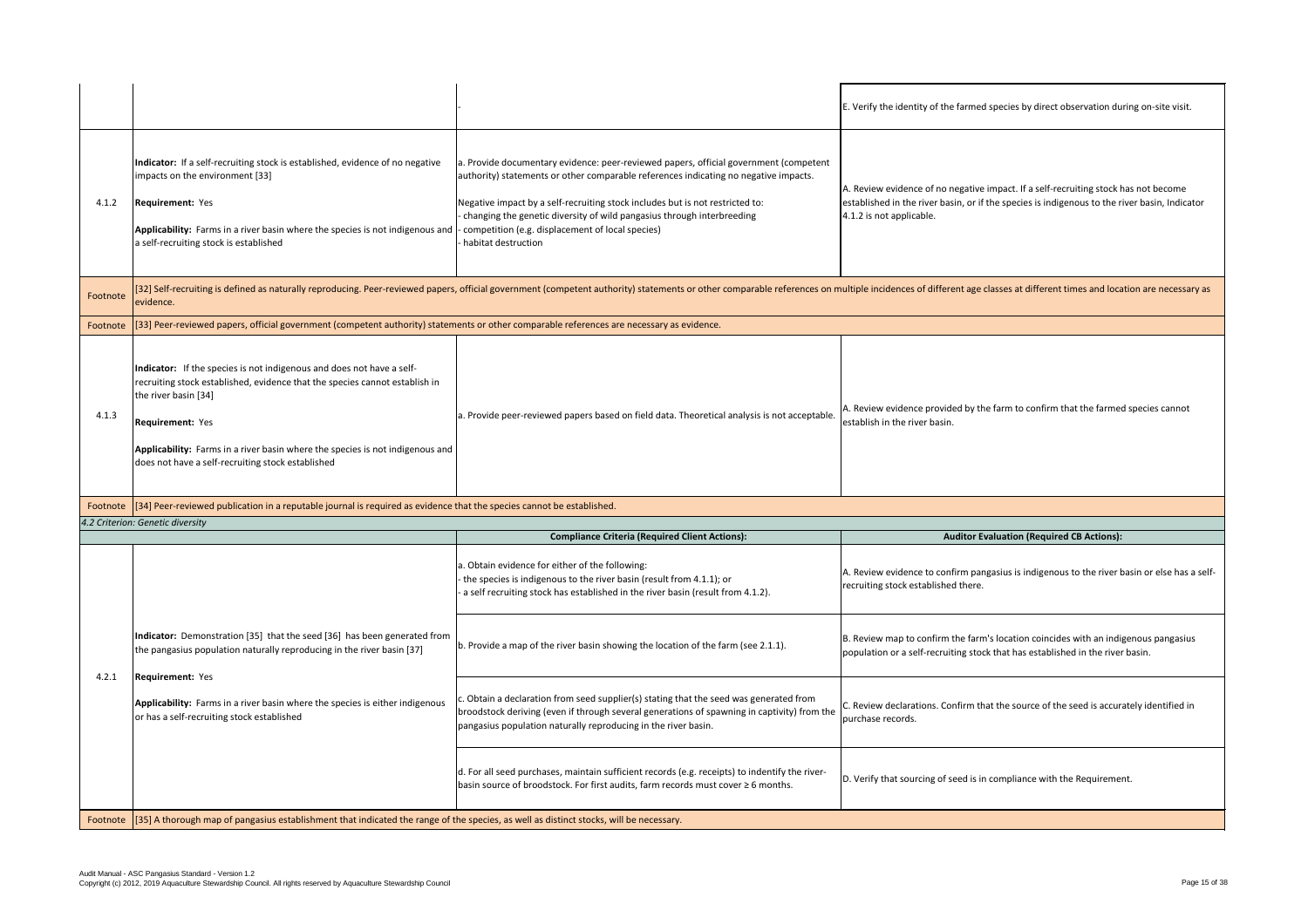$|c$ . Witness the farm performing an inpection of meshes and grills to confirm that the program is effective.

| Footnote                 | [[36] Throughout these standards, the word "seed" is used for pangasius seed only.                                                                                                                                                  |                                                                                                                                                                             |  |
|--------------------------|-------------------------------------------------------------------------------------------------------------------------------------------------------------------------------------------------------------------------------------|-----------------------------------------------------------------------------------------------------------------------------------------------------------------------------|--|
| Footnote                 | [37] This standard is applicable to all farms using seed sourced from either populations which are indigenous or populations which are established before January 2005.                                                             |                                                                                                                                                                             |  |
|                          | 4.3 Criterion: Source of seed                                                                                                                                                                                                       |                                                                                                                                                                             |  |
|                          |                                                                                                                                                                                                                                     | <b>Compliance Criteria (Required Client Actions):</b>                                                                                                                       |  |
|                          | Indicator: Allowance for use of wild-caught seed for grow out                                                                                                                                                                       | a. Provide a declaration that the farm does not use wild-caught seed for grow out.                                                                                          |  |
| 4.3.1                    | <b>Requirement: None</b>                                                                                                                                                                                                            | b. Obtain statement from seed supplier(s) that the seed is not wild-caught (e.g. seed is<br>derived from a broodstock held in captivity).                                   |  |
|                          | <b>Applicability: All</b>                                                                                                                                                                                                           | c. Maintain seed receipts for all stocking events. For first audits, farm records must cover $\geq$<br>6 months.                                                            |  |
|                          | 4.4 Criterion: Genetically engineered and hybridised strains                                                                                                                                                                        |                                                                                                                                                                             |  |
|                          |                                                                                                                                                                                                                                     | <b>Compliance Criteria (Required Client Actions):</b>                                                                                                                       |  |
|                          |                                                                                                                                                                                                                                     | Note: Transgenic is an organism, with the exception of human beings, in which the genetic material has been altered in a way that does not occur national                   |  |
|                          | Indicator: No use of genetically engineered (transgenic) or hybrid seed                                                                                                                                                             | a. Provide a declaration that the farm does not use genetically engineered (transgenic) or<br>hybrid seed.                                                                  |  |
| 4.4.1                    | <b>Requirement: Yes</b><br><b>Applicability: All</b>                                                                                                                                                                                | b. Obtain statement from seed supplier that the seed is not genetically engineered<br>(transgenic) or hybrid. For first audits, farm records must cover ≥ 6 months.         |  |
| 4.5 Criterion: Escapees. |                                                                                                                                                                                                                                     |                                                                                                                                                                             |  |
|                          |                                                                                                                                                                                                                                     | <b>Compliance Criteria (Required Client Actions):</b>                                                                                                                       |  |
|                          |                                                                                                                                                                                                                                     |                                                                                                                                                                             |  |
|                          | Indicator: Evidence that inlets and outlets to culture systems and all<br>confinements are equipped with net mesh or grills appropriately sized to<br>retain the stocks in culture preventing fish of any size (in the holding unit | a. Provide farm records indicating fish sizes (e.g. average weight recorded monthly). For<br>first audits, records must cover at least 1 full crop per site (see preamble). |  |
| 4.5.1                    | being assessed) to escape<br><b>Requirement: Yes</b>                                                                                                                                                                                | b. Maintain records indicating the size of net mesh or grills for the entire farm. For first<br>audits, farm records must cover ≥ 6 months.                                 |  |
|                          | <b>Applicability: All</b>                                                                                                                                                                                                           |                                                                                                                                                                             |  |
|                          | Indicator: Evidence of regular, timely inspections (at least once a day);<br>mitigation and repairs are performed on net mesh or grills and recorded in a                                                                           | a. Provide farm records for daily inspection of net mesh or grills used in production (e.g.<br>grow-out) units.                                                             |  |
| 4.5.2                    | permanent register (available for inspection)<br><b>Requirement: Yes</b>                                                                                                                                                            | b. Keep records of mitigation and repairs in a permanent register. For first audits, records<br>must cover at least 1 full crop per site (see preamble).                    |  |
|                          | <b>Applicability: All</b>                                                                                                                                                                                                           | c. Arrange for the auditor to observe an inspection during the on-site visit.                                                                                               |  |
|                          |                                                                                                                                                                                                                                     | a. Provide official records or statement showing local maximum water level (river levels,<br>tide levels, flooding levels, etc) in the previous 10 years.                   |  |

## **Auditor Evaluation (Required CB Actions):**

A. Verify declaration of no wild-caught seed for grow out.

B. Verify that farm has statements from seed suppliers.

 $|c$ . Verify the farm maintains accurate records for sourcing of seed.

**Auditor Evaluation (Required CB Actions):** Iurally by mating and/or natural recombination. Source EFSA.

A. Verify declaration of no use of genetically engineered or hybrid strains.

B. Verify that farm maintains statements from seed suppliers.

# **Auditor Evaluation (Required CB Actions):**

A. Review records for fish size in different holding units.

B. Review records for mesh or grill size.

 $|c$ . During the on-site visit, inspect the size of net mesh or grills to confirm compliance.

A. Review records to verify inspections are regular and timely.

B. Review the register to verify repairs are performed and recorded.

A. Review records covering ≥ 10 years or statement to establish the maximum height of high water when flooding occurs.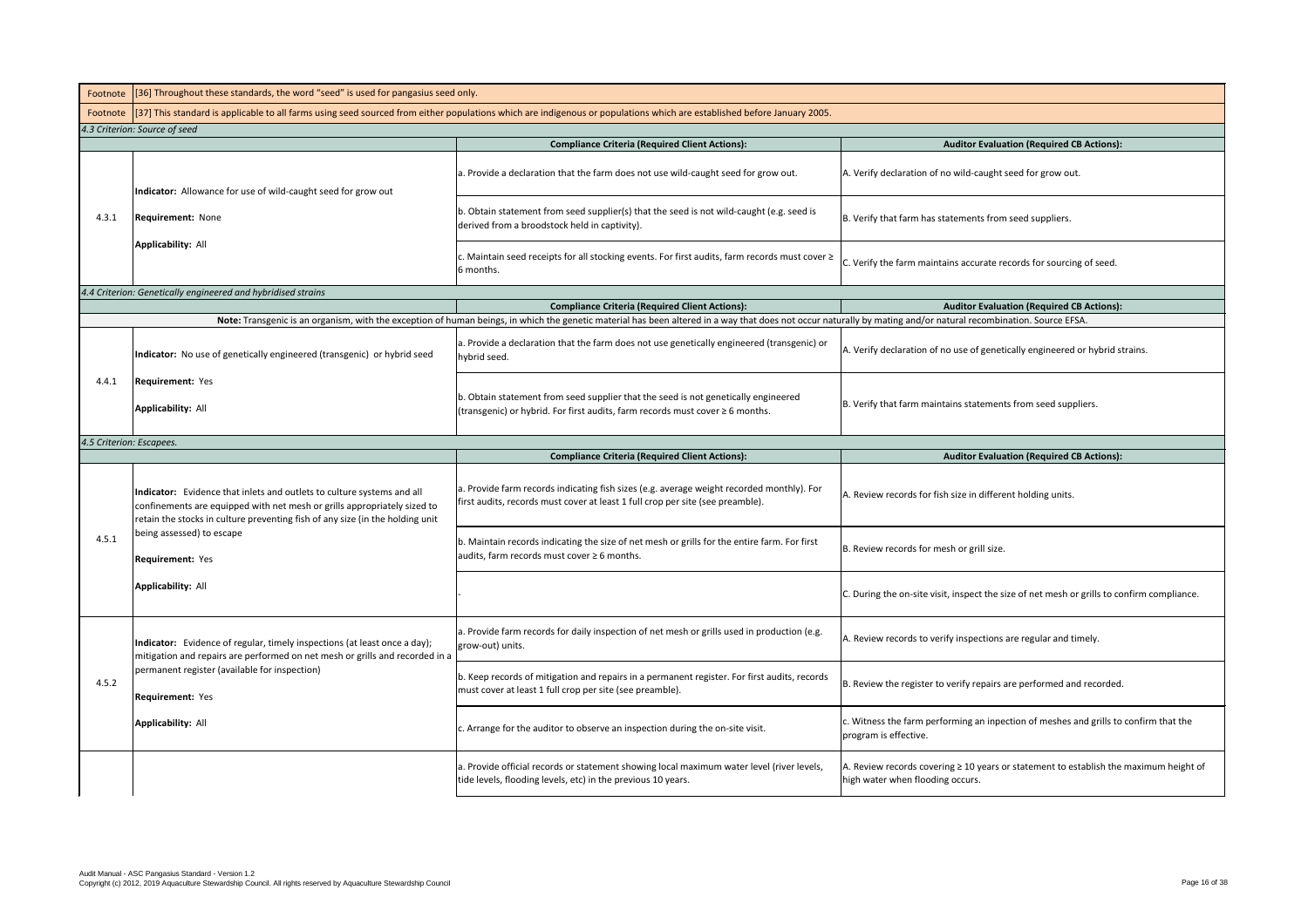C. During local community and employee interviews, verify there is no evidence for significant spillage or escapement from the farm in the last 12 months.

B. Review statement and map. During the on-site visit, inspect farm to verify that bund height is sufficient to prevent spillage when flooding occurs. Note: dyke, dike, bund and berm all have the same meaning for this criteria.

A. Review how the farm uses trapping devices to monitor escapees. Verify that trapping devices do not injure/compromise fish (e.g. gill nets).

B. Review records of inspection and observed escapees.

 $|c$ . Inspect bunds to confirm compliance. Examine for any signs of collapse and note evidence of repairs.

D. During local community and employee interviews, verify that bunds have remained intact throughout the culture cycle.

A. Review declaration to confirm compliance.

C. Review the suitability of any actions taken by the farm to reduce escapement.

D. During the on-site visit, inspect to verify that traps are configured properly and located suitably to ensure effective farm-wide monitoring of escapees.

# **Auditor Evaluation (Required CB Actions):**

A. Review farm's procedure for bund monitoring and repair.

| 4.5.3    | Indicator: Bund [38] height sufficient [39] to prevent water spillage, along<br>with escapees, in the rainy season when flooding occurs<br><b>Requirement: Yes</b><br><b>Applicability: Ponds</b>                                                 | b. Obtain a statement from local authorities or reputable organisation reporting the<br>altitude (m above sealevel) of the bund in its lowest point. Show location of bund low-point<br>on a map of the farm (see 2.1.1). |
|----------|---------------------------------------------------------------------------------------------------------------------------------------------------------------------------------------------------------------------------------------------------|---------------------------------------------------------------------------------------------------------------------------------------------------------------------------------------------------------------------------|
|          |                                                                                                                                                                                                                                                   | c. Provide a written statement that there were no incidents of significant spillage or<br>escapement due to flooding in the last 12 months.                                                                               |
| Footnote | [38] Bund: berm containing the water in the pond.                                                                                                                                                                                                 |                                                                                                                                                                                                                           |
| Footnote | [39] Consider 10 years maximum water level (including cases of storms).                                                                                                                                                                           |                                                                                                                                                                                                                           |
|          |                                                                                                                                                                                                                                                   | a. Identify the quantity and location of all trapping devices. The term 'trapping device' does<br>not include mesh or grid barriers (see 4.5.1).                                                                          |
|          | Indicator: Presence of trapping devices [40] placed in effluent/drainage<br>canals or on water outlets to capture escapees, a record of findings and<br>actions taken (available for inspection)<br>Requirement: Yes<br><b>Applicability: All</b> | b. Maintain a record of regular (at least weekly) trap inspections and observed escapees.                                                                                                                                 |
| 4.5.4    |                                                                                                                                                                                                                                                   | c. When escapees are detected, record any actions taken to reduce or eliminate<br>escapement. For first audits, these records must cover at least 1 full crop per site (see<br>preamble).                                 |
|          |                                                                                                                                                                                                                                                   |                                                                                                                                                                                                                           |
|          | Footnote   [40] These devices should not injure or compromise fish health (e.g., gill nets).                                                                                                                                                      |                                                                                                                                                                                                                           |
|          | 4.6 Criterion: Pond Maintenance                                                                                                                                                                                                                   |                                                                                                                                                                                                                           |
|          |                                                                                                                                                                                                                                                   | <b>Compliance Criteria (Required Client Actions):</b>                                                                                                                                                                     |
|          |                                                                                                                                                                                                                                                   | a. Prepare a procedure for the monitoring and repair of damaged bunds.                                                                                                                                                    |
| 4.6.1    | Indicator: Evidence that the bund has remained intact [41] throughout the<br>culture cycle                                                                                                                                                        | b. Maintain a record of bund monitoring and repair that identifies date of damage<br>detection and when the farm initiated and completed repairs.                                                                         |
|          | <b>Requirement: Yes</b><br><b>Applicability: All</b>                                                                                                                                                                                              | c. During the on-site visit, arrange for auditor to inspect farm's bunds.                                                                                                                                                 |
|          |                                                                                                                                                                                                                                                   |                                                                                                                                                                                                                           |
| Footnote | [41] i.e that has not been affected in such a way to allow the escape in part or all of the farmed stock.                                                                                                                                         |                                                                                                                                                                                                                           |
|          |                                                                                                                                                                                                                                                   | a. Prepare a declaration that the farm has made no intentional releases in the last 12<br>months.                                                                                                                         |

B. Review records for evidence that the bund has remained intact in the last 12 months. If a bund was found to be compromised, there shall be evidence that repairs were completed as soon as practical.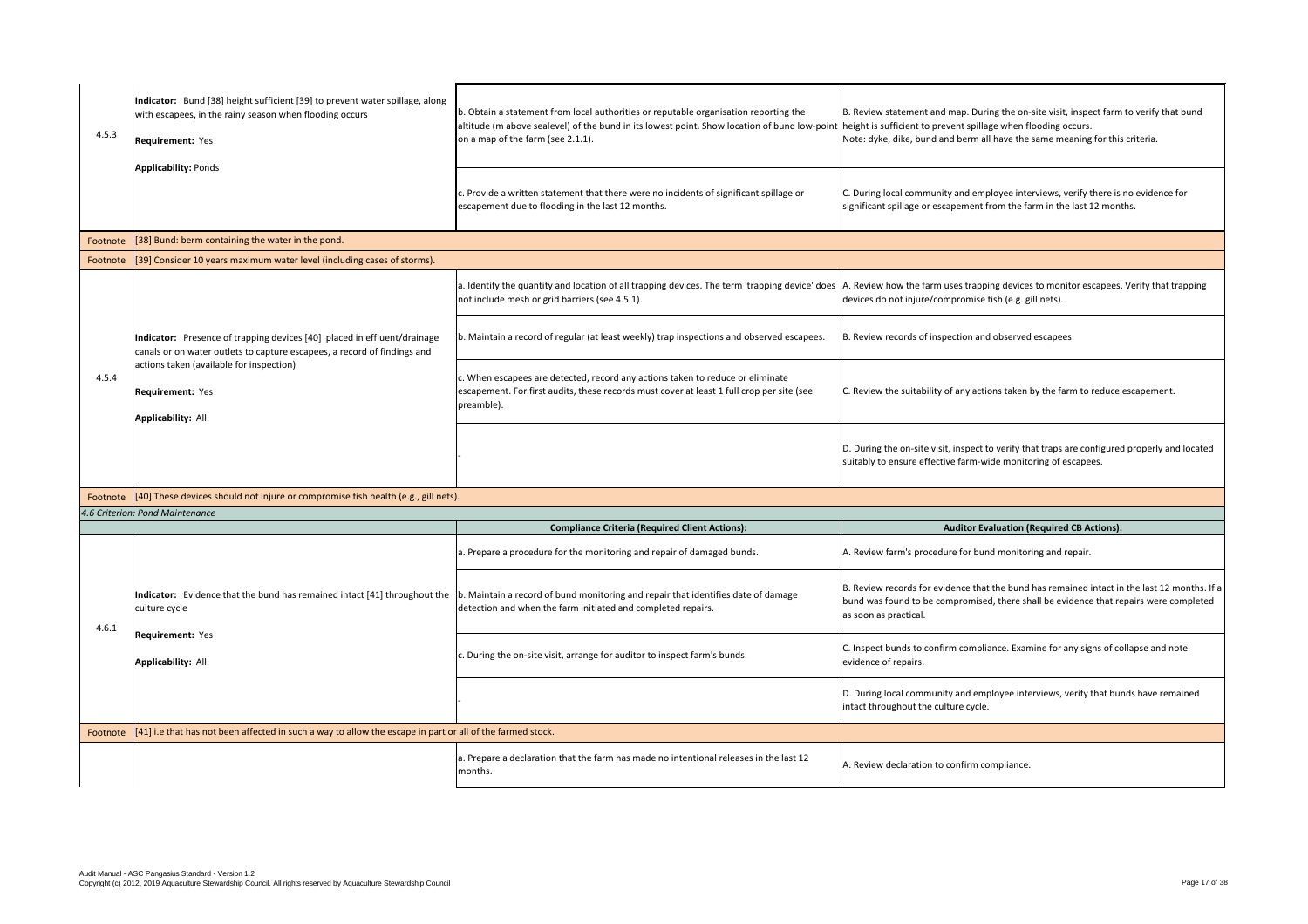B. Review records to confirm that all stockings can be accounted for by harvest or disposal.

C. Review annual production records to determine if there are significant discrepancies that could idicate the possibility of intentional release.

ancies between the number (or biomass) of fish stocked and the number (or biomass) of

## **Auditor Evaluation (Required CB Actions):**

A. Review farm records for commercially sourced feeds.

C. Verify that farm records are sufficient to account for all feed used. There should be no indication of unexplained sources of feed.

B. Review ingredients to verify that farm-made feed had no unooked or unprocessed fish and/or fish prodcuts (including trash fish).

A. Review farm's declaration to confirm that no by-products of pangasius fish processing were used as feed for pangasius.

| 4.6.2                     | Indicator: Evidence assuring there has been no intentional release [42]<br><b>Requirement:: Yes</b>                                                               | b. Maintain records and receipts to show that all crops stocked have been harvested and<br>sold (see 2.4.2 and 5.2.1) or properly disposed (see 3.5.4). For first audits, records must<br>cover at least 1 full crop per site (see preamble).                                                                                    |
|---------------------------|-------------------------------------------------------------------------------------------------------------------------------------------------------------------|----------------------------------------------------------------------------------------------------------------------------------------------------------------------------------------------------------------------------------------------------------------------------------------------------------------------------------|
| <b>Applicability: All</b> |                                                                                                                                                                   | c. Prepare a written justification for any periods of inactivity lasting longer than 3 months.<br>For first audits, records must cover at least 1 full crop per site (see preamble).                                                                                                                                             |
| Footnote                  | fish sold in the absence of disease outbreaks, major theft or escapes would indicate the possibility of intentional release."                                     | [42] The original intent of footnote 42 from the Pangasius Aquaculture Dialogue Standards has been clarified here for auditing purposes. It now reads: "Significant discrepa                                                                                                                                                     |
|                           | PRINCIPLE 5. USE FEED AND FEEDING PRACTICES THAT ENSURE THAT FEED INPUTS ARE SUSTAINABLE AND MINIMIZED                                                            |                                                                                                                                                                                                                                                                                                                                  |
|                           | 5.1 Criterion: Sustainability of feed ingredients                                                                                                                 |                                                                                                                                                                                                                                                                                                                                  |
|                           |                                                                                                                                                                   | <b>Compliance Criteria (Required Client Actions):</b>                                                                                                                                                                                                                                                                            |
|                           |                                                                                                                                                                   | a. Maintain records (e.g. receipts) for all purchases of commercial feed in the last 12<br>months. For first audits, farm records must cover $\geq 6$ months.                                                                                                                                                                    |
| 5.1.1                     | Indicator: Use of uncooked or unprocessed fish and/or fish products [43]<br>(including trash fish) as feed<br><b>Requirement: No</b><br><b>Applicability: All</b> | b. If any farm-made feed was used, provide a description of ingredients and preparations.<br>Maintain evidence of purchase (e.g. receipts) or ownership of all ingredients. For first<br>audits, farm records must cover $\geq 6$ months.                                                                                        |
|                           |                                                                                                                                                                   |                                                                                                                                                                                                                                                                                                                                  |
| Footnote                  |                                                                                                                                                                   | [[43] Fish products are defined as all forms of fish or products derived from fish (e.g., whole fresh, frozen, minced, dried, meals, oils, and processing by-products).                                                                                                                                                          |
|                           |                                                                                                                                                                   | a. Prepare a declaration that no by-products of pangasius fish processing were used as feed<br>for pangasius at any time during the last 12 months.                                                                                                                                                                              |
| 5.1.2                     | ingredients<br><b>Requirement: No</b><br><b>Applicability: All</b>                                                                                                | Indicator: Use of pangasius fish processing by-products [44] as feed or feed  b. For all feed used in the last 12 months, obtain a declaration from the manufacturer<br>showing compliance. For first audits, farm records must cover $\geq 6$ months and all the feed<br>requirements apply only to fish on site.               |
|                           |                                                                                                                                                                   | c. If farm-made feed was used in the last 12 months, prepare a declaration that no<br>pangasius by-products were used as feed ingredients. If fish meal or fish oil was used,<br>obtain a statement from the respective supplier confirming compliance. For first audits,<br>$\mathsf{farm}$ records must cover $\geq 6$ months. |
| Footnote                  | best use of the wild-caught fish. However, it is not acceptable to use pangasius by-products in pangasius diets.                                                  | [44] Trimmings, viscera, heads and frames from the processing of fish—either wild or farmed—are processing by-products. Generally, these are not counted as part of the                                                                                                                                                          |

B. Review manufacturer's declaration to confirm no pangasius by-products were in feed.

C. Review farm documentation to confirm that no pangasius by-products were used in feed preparation (if applicable).

"fish product" amount when calculating feed fish equivalencies, as this helps promote the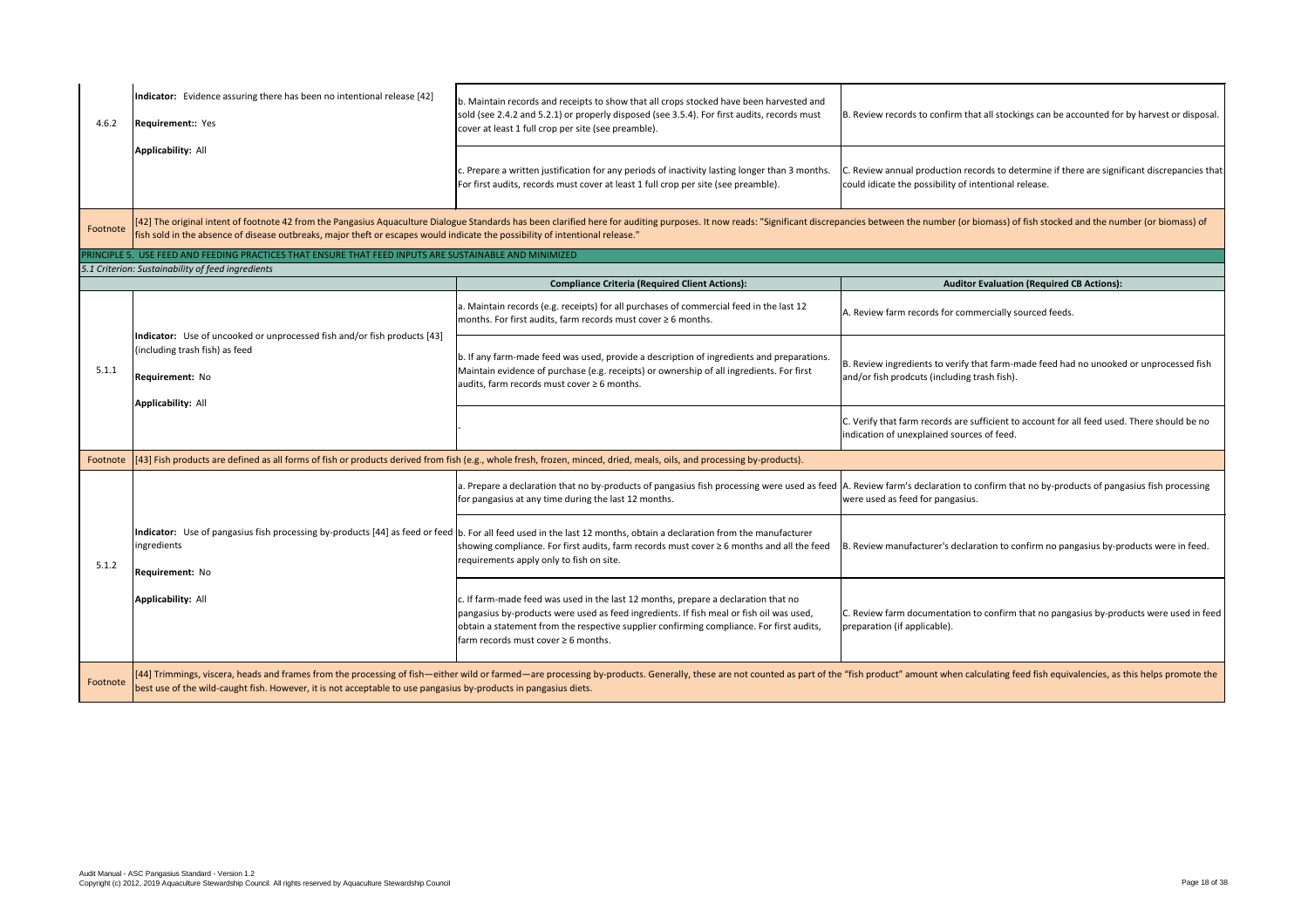A. Confirm that farm has records of ingredients from all commercially sourced feeds.

B. Repeat search of IUCN database to verify that farm obtained an accurate result.

C. Confirm that farm has provided sufficient evidence of compliance.

oducers have one year to meet the standards.

A. Confirm that farm has a statement from the feed manufacturer verifying the origin of all fish products used as ingredients in all commercial feeds.

B. Repeat search of CITES database to verify that farm obtained an accurate result.

C. Confirm that farm has provided sufficient evidence of compliance.

| 5.1.3    | Indicator: Fish products used in feed are not in the "threatened categories"<br>[45] on the International Union for Conservation of Nature (IUCN) Red List of<br>Threatened Species [46]<br><b>Requirement: Yes</b><br><b>Applicability: All</b> | Instructions to Clients for Indicator 5.1.3 - Confirm there are no IUCN Red List Species in Feed<br>For the purposes of this Indicator, the ASC definition of 'fish products' shall encompass all wild-<br>squid). Farms must be aware that feeds which contain any IUCN Red Listed species do not comp<br>trimming) or aquacultured products of IUCN Red Listed species.<br>For each fish product used as a feed ingredient, determine whether the species is on the IUCN R<br>go to http://www.iucnredlist.org/<br>in the primary search field enter the genus and species<br>click on "run search" and record the status of the species.<br>Note: The IUCN Red List uses nine categories for ranking species according to threat, and search<br>determining whether the feed complies with Indicator 5.1.3, consider only species identified as<br>IUCN categories (e.g. "Not evaluated", "Data Deficient", and "Least Concern") may be excluded t<br>a. Obtain a statement from feed manufacturer identifying the origin of all fish products<br>used as feed ingredients (to specify genus, species and region of harvest). For first audits,<br>farm records must cover $\geq 6$ months and all the feed requirements apply only to fish on<br>site.<br>b. Verify that none of the species identified in $5.1.3(a)$ are in "threatened categories" on the<br><b>IUCN Red List of Threatened Species.</b><br>c. If farm-made feed was used, verify that no species are in "threatened categories" on the<br>IUCN Red List. If fish meal or fish oil were used, obtain a statement from the respective<br>supplier confirming compliance. | А.<br>Iв.<br>C. |
|----------|--------------------------------------------------------------------------------------------------------------------------------------------------------------------------------------------------------------------------------------------------|-----------------------------------------------------------------------------------------------------------------------------------------------------------------------------------------------------------------------------------------------------------------------------------------------------------------------------------------------------------------------------------------------------------------------------------------------------------------------------------------------------------------------------------------------------------------------------------------------------------------------------------------------------------------------------------------------------------------------------------------------------------------------------------------------------------------------------------------------------------------------------------------------------------------------------------------------------------------------------------------------------------------------------------------------------------------------------------------------------------------------------------------------------------------------------------------------------------------------------------------------------------------------------------------------------------------------------------------------------------------------------------------------------------------------------------------------------------------------------------------------------------------------------------------------------------------------------------------------------------------------------------------------|-----------------|
|          | Footnote   [45] Vulnerable, Endangered and Critically Endangered                                                                                                                                                                                 |                                                                                                                                                                                                                                                                                                                                                                                                                                                                                                                                                                                                                                                                                                                                                                                                                                                                                                                                                                                                                                                                                                                                                                                                                                                                                                                                                                                                                                                                                                                                                                                                                                               |                 |
| Footnote |                                                                                                                                                                                                                                                  | [46] www.iucnredlist.org Use latest version. A period of one year is allowed for adaptation to any new amendment, therefore if a new animal is added to the IUCN list, produ                                                                                                                                                                                                                                                                                                                                                                                                                                                                                                                                                                                                                                                                                                                                                                                                                                                                                                                                                                                                                                                                                                                                                                                                                                                                                                                                                                                                                                                                  |                 |
|          | Indicator: Fish products used in feed are not from species listed in the<br>Convention on International Trade in Endangered Species (CITES)<br>Appendices I, II and III [47]                                                                     | a. Obtain a statement from feed manufacturer identifying the origin of all fish products<br>used as feed ingredients (to specify genus, species and region of harvest). [See Indicator<br>5.1.5 about sourcing of trimmings and aquacultured products as feed ingredients]. For first<br>audits, farm records must cover ≥ 6 months and all the feed requirements apply only to fish<br>on site                                                                                                                                                                                                                                                                                                                                                                                                                                                                                                                                                                                                                                                                                                                                                                                                                                                                                                                                                                                                                                                                                                                                                                                                                                               | Α.<br>fisl      |
| 5.1.4    | <b>Requirement: Yes</b><br><b>Applicability: All</b>                                                                                                                                                                                             | b. Determine if any species identified in 5.1.4(a) is listed in CITES appendix I, II, or III by<br>doing the following:<br>go to http://www.cites.org/eng/resources/species.html<br>- select option "Species", enter genus and species, and click "find it"                                                                                                                                                                                                                                                                                                                                                                                                                                                                                                                                                                                                                                                                                                                                                                                                                                                                                                                                                                                                                                                                                                                                                                                                                                                                                                                                                                                   | B.              |
|          |                                                                                                                                                                                                                                                  | C. If farm-made feed was used, verify that no species are listed in CITES Appendix I, II or III.<br>If fish meal or fish oil were used, obtain a statement from the respective supplier<br>confirming compliance.                                                                                                                                                                                                                                                                                                                                                                                                                                                                                                                                                                                                                                                                                                                                                                                                                                                                                                                                                                                                                                                                                                                                                                                                                                                                                                                                                                                                                             | C.              |
| Footnote | [47] http://www.cites.org/eng/app/appendices.shtml                                                                                                                                                                                               |                                                                                                                                                                                                                                                                                                                                                                                                                                                                                                                                                                                                                                                                                                                                                                                                                                                                                                                                                                                                                                                                                                                                                                                                                                                                                                                                                                                                                                                                                                                                                                                                                                               |                 |

vild-capture marine resources, including finfish and invertebrate species (e.g. shrimp, crab, comply with the Standard. This restriction extends to feeds that use by-products (e.g.

IN Red List as follows:

Parch results may include species that are not currently threatened. For the purposes of d as "Vulnerable", "Endangered", or "Critically Endangered". Species that are listed in other ded from further analyses.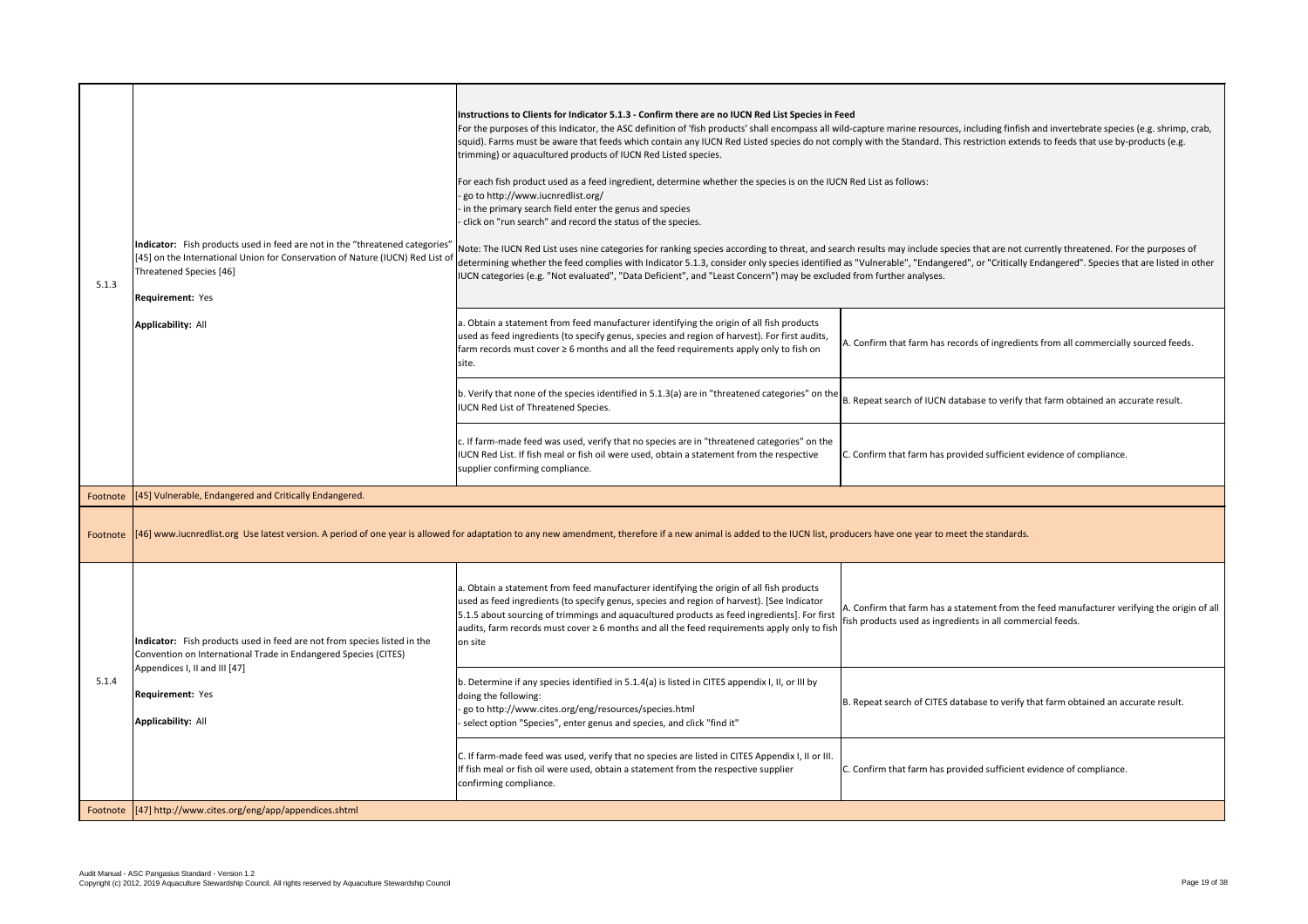A. Confirm that farm has statement from feed manufacturer identifying the origin of all fish products used as feed ingredients (to specify genus, species and region of harvest).

B. Review evidence and confirm compliance.

A. Confirm that farm obtains information about feed ingredients.

 $B.$  Review evidence and confirm compliance.

not meet requirements of the ASC Pangasius Standard. If the species has not been assessed the Standard. Contact FishSource via Sustainable Fisheries Partnerships to identify the

A. Verify that farm obtains information about feed ingredients.

B. Review FS scores and IFFO certification for species used in feed. Cross check against species listed in feed supplier declarations (see 5.1.3a).

|       |                                                                                                                                                                                                                                                                                                                                                                                                                                                                                                                                                                                                                                                                                                                                                                           | indicators for marine raw materials, including these proposed changes to the ASC Pangasius Standard. This interim solution will apply until the ASC<br>by ASC.                                                                                                                                                                                                                                                                                                                                                                                                                                                                                                                                                                                                                                                                                                                                                                                                                                                                                                                                                                                                                                                                                                               |                        |
|-------|---------------------------------------------------------------------------------------------------------------------------------------------------------------------------------------------------------------------------------------------------------------------------------------------------------------------------------------------------------------------------------------------------------------------------------------------------------------------------------------------------------------------------------------------------------------------------------------------------------------------------------------------------------------------------------------------------------------------------------------------------------------------------|------------------------------------------------------------------------------------------------------------------------------------------------------------------------------------------------------------------------------------------------------------------------------------------------------------------------------------------------------------------------------------------------------------------------------------------------------------------------------------------------------------------------------------------------------------------------------------------------------------------------------------------------------------------------------------------------------------------------------------------------------------------------------------------------------------------------------------------------------------------------------------------------------------------------------------------------------------------------------------------------------------------------------------------------------------------------------------------------------------------------------------------------------------------------------------------------------------------------------------------------------------------------------|------------------------|
| 5.1.5 | Indicator: ISEAL-certified fishmeal and fish oil products must be used in<br>feed<br>Requirement: Within 3 years of becoming available in a region<br>Applicability: All, after 3 years of ISEAL-certified fishmeal and fish oil<br>becoming available in the region of production. Not applicable if only<br>trimming and aquaculture products are used                                                                                                                                                                                                                                                                                                                                                                                                                  | Note 1: "becoming available in a region" means being commercially available in the region (UN re<br>of appearing in grey literature is to be used).<br>Note 2: "products" does not apply to trimmings and aquacultured products used as feed ingredie<br>a. Obtain a statement from feed manufacturer identifying the origin of all fish products<br>used as feed ingredients (to specify genus, species and region of harvest). For first audits,<br>farm records must cover $\geq 6$ months and all the feed requirements apply only to fish on<br>site.<br>b. Provide evidence that fish meal and fish oil products used in feed are from sources<br>certified as compliant to the standards of an ISEAL member.                                                                                                                                                                                                                                                                                                                                                                                                                                                                                                                                                          | A. Co<br>prod<br>B. Re |
| 5.1.6 | Indicator: ISEAL certified fishmeal and fish oil products must be used in feed<br><b>Requirement:</b> Within 5 years from the publication date of the PAD<br>standards<br>Applicability: All, after August 2015. Not applicable if only trimming and<br>aquaculture products are used                                                                                                                                                                                                                                                                                                                                                                                                                                                                                     | a. Obtain statement from feed manufacturer as for Indicator 5.1.5. For first audits, farm<br>records must cover ≥ 6 months and all the feed requirements apply only to fish on site.<br>b. Provide evidence of certified fish feed ingredients as for Indicator 5.1.5.                                                                                                                                                                                                                                                                                                                                                                                                                                                                                                                                                                                                                                                                                                                                                                                                                                                                                                                                                                                                       | A. Co<br>B. Re         |
| 5.1.7 | Indicator:<br>Interim Option A: Fishmeal or fish oil products used in feed have been<br>sourced from fisheries with an average FishSource (FS) score<br>Interim Option B: Fish Products used in feed have been sourced from<br>facilities certified as being in compliance with Sections 1 (Responsible<br>Sourcing), 2 (Traceability), and 3 (Responsible Manufacturing) of the<br>International Fishmeal and Fish Oil Organisation's (IFFO) "Responsible<br>Sourcing Program for Certification of Responsible Practice for Fishmeal and<br><b>Fish Oil Production</b><br><b>Requirement:</b> $\geq 6.0$ for all categories<br>Yes<br>Applicability: Up to when standard 5.1.5 or 5.1.6 can be met. Not applicable<br>if only trimming and aquaculture products are used | Instruction to Clients for Indicator 5.1.7 - FishSource Score of Products Used in Feed<br>To determine FishSource scores of fish species used as feed ingredients, do the following:<br>go to http://www.fishsource.org/<br>select "Species" drop down tab to the left<br>select the species that is utilized by the farm as a source of fish meal or oil<br>confirm that the search identifies the correct species, then select the top tab that reads "Scores"<br>Review scores to verify $\geq 6.0$ for all categories<br>If results show the species does not meet all three of the above criteria, then the feed does not m<br>(i.e. it is not listed on the FishSource website), then the feed does not meet requirements of the S<br>species as a priority for assessment.<br>a. Obtain statement from feed manufacturer as for Indicator 5.1.5. For first audits, farm<br>records must cover $\geq 6$ months and all the feed requirements apply only to fish on site.<br>b. Provide an FS score or verification of IFFO certification for each species used as a feed<br>ingredient in all feeds used by the farm during the last 12 months. For first audits, farm<br>records must cover $\geq 6$ months and all the feed requirements apply only to fish on site. | A. V<br>B. Re<br>spec  |

Soter 2016 Assets and Theor an Interime in Ascreal Interior Feed inglanders, which have Indicator 5.1.5 and 5.1<br>Indicator 5.1.1.5 and 5.1.5 and 5.1.6 and 5.1.6 and 5.1.5 and 5.1.6 and 5.1.6 and for this standards, which ha indicators for marine raw materials, including the ASC Peed Standard is available as  $\alpha$ 

UN regions) by at least two independent suppliers and indicated in grey literature (the date

redients (see Indicator 5.1.3).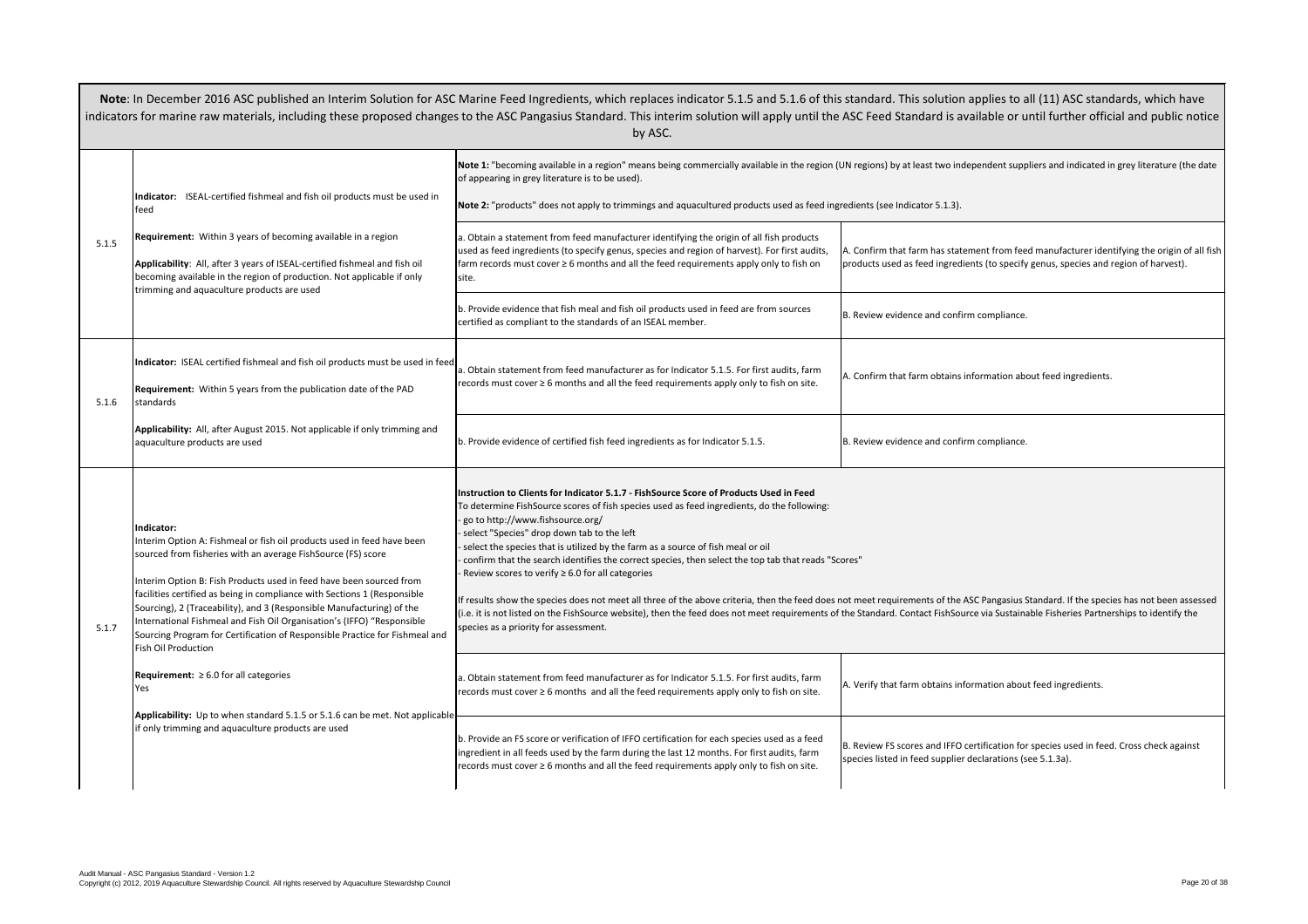$|c$ . Confirm that the farm has informed ASC whether feeds containing transgenic ingredients are used on farm.

## **Auditor Evaluation (Required CB Actions):**

B. Verify evidence of disclosure to all buyers, cross-checking with plant material list to see that all transgenic plant ingredients were disclosed

A. Review records to confirm that farm has records for all seed.

B. Confirm that farm has complete and accurate records for feed.

 $|c$ . Verify the farm keeps records showing amount of fish harvested.

D. Review calculations for accuracy and completeness.

 $\vert$ E. Review calculations for accuracy. Confirm compliance.

| 5.1.8                      | Indicator: Evidence of disclosure to the buyer of the pangasius, of inclusion<br>of transgenic plant raw material, or raw materials derived from transgenic<br>plants, in the feed.<br>Requirement: Yes, for each individual raw material containing > 1%<br>transgenic content<br><b>Applicability: All</b> | a. Obtain from feed supplier(s) a declaration detailing the content of soya and other plant<br>raw materials in feed and whether it is transgenic.<br>b. Disclose to the buyer(s) a list of any transgenic plant raw material in the feed and<br>maintain documentary evidence of this disclosure. For first audits, farm records of<br>disclosures must cover > 6 months.<br>c. Inform ASC whether feed contains transgenic ingredients (yes or no). |
|----------------------------|--------------------------------------------------------------------------------------------------------------------------------------------------------------------------------------------------------------------------------------------------------------------------------------------------------------|-------------------------------------------------------------------------------------------------------------------------------------------------------------------------------------------------------------------------------------------------------------------------------------------------------------------------------------------------------------------------------------------------------------------------------------------------------|
|                            |                                                                                                                                                                                                                                                                                                              |                                                                                                                                                                                                                                                                                                                                                                                                                                                       |
|                            | 5.2 Criterion: Efficient management of feed use on the farm                                                                                                                                                                                                                                                  |                                                                                                                                                                                                                                                                                                                                                                                                                                                       |
|                            |                                                                                                                                                                                                                                                                                                              | <b>Compliance Criteria (Required Client Actions):</b>                                                                                                                                                                                                                                                                                                                                                                                                 |
|                            | Indicator: Maximum weighted [50] average of economic Feed Conversion<br>Ratio (eFCR) for the complete production cycle<br>Requirement: 1.68<br><b>Applicability: All</b>                                                                                                                                     | a. Obtain receipts and/or statements from seed supplier indicating average weight of seed<br>and numbers. For first audits, farm records must cover ≥ 6 months and records must cover<br>at least 1 full crop per site (see preamble).                                                                                                                                                                                                                |
|                            |                                                                                                                                                                                                                                                                                                              | b. Maintain records showing the type of feed and the total amount used (see 3.1.1a).                                                                                                                                                                                                                                                                                                                                                                  |
| 5.2.1                      |                                                                                                                                                                                                                                                                                                              | c. Maintain records (e.g. receipts) showing amount of fish harvested (see 2.4.2b). For first<br>audits, records must cover at least 1 full crop per site (see preamble).                                                                                                                                                                                                                                                                              |
|                            |                                                                                                                                                                                                                                                                                                              | d. Calculate eFCR and yield for each crop harvested during the last 12 months using the<br>formulas given in Annex D of the Pangasius Standard. For first audits, records must cover at<br>least 1 full crop per site (see preamble).                                                                                                                                                                                                                 |
|                            |                                                                                                                                                                                                                                                                                                              | e. Calculate maximum weighted average eFCR for the complete production cycle using the<br>formula given in Annex D of the Pangasius Standard.                                                                                                                                                                                                                                                                                                         |
| Footnote                   | [50] Weighting to be conducted by the amount of fish produced in different farming units (e.g. ponds, pens and cages).                                                                                                                                                                                       |                                                                                                                                                                                                                                                                                                                                                                                                                                                       |
|                            | Indicator: Maximum Fish Feed Equivalence Ratio (FFER)                                                                                                                                                                                                                                                        | a. Obtain statement(s) from feed manufacturer indicating the maximum inclusion<br>percentage of fish meal and fish oil in each type of feed used. For first audits, farm records<br>must cover $\geq 6$ months.                                                                                                                                                                                                                                       |
| 5.2.2                      | Requirement: 0.5<br><b>Applicability: All</b>                                                                                                                                                                                                                                                                | b. Calculate the FFER using the formula given in Annex D of the Pangasius Standard. By-<br>products from fish processing of species other than pangasius but not on the IUCN Red List<br>or CITES lists can be used and not be factored in as "fish meal or oil" for this calculation                                                                                                                                                                 |
|                            | PRINCIPLE 6. Minimize ecosystem and human health impacts, while maximizing fish health, welfare and ensuring food safety                                                                                                                                                                                     |                                                                                                                                                                                                                                                                                                                                                                                                                                                       |
| 6.1 Criterion: Mortalities |                                                                                                                                                                                                                                                                                                              |                                                                                                                                                                                                                                                                                                                                                                                                                                                       |
|                            |                                                                                                                                                                                                                                                                                                              | <b>Compliance Criteria (Required Client Actions):</b>                                                                                                                                                                                                                                                                                                                                                                                                 |

A. Review feed supplier declaration and ensure declarations from all suppliers are present.

A. Verify that farm obtains information about percent inclusion of fish meal and fish oil for all feed types.

B. Review calculations to verify accuracy. Confirm compliance.

### **Auditor Evaluation (Required CB Actions):**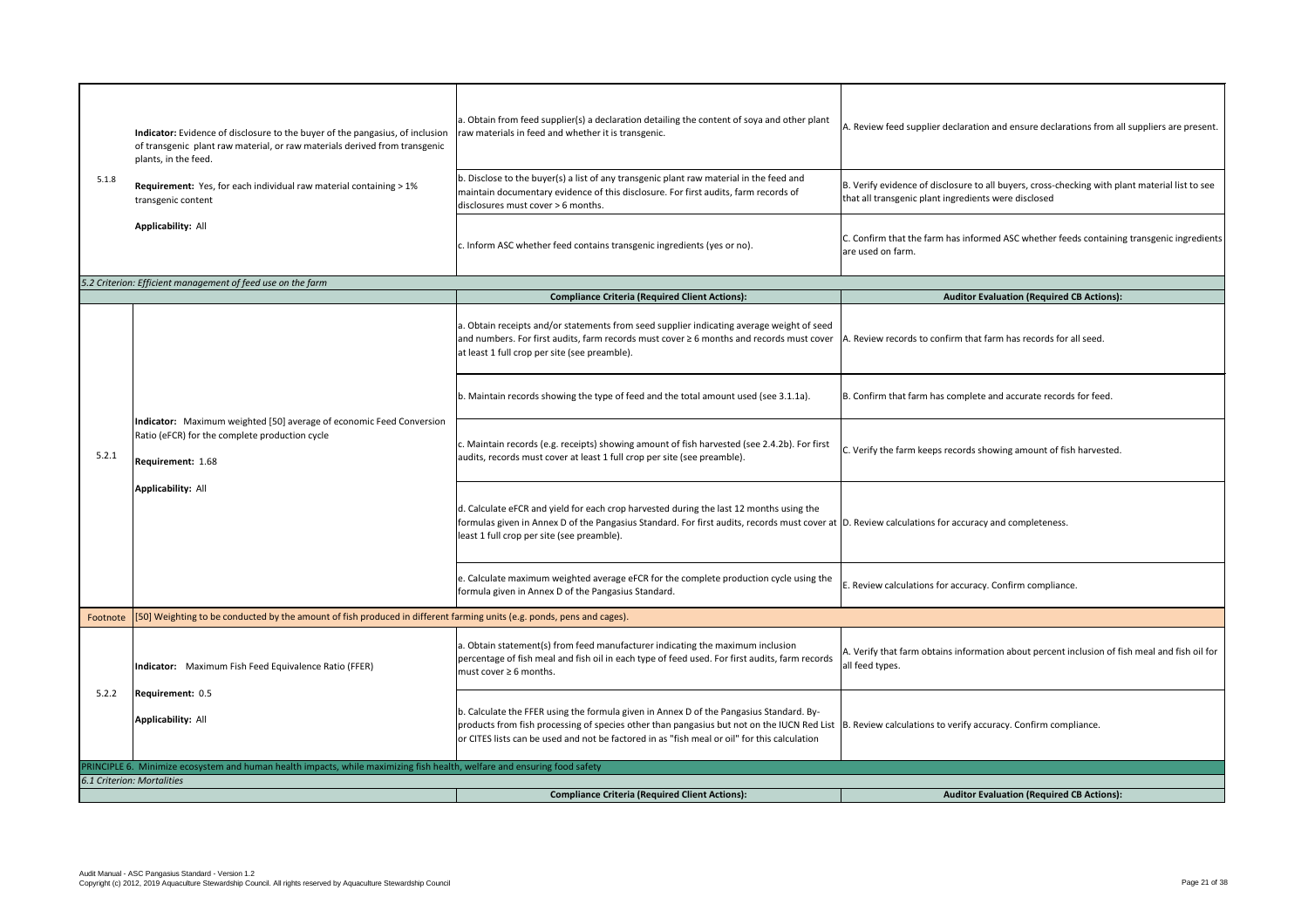A. Review receipts. Confirm that farm records are sufficient to determine number of seed stocked into each enclosure.

B. Review records. Confirm that farm records are sufficient to determine number of fish harvested from each enclosure.

| 6.1.1 |  | Indicator: Maximum average real percentage mortality, from stocking to<br>harvest, during the grow-out period (See Real Percentage Mortality formula<br>in Annex D).<br>Requirement: 20% | Instructions to Clients for Indicator 6.1.1 - Calculating Average Real Percentage Mortality (RPM)<br>Calculate the weighted average of Real Percentage Mortality using the stocking & harvesting data fr<br>enclosure as follows:<br>1) Determine the number of fish stocked. This number may be obtained from<br>- direct counts of fingerlings, or<br>- computed by taking the total weight of stocked fish and dividing by the average weight of the fis<br>2) Determine the number of fish harvested. This number may be obtained from<br>- direct counts of harvested fish, or<br>- computed by taking the total weight of harvested fish and dividing by average weight of the fish<br>[3] Using the formula in Annex D, compute the Real Percentage Mortality for the enclosure (Note 1).<br>4) Repeat steps 1-3 for every other enclosure used by the farm.<br>5) Compute the weighted average RPM for all enclosures over the last 12 months as follows<br>Weighted Average RPM = [(RPME1 x YieldE1) + (RPME2 x YieldE2)  + (RPMEn x YieldEn) ] / (Yield<br>Where E1, E2, En are the 1st enclosure, the 2nd enclosure and the nth enclosure<br>For first audits, records must cover at least 1 full crop per site (see preamble).<br>Note 1: Only use counts of live fish in these calculations. Do not include counts of dead fish when d<br>Note 2: Only use information from complete crops. |                             |
|-------|--|------------------------------------------------------------------------------------------------------------------------------------------------------------------------------------------|----------------------------------------------------------------------------------------------------------------------------------------------------------------------------------------------------------------------------------------------------------------------------------------------------------------------------------------------------------------------------------------------------------------------------------------------------------------------------------------------------------------------------------------------------------------------------------------------------------------------------------------------------------------------------------------------------------------------------------------------------------------------------------------------------------------------------------------------------------------------------------------------------------------------------------------------------------------------------------------------------------------------------------------------------------------------------------------------------------------------------------------------------------------------------------------------------------------------------------------------------------------------------------------------------------------------------------------------------------------------------------------------------------|-----------------------------|
|       |  |                                                                                                                                                                                          | a. Obtain receipts and/or statements from seed supplier indicating average weight of seed<br>and numbers (see 5.2.1a). Maintain records to show the total number of fish stocked into<br>each enclosure during the last 12 months. For first audits, farm records must cover $\geq 6$<br>months and records must cover at least 1 full crop per site (see preamble).                                                                                                                                                                                                                                                                                                                                                                                                                                                                                                                                                                                                                                                                                                                                                                                                                                                                                                                                                                                                                                     | A. Rev<br>stocke            |
|       |  |                                                                                                                                                                                          | b. Maintain harvest records for each crop (e.g. selling receipts or processing plant receipts)<br>that are sufficient to show the total number of fish harvested from each enclosure. For first<br>audits, records must cover at least 1 full crop per site (see preamble).                                                                                                                                                                                                                                                                                                                                                                                                                                                                                                                                                                                                                                                                                                                                                                                                                                                                                                                                                                                                                                                                                                                              | B. Revi<br>harves           |
|       |  |                                                                                                                                                                                          | c. Calculate the weighted average of the Real Percentage Mortality (see above) using the<br>formula given in Annex D of the Pangasius Standard. Provide calculations to the auditor.                                                                                                                                                                                                                                                                                                                                                                                                                                                                                                                                                                                                                                                                                                                                                                                                                                                                                                                                                                                                                                                                                                                                                                                                                     | C. Revi<br>mortal           |
|       |  | 6.2 Criterion: Veterinary medicines and chemicals                                                                                                                                        | <b>Compliance Criteria (Required Client Actions):</b>                                                                                                                                                                                                                                                                                                                                                                                                                                                                                                                                                                                                                                                                                                                                                                                                                                                                                                                                                                                                                                                                                                                                                                                                                                                                                                                                                    |                             |
|       |  |                                                                                                                                                                                          |                                                                                                                                                                                                                                                                                                                                                                                                                                                                                                                                                                                                                                                                                                                                                                                                                                                                                                                                                                                                                                                                                                                                                                                                                                                                                                                                                                                                          |                             |
|       |  |                                                                                                                                                                                          | a. Prepare a list of all veterinary medicines, chemicals and biological products used on the<br>farm in the past 12 months. For first audits, records must cover at least 1 full crop per site<br>(see preamble).                                                                                                                                                                                                                                                                                                                                                                                                                                                                                                                                                                                                                                                                                                                                                                                                                                                                                                                                                                                                                                                                                                                                                                                        | A. Revi                     |
|       |  |                                                                                                                                                                                          | b. Provide records detailing the use of any veterinary medicines, chemicals and biological<br>products on the farm in the last 12 months. For first audits, records must cover at least 1<br>full crop per site (see preamble).                                                                                                                                                                                                                                                                                                                                                                                                                                                                                                                                                                                                                                                                                                                                                                                                                                                                                                                                                                                                                                                                                                                                                                          | B. Revi<br>is no e<br>produ |
|       |  |                                                                                                                                                                                          | c. For the list provided in 6.2.1a, identify suppliers and contact information.                                                                                                                                                                                                                                                                                                                                                                                                                                                                                                                                                                                                                                                                                                                                                                                                                                                                                                                                                                                                                                                                                                                                                                                                                                                                                                                          | C. Revi                     |
|       |  |                                                                                                                                                                                          |                                                                                                                                                                                                                                                                                                                                                                                                                                                                                                                                                                                                                                                                                                                                                                                                                                                                                                                                                                                                                                                                                                                                                                                                                                                                                                                                                                                                          |                             |

data from every enclosure used by the farm in the last 12 months. Do one calculation per

the fish stocked

e fish harvested

 $V$  (YieldE1 + YieldE2  $...$  + YieldEn)

 $h$ en determining number of harvested fish or number of stocked fish.

C. Review farm's calculations to verfiy accuracy. Confirm that average real percentage mortality is ≤ 20%.

### **Auditor Evaluation (Required CB Actions):**

A. Review list of medicines, chemicals and biological products.

B. Review records to confirm farm usage of products. During on-site inspection, verify there is no evidence for unrecorded use of any veterinary medicines, chemicals or biological products (i.e. no empty containers or non-inventoried warehouse supplies).

C. Review list.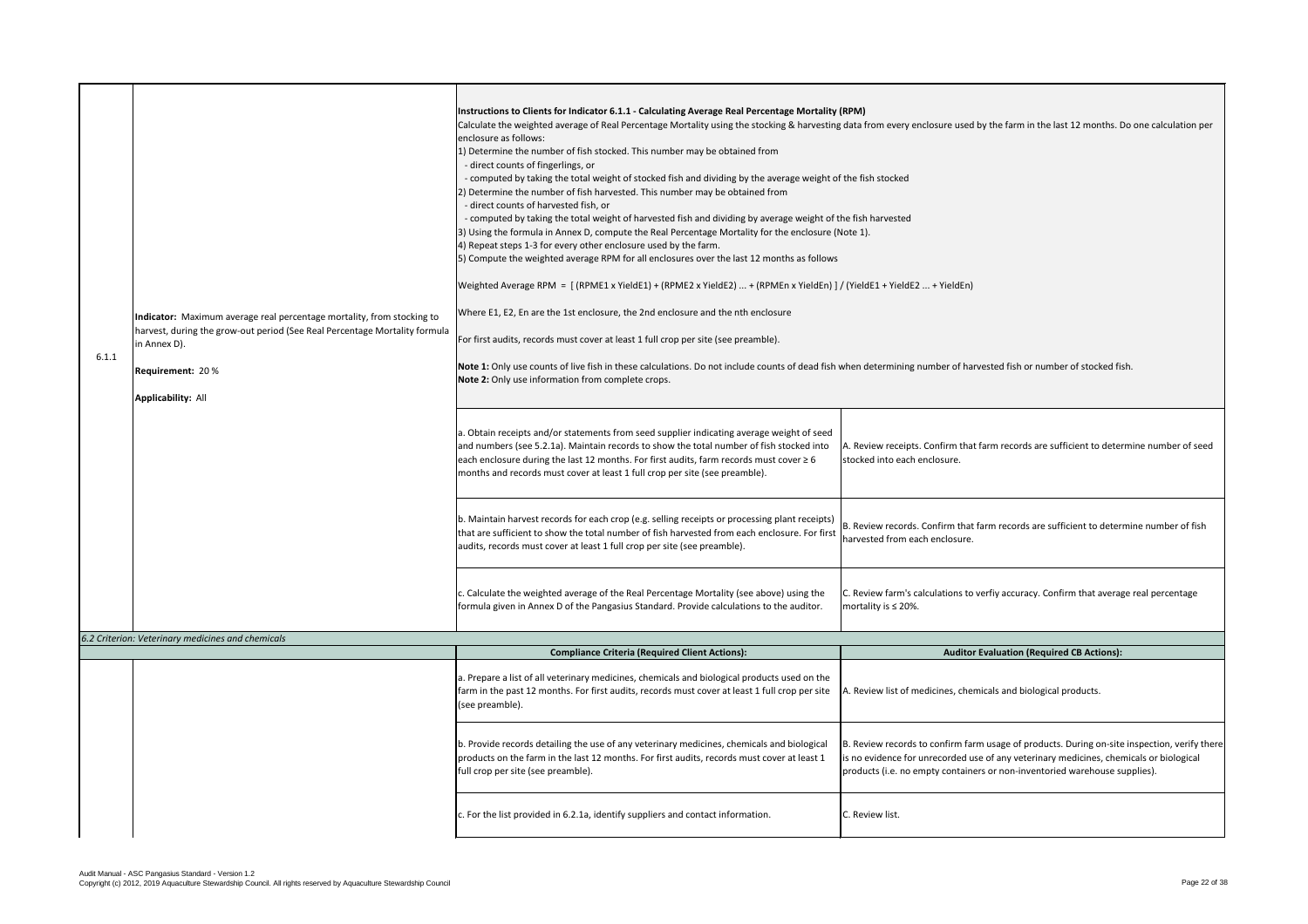|          | Indicator: Use only veterinary medicines, chemicals and biological products<br>approved for aquaculture by relevant national authorities and not banned<br>for food fish use in the potential importing country.                                                          | d. For the list provided in 6.2.1a, show that each item is approved for aquaculture by<br>relevant national authorities.                                                                                                                                                                                                                                                                                                                                                                                                                                                                                                                                    | D. Confirm that listed products used are approved for aquaculture.                              |
|----------|---------------------------------------------------------------------------------------------------------------------------------------------------------------------------------------------------------------------------------------------------------------------------|-------------------------------------------------------------------------------------------------------------------------------------------------------------------------------------------------------------------------------------------------------------------------------------------------------------------------------------------------------------------------------------------------------------------------------------------------------------------------------------------------------------------------------------------------------------------------------------------------------------------------------------------------------------|-------------------------------------------------------------------------------------------------|
| 6.2.1    | <b>Requirement: Yes</b><br>Applicability: All                                                                                                                                                                                                                             | e. Provide a list of the farm's exports (i.e. sales to parties in foreign countries) over the last<br>12 months.                                                                                                                                                                                                                                                                                                                                                                                                                                                                                                                                            | E. Review list and compare to farm's sales receipts.                                            |
|          |                                                                                                                                                                                                                                                                           | . If the farm cannot determine the country of export (6.2.1e), prepare a list of the top five<br>countries importing pangasius from the country where the farm operates (regions<br>operating within the same legislation on this matter, e.g. the EU, are considered as a single<br>country).                                                                                                                                                                                                                                                                                                                                                              | Review list (as applicable).                                                                    |
|          |                                                                                                                                                                                                                                                                           | g. For each country identified in 6.2.1e (or 6.2.1f as applicable), provide a list of veterinary<br>medicines, chemicals and biological products that are banned from imports of pangasius<br>for human consumption.                                                                                                                                                                                                                                                                                                                                                                                                                                        | G. Review list.                                                                                 |
|          |                                                                                                                                                                                                                                                                           | h. Show that in the last 12 months, the farm did not use any veterinary medicines,<br>chemicals or biological products that are banned or non-approved in the importing country. against the list of products that are banned (see 6.2.1e) in those countries.                                                                                                                                                                                                                                                                                                                                                                                              | H. Review evidence. Cross-check the farm's export markets (i.e. the importing countries)        |
|          |                                                                                                                                                                                                                                                                           | a. Provide records of prescriptions, or the written advice of a suitably qualified aquatic<br>animal health specialist [55], for veterinary medicines and chemicals used on the farm. For<br>first audits, farm records must cover $\geq 6$ months.                                                                                                                                                                                                                                                                                                                                                                                                         | A. Review records of prescriptions or written advice for veterinary medicines and<br>chemicals. |
| 6.2.2    | Indicator: Use only veterinary medicines and chemicals for therapeutic use<br>prescribed by an aquatic animal health specialist [55] based on a verified<br>condition; follow the label specifications concerning the use of the<br>substance for the given purpose [56]. | b. For each application of veterinary medicines and chemicals for therapeutic use, provide a<br>description of condition and evidence showing endorsement (prescription) from an aquatic B. Review written descriptions. Confirm use approved by AAH Specialist.<br>animal health specialist. For first audits, farm records must cover $\geq 6$ months.                                                                                                                                                                                                                                                                                                    |                                                                                                 |
|          | <b>Requirement: Yes</b><br><b>Applicability: All</b>                                                                                                                                                                                                                      | c. If application differs from the label specification, obtain written justification from aquatic<br>animal health specialist. For first audits, farm records must cover $\geq 6$ months.                                                                                                                                                                                                                                                                                                                                                                                                                                                                   | C. Review justifications from AAH Specialist as applicable.                                     |
|          |                                                                                                                                                                                                                                                                           | d. Provide copies of the title(s) of the aquatic animal health specialist showing how s/he is<br>suitably qualified for the position.                                                                                                                                                                                                                                                                                                                                                                                                                                                                                                                       | D. Review evidence. Confirm that AAH Specialist is suitably qualified.                          |
| Footnote |                                                                                                                                                                                                                                                                           | [55] Aquatic animal health specialist defined following government's regulations, if such regulations exist in the producing country. If the government does not regulate on this, the following people can be considered as s<br>. Veterinarians with at least three months of academic training on fish health management (for a total of at least 60 hours). This training may be included with the veterinary degree.<br>. Aquaculturists (with university or vocational degree) who have completed at least three months of training on fish pathology and treatment (for a total of at least 60 hours). This training may be included with the univer |                                                                                                 |
| Footnote |                                                                                                                                                                                                                                                                           | [56] Label specifications may be overridden by the recommendations of the aquatic animal health specialist when justification for the decision is documented in the farm book or approved in the animal health plan.                                                                                                                                                                                                                                                                                                                                                                                                                                        |                                                                                                 |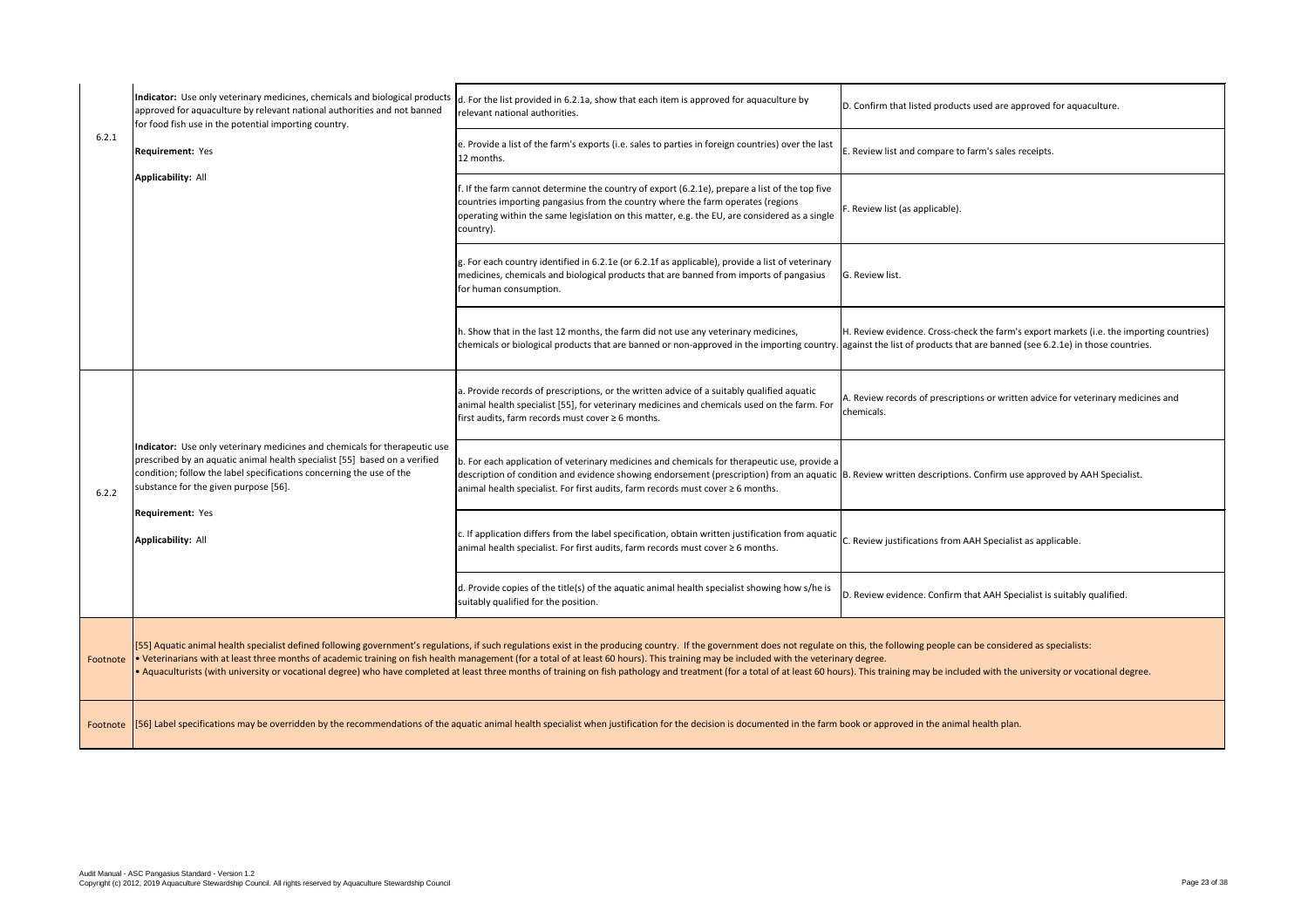C. During on-site visits, inspect to verify proper storage according to the AAH Specialist's recommendations.

D. During on-site visits, make direct observations to confirm there is no evidence of any of the recommendations not having been followed.

A. Review health events to verify that the farm has written recommendations from the AAH Specialist addressing each of these four points.

B. Review farm's declaration to confirm following recommendations of the AAH Specialist.

B. Review declaration. Cross check list of antibiotics used by the farm (see 6.2.5a) against the WHO list of antibiotics critical to human medicine.

C. Verify farm holds an up-to-date copy of the WHO list [57]

A. Review records from all withdrawals.

B. Review labels and completion dates of withdrawal periods.

C. Evaluate evidence to verify that no fish were harvested before completion of withdrawal period.

A. Review list of antibiotics used.

| 6.2.3    | Indicator: Follow the aquatic animal health specialist recommendations on:<br>1- how to apply the veterinary medicine and chemicals prescribed<br>2 - how to handle & store the veterinary medicines and chemicals prescribed<br>3 - who needs to be informed about the disease and how<br>4 - how to limit the spread of the disease to neighbouring wild or farmed<br>populations<br><b>Requirement: Yes</b><br><b>Applicability: All</b> | a. For veterinary medicines or chemicals applied and for all mortality events notified,<br>provide statements of the specialist indicating his/her recommendation on:<br>- how to apply the veterinary medicine and chemicals prescribed;<br>how to handle & store the veterinary medicine and chemicals prescribed;<br>who needs to be informed about the disease; and<br>how to limit the spread of the disease to neighboring wild or farmed populations.<br>For first audits, farm records must cover $\geq 6$ months.<br>b. Provide a declaration that the farm followed the recommendations of the aquatic animal<br>health specialist.                 |
|----------|---------------------------------------------------------------------------------------------------------------------------------------------------------------------------------------------------------------------------------------------------------------------------------------------------------------------------------------------------------------------------------------------------------------------------------------------|---------------------------------------------------------------------------------------------------------------------------------------------------------------------------------------------------------------------------------------------------------------------------------------------------------------------------------------------------------------------------------------------------------------------------------------------------------------------------------------------------------------------------------------------------------------------------------------------------------------------------------------------------------------|
| 6.2.4    | Indicator: Allowance to sell fish or fish products before the completion of<br>the withdrawal period specified on veterinary medicine or chemical labels or<br>750 °D if no withdrawal is specified on label<br>Standard: None<br><b>Applicability: All</b>                                                                                                                                                                                 | a. For chemical/medicinal treatments in the last 12 months, provide daily records of<br>product use and water temperature during withdrawal periods. For first audits, records<br>$ $ must cover $\geq 6$ months and at least 1 full crop per site (see preamble).<br>b. Provide labels indicating duration of withdrawal periods. If labels do not specify a<br>withdrawal period, provide evidence that withdrawal periods were > 750 degree days.<br>c. Provide evidence (e.g. receipts) to show no fish were harvested before completion of<br>withdrawal period during the last 12 months. For first audits, farm records must cover $\geq 6$<br>months. |
| 6.2.5    | Indicator: Allowance for the use of antibiotics critical for human medicine,<br>as categorised by the World Health Organization (WHO) [57].<br><b>Requirement: None</b><br><b>Applicability: All</b>                                                                                                                                                                                                                                        | a. Maintain a list of all antibiotics used on the farm in the last 12 months. For first audits,<br>records must cover at least 1 full crop per site (see preamble).<br>b. Prepare declaration stating that farm did not use any antibiotics critically important for<br>human medicine as categorized by the WHO in the last 12 months.<br>c. Provide the up-to-date list of the WHO [57]                                                                                                                                                                                                                                                                     |
| Footnote | [57] Refer to the second WHO Expert meeting on Critically Important Antimicrobials for Human Medicine: Categorization for the Development of Risk Management Strate<br>2007 http://www.who.int/entity/foodborne_disease/resistance/antimicrobials_human.pdf                                                                                                                                                                                 |                                                                                                                                                                                                                                                                                                                                                                                                                                                                                                                                                                                                                                                               |

D. During on-site visits, verify there is no evidence of use of antibiotics critical for human medicine through direct observation and inspection.

egies to Contain Antimicrobial Resistance due to Non-Human Antimicrobial use, 29–31 May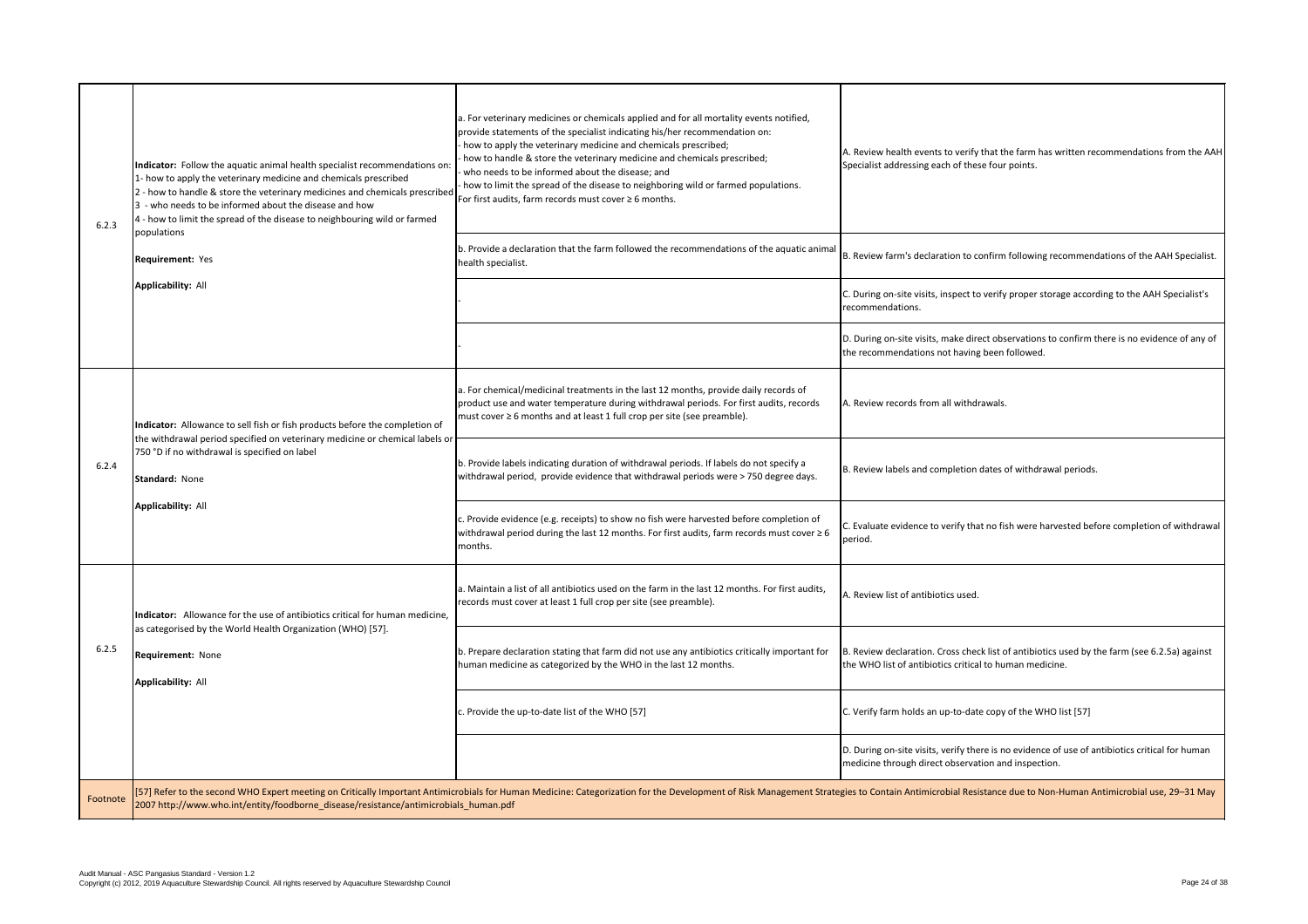E. Reconcile the quantities purchased against stocks held on-site and records for usage (e.g. 6.2.5a) based on reviewing a sample of medicines.

B. Verify the AAH Specialist declarares there is no known unauthorized prophylactic use of veterinary medicines.

 $|c$ . Verify farm maintains records of all purchases of veterinary medicines.

D. During on-site visits, inspect the inventory of veterinary medicines to verify that all supplies are accounted for.

B. Reconcile the quantities of veterinary medicines purchased against stocks held on-site and records for usage (e.g. 6.2.5a) based on reviewing a sample of medicines.

A. Review list of antibiotics used and verify of the calculation is correct.

B. Check if the farm records about the frequency of the treatments beeing used is correct.

 $|C$ . Verify if the farm send the outcome of the calculation and the records to the ASC

# **Auditor Evaluation (Required CB Actions):**

A. Review health plan for compliance with Annex E.

A. Verify the AAH Specialist supports the declaration that there is no use of veterinary medicine as growth promoters.

| 6.2.6    | Indicator: Allowance for prophylactic use of veterinary medicines<br>(excluding vaccines) prior to any evidence of a specific disease problem.<br>Standard: None<br><b>Applicability: All</b>                                                                                                                                                | a. Provide declaration stating that farm does not use any unauthorized prophylactic<br>veterinary medicines (prior to evidence of a specific disease problem)                                                                                                                                                                                   | A. Veri            |
|----------|----------------------------------------------------------------------------------------------------------------------------------------------------------------------------------------------------------------------------------------------------------------------------------------------------------------------------------------------|-------------------------------------------------------------------------------------------------------------------------------------------------------------------------------------------------------------------------------------------------------------------------------------------------------------------------------------------------|--------------------|
|          |                                                                                                                                                                                                                                                                                                                                              | b. Obtain a declaration from the aquatic animal health specialist indicating that s/he is not<br>aware of any unauthorized prophylactic use of veterinary medicines (prior to evidence of a<br>specific disease problem) by the farm in the last 12 months. For first audits, the period<br>covered by the declaration must be $\geq 6$ months. | B. Veri<br>veterin |
|          |                                                                                                                                                                                                                                                                                                                                              | c. Maintain receipts for all purchases of veterinary medicines. For first audits, records must<br>cover at least 1 full crop per site (see preamble).                                                                                                                                                                                           | C. Veri            |
|          |                                                                                                                                                                                                                                                                                                                                              |                                                                                                                                                                                                                                                                                                                                                 | D. Duri<br>supplie |
|          |                                                                                                                                                                                                                                                                                                                                              |                                                                                                                                                                                                                                                                                                                                                 | E. Reco<br>6.2.5a) |
| 6.2.7    | Indicator: Allowance for use of veterinary medicine (excluding vaccines) to<br>serve as growth promoters [58].<br><b>Requirement: None</b><br><b>Applicability: All</b>                                                                                                                                                                      | a. Obtain a declaration from the applicant, endorsed by an aquatic animal health specialist<br>indicating that there has been no use of veterinary medicines (excluding vaccines) as<br>growth promoters by the farm in the last 12 months. For first audits, the period covered by<br>the declaration must be $\geq 6$ months.                 | A. Veri<br>medici  |
|          |                                                                                                                                                                                                                                                                                                                                              |                                                                                                                                                                                                                                                                                                                                                 | B. Reco<br>and red |
| 6.2.8    | indicator: Calculation and verification of the total amount of each antibiotic<br>(active ingredient) used per tonne of fish produced per year and of the<br>frequency of treatments.<br><b>Requirement:</b> Measured in kilograms of active ingredient of individual<br>antibiotic/tonne of fish produced/year<br><b>Applicability: All</b> | a. Calculate the total amount of each antibiotic (active ingredient) used per tonne of fish<br>produced per year.                                                                                                                                                                                                                               | A. Revi            |
|          |                                                                                                                                                                                                                                                                                                                                              | b. Keep records of the frequency of the treatments beeing used                                                                                                                                                                                                                                                                                  | B. Che             |
|          |                                                                                                                                                                                                                                                                                                                                              | c. Send outcome of the calculation and the records of the frequency of treatments to the<br><b>ASC</b>                                                                                                                                                                                                                                          | C. Veri            |
| Footnote |                                                                                                                                                                                                                                                                                                                                              | [58] Growth promoters: Veterinary medicines, such as antibiotics, to be given to healthy fish for the sole purpose of making them grow faster (i.e., not to treat a specific disease).                                                                                                                                                          |                    |
|          | 6.3 Criterion: Pangasius health plan                                                                                                                                                                                                                                                                                                         |                                                                                                                                                                                                                                                                                                                                                 |                    |
|          |                                                                                                                                                                                                                                                                                                                                              | <b>Compliance Criteria (Required Client Actions):</b>                                                                                                                                                                                                                                                                                           |                    |
|          |                                                                                                                                                                                                                                                                                                                                              | a. Prepare the farm's written pangasius health plan containing all required elements (Annex<br>E).                                                                                                                                                                                                                                              | A. Revi            |
|          | Indicator: Presence of a written pangasius health plan reviewed yearly,<br>updated and approved by a specified aquatic animal health specialist [59]<br>(See Annex E for Health Plan.                                                                                                                                                        | b. Obtain review and written approval of the pangasius health plan by the farm's aquatic<br>animal health specialist.                                                                                                                                                                                                                           | B. Cont<br>pangas  |
|          |                                                                                                                                                                                                                                                                                                                                              |                                                                                                                                                                                                                                                                                                                                                 |                    |

A. Verify farm holds declaration

B. Confirm that the farm's aquatic animal health specialist has reviewed and approved the pangasius health plan.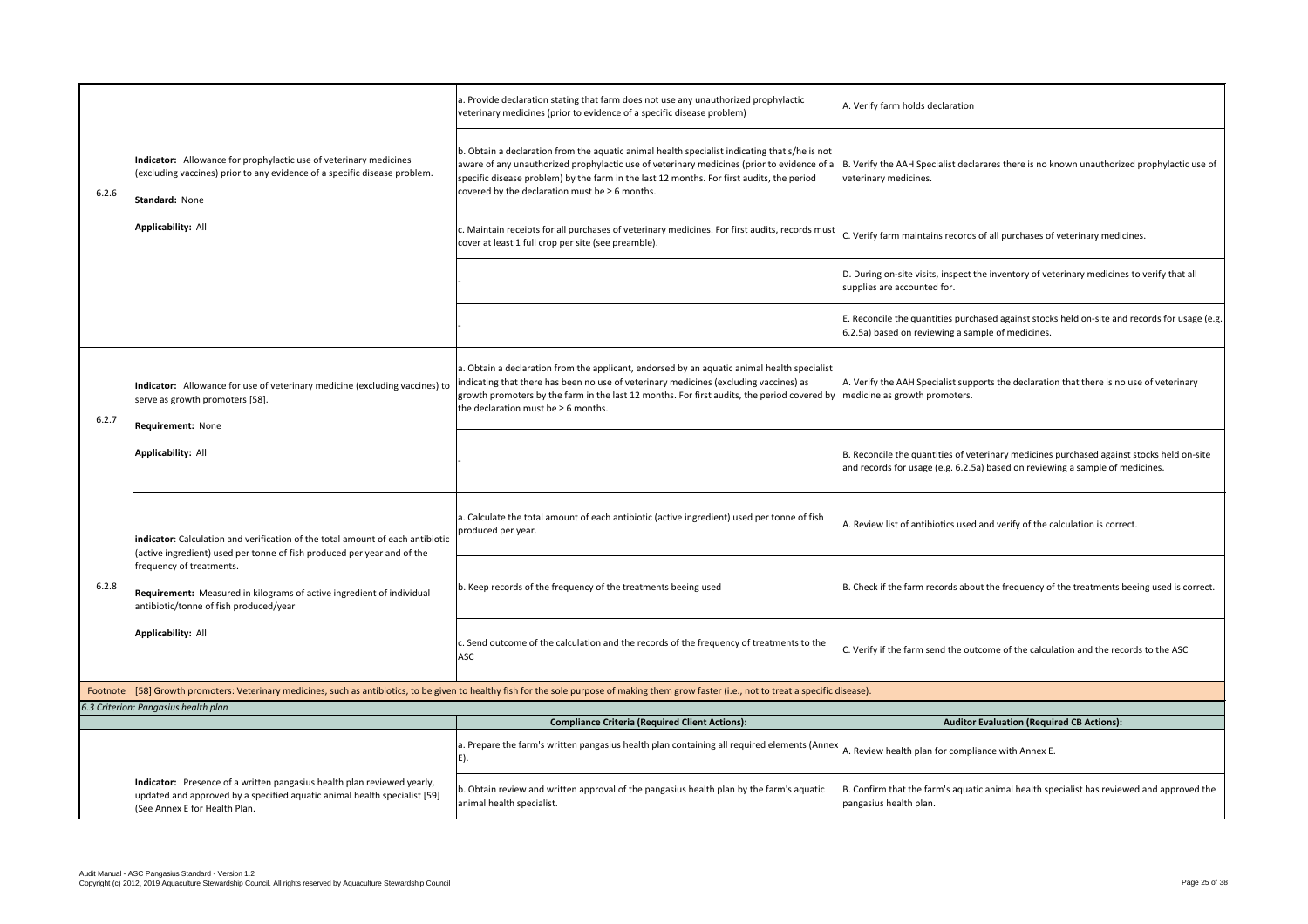C. Confirm that farm has health plan reviewed, updated, and approved every 12 months. For first audits, the response is 'not applicable'.

D. During on-site visit, verify that the plan is implemented and effective.

## **Auditor Evaluation (Required CB Actions):**

A. Verify the farm maintains purchase records.

 $\vert$ B. Verify the farm maintains records showing withdrawal times at the grow-out facility.

C. Verify the farm maintains relevant declarations from the AAHS at the grow-out facility.

D. Verify the farm obtains declarations from all seed suppliers.

| 6.3.1    | Requirement: Yes<br><b>Applicability: All</b>                                                                                                                                                                                                                                                                                                                                                   | c. Review the health plan at least once every 12 months. Update as needed and obtain<br>approval by the farm's aquatic animal health specialist.                                                                                                                                                                                                                                                                                                                                                                                                                |
|----------|-------------------------------------------------------------------------------------------------------------------------------------------------------------------------------------------------------------------------------------------------------------------------------------------------------------------------------------------------------------------------------------------------|-----------------------------------------------------------------------------------------------------------------------------------------------------------------------------------------------------------------------------------------------------------------------------------------------------------------------------------------------------------------------------------------------------------------------------------------------------------------------------------------------------------------------------------------------------------------|
|          |                                                                                                                                                                                                                                                                                                                                                                                                 |                                                                                                                                                                                                                                                                                                                                                                                                                                                                                                                                                                 |
| Footnote | [59] GlobalG.A.P. AB 5.2.3 was taken as reference and amended to fit with the requirements of the PAD stakeholders.                                                                                                                                                                                                                                                                             |                                                                                                                                                                                                                                                                                                                                                                                                                                                                                                                                                                 |
|          | 6.4 Criterion: Holding-unit specific record-keeping                                                                                                                                                                                                                                                                                                                                             |                                                                                                                                                                                                                                                                                                                                                                                                                                                                                                                                                                 |
|          |                                                                                                                                                                                                                                                                                                                                                                                                 | <b>Compliance Criteria (Required Client Actions):</b>                                                                                                                                                                                                                                                                                                                                                                                                                                                                                                           |
|          |                                                                                                                                                                                                                                                                                                                                                                                                 | a. Maintain records that identify all the veterinary medicines and chemicals used at the<br>$\alpha$ grow-out facility. For first audits, farm records must cover $\geq 6$ months.                                                                                                                                                                                                                                                                                                                                                                              |
|          | Indicator: Availability of records of the name, reasons for use, dates,<br>amounts and withdrawal times of all veterinary medicines and chemicals<br>used in hatchery and grow-out facilities<br>Requirement: Yes<br><b>Applicability: All</b>                                                                                                                                                  | b. Maintain copies of labels showing withdrawal times at the grow-out facility. For first<br>audits, records must cover at least 1 full crop per site (see preamble).                                                                                                                                                                                                                                                                                                                                                                                           |
| 6.4.1    |                                                                                                                                                                                                                                                                                                                                                                                                 | c. Maintain signed declarations by the farm's aquatic animal health specialist stating the<br>date, diagnosis, treatment and withdrawal times (if different from the label) of all<br>veterinary medicines and chemical used at the grow-out facility. For first audits, farm<br>records must cover ≥ 6 months.                                                                                                                                                                                                                                                 |
|          |                                                                                                                                                                                                                                                                                                                                                                                                 | d. Obtain a signed declaration from seed suppliers identifying any chemicals or veterinary<br>medicines that were used in production of seed. For first audits, records must cover at least<br>1 full crop per site (see preamble).                                                                                                                                                                                                                                                                                                                             |
| 6.4.2    | Indicator: Availability of records of the source, size and quality of the seed<br>stocked. Records of seed quality should include:<br>1- Description of gross signs and any abnormalities<br>2- List of veterinary medicines, chemicals and biological products used in<br>earlier life stages<br>3- Results of pathogen testing as legislated<br>Requirement: Yes<br><b>Applicability: All</b> | a. For all stocking events in the last 12 months, obtain a signed letter from the seed supplier<br>reporting:<br>- the source, size and quality of seed supplied;<br>the date supplied;<br>- a description of any external signs of abnormalities at the time of sale;<br>list of veterinary medicines, chemicals and biological products used in earlier life stages<br>(i.e. used at any time from spawning onwards); and<br>results of pathogen testing following legislation (as applicable).<br>For first audits, farm records must cover $\geq 6$ months. |
| 6.4.3    | Indicator: Daily records showing regular monitoring of fish for signs of<br>stress [60] or disease are kept<br><b>Requirement: Yes</b><br><b>Applicability: All</b>                                                                                                                                                                                                                             | a. Maintain daily records (e.g. diary) of monitoring for stress or disease. Records shall<br>identify:<br>date;<br>presence of behavioural and external signs of abnormalities (i.e. feeding behaviour,<br>swimming behaviour, lesions, spots, large ecto-parasites, fin erosion, etc); and<br>- number of dead fish.<br>For first audits, records must cover at least 1 full crop per site (see preamble).                                                                                                                                                     |
| Footnote |                                                                                                                                                                                                                                                                                                                                                                                                 | [[60] Signs of stress or disease include abnormal behaviour (e.g., swimming), reduced appetite and external abnormalities (e.g., lesions, spots and fin erosion).                                                                                                                                                                                                                                                                                                                                                                                               |

A. Verify the farm maintains records for seed quality as required.

A. Review daily records to confirm that all reporting elements are included. Verify compliance.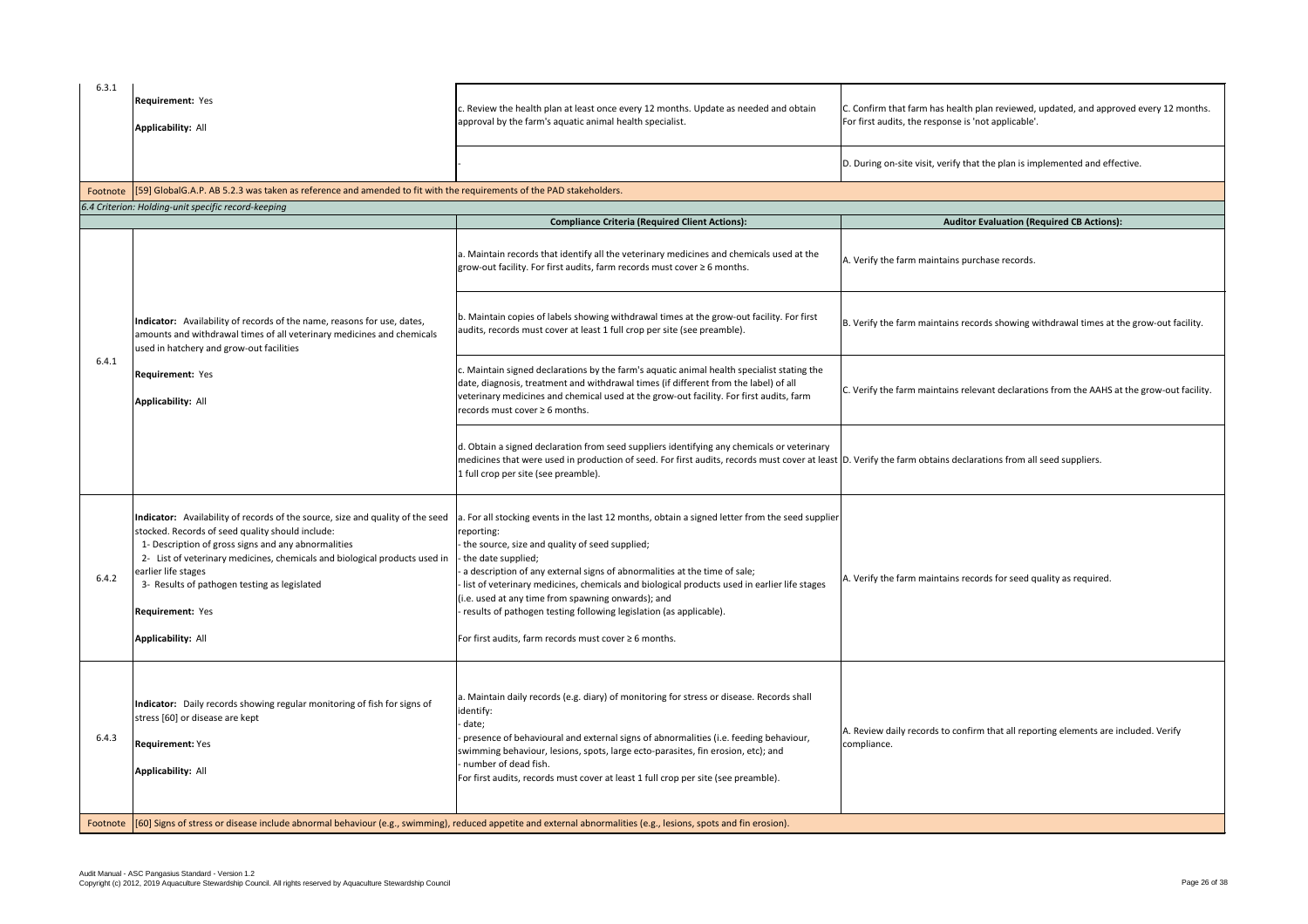B. Verify the farm's AAH Specialist has reviewed daily mortality records before specifying a threshold for the reporting of mortality events.

C. Review the proposed mortality threshold in the farm's Pangasius Health Plan to confirm compliance with requirements.

| Instructions to Clients for Indicator 6.4.4 - Establishing a Threshold for the Reporting of Mortality<br>Indicator 6.4.4 requires that farms report all significant mortality events to the aquatic animal healt<br>value for all farms to apply across all circumstances. Instead, the Pangasius Standard requires farms<br>reporting mortality events that is appropriate for identifying significant or "above average" mortalit<br>thresholds must be generated using farm data for mortality and this shall include farm informatior<br>thresholds must be stage-specific to account for differing mortality rates during the 1st week, the<br>the farm's aquatic health specialist must set and approve the threshold value, not the farmer; and<br>the farm must describe how the threshold was established in the farm's Pangasius Health Plan.<br>a. Maintain a daily record of monitoring farm enclosures for mortality (see 6.4.3). For first<br>A. Revi |
|---------------------------------------------------------------------------------------------------------------------------------------------------------------------------------------------------------------------------------------------------------------------------------------------------------------------------------------------------------------------------------------------------------------------------------------------------------------------------------------------------------------------------------------------------------------------------------------------------------------------------------------------------------------------------------------------------------------------------------------------------------------------------------------------------------------------------------------------------------------------------------------------------------------------------------------------------------------------|
|                                                                                                                                                                                                                                                                                                                                                                                                                                                                                                                                                                                                                                                                                                                                                                                                                                                                                                                                                                     |
|                                                                                                                                                                                                                                                                                                                                                                                                                                                                                                                                                                                                                                                                                                                                                                                                                                                                                                                                                                     |
| <b>B.</b> Veri<br>mortality. Ask the AAH Specialist to specify a threshold for the reporting of mortality events<br>thresh                                                                                                                                                                                                                                                                                                                                                                                                                                                                                                                                                                                                                                                                                                                                                                                                                                          |
| C. Revi<br>compli                                                                                                                                                                                                                                                                                                                                                                                                                                                                                                                                                                                                                                                                                                                                                                                                                                                                                                                                                   |
| D. Revi<br>compli                                                                                                                                                                                                                                                                                                                                                                                                                                                                                                                                                                                                                                                                                                                                                                                                                                                                                                                                                   |
|                                                                                                                                                                                                                                                                                                                                                                                                                                                                                                                                                                                                                                                                                                                                                                                                                                                                                                                                                                     |
|                                                                                                                                                                                                                                                                                                                                                                                                                                                                                                                                                                                                                                                                                                                                                                                                                                                                                                                                                                     |
| Annex D of the ASC Pangasius Standard provides formulas for calculating yield and average growth i<br>from individual ponds (i.e. it is calculated on a crop-by-crop basis). It should be done as follows:<br>Yield (from Pond1) = total weight of fish harvested (from Pond1) - total weight of fish stocked (Po<br>Where weights are given in grams (g), duration is given in number of days (d), AGR is computed in u<br>Repeat the AGR calculations for the second pond, third pond etc. until an AGR has been determin<br>full crop per site (see preamble). Next calculate the farm-wide weighted average AGR using the follo                                                                                                                                                                                                                                                                                                                                 |
| c. Describe how the threshold was established in the farm's Pangasius Health Plan (see<br>d. Maintain records to show that the farm reports all mortality events exceeding threshold                                                                                                                                                                                                                                                                                                                                                                                                                                                                                                                                                                                                                                                                                                                                                                                |

#### **Instruction Events**

I health specialist. The ASC Pangasius Standard does not prescribe a specific threshold farms to confer with their aquatic animal health specialist to develop a threshold for nortality events based on farm data. In establishing a threshold, the farm must consider the

mation from at least 1 randomly selected pond; ek, the 1st month, and any month after that;

A. Review daily mortality records.

D. Review reporting records and cross-check against daily mortality records to confirm compliance with requirements.

**Auditor Evaluation (Required CB Actions):** 

rowth rate (AGR). Farms must perform these calculations using harvest and stocking data

ked (Pond1)

ed in units of grams per day (g/d), and enclosures are identified by subscripts P1, P2, P3

termined for each pond that was harvested. For first audits, records must cover at least 1 he following formula:

J / (YieldP1 + YieldP2 ... + YieldPn)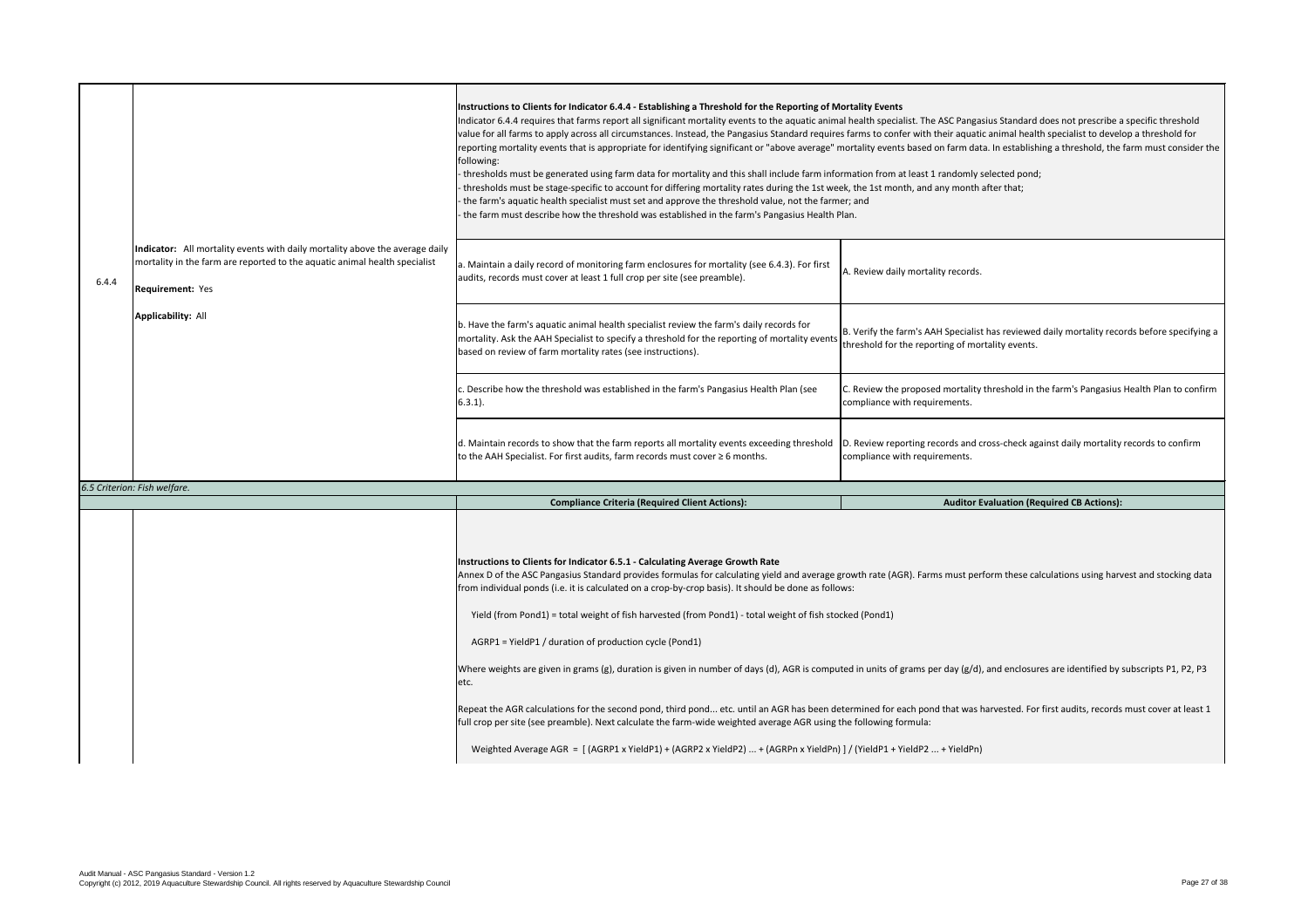A. Verify farm maintains records of the weight of fish stocked in each enclosure.

 $\left| \text{B. Verify farm maintains records of the weight of fish harvested from each enclosure.} \right|$ 

C. Review calculations to confirm accuracy and completeness.

D. Verify that the farm-wide weighted average AGR complies with requirements.

A. Review farm's calculation of surface area for each enclosure and confirm by inspection during on site audit.

B. Confirm the farm keeps accurate record of total weight of fish harvested from each pond and/or pen.

) A. Review farm's calculation of volume for each cage and confirm by inspection during on site audit.

| 6.5.1 | Indicator: Minimum average growth rate<br>Requirement: 3.85 g/day<br><b>Applicability: All</b>                          | <b>Clarification note:</b><br>Indicator 6.5.1 was developed under the assumption that:<br>fish are stocked at 80 grams,<br>harvested at 1,000 grams and<br>average production cycle is 8 months.<br>Given that specific growth rates of Pangasius are variable with body size (i.e. size and age depende<br>substantially smaller size than 1 kg. (e.g. farms that harvest fish at 600-700g average body weight).<br>Auditors are instructed as to evaluate Indicator 6.5.1 as follows. Farms must provide auditors with<br>harvest, and average duration of production cycle. Auditors shall review the farm's calculations of |                  |
|-------|-------------------------------------------------------------------------------------------------------------------------|---------------------------------------------------------------------------------------------------------------------------------------------------------------------------------------------------------------------------------------------------------------------------------------------------------------------------------------------------------------------------------------------------------------------------------------------------------------------------------------------------------------------------------------------------------------------------------------------------------------------------------|------------------|
|       |                                                                                                                         | a. Maintain records (e.g. receipts from seed suppliers) showing the weight of fish stocked<br>into each enclosure (e.g. see 6.1.1). For first audits, records must cover at least 1 full crop<br>per site (see preamble).                                                                                                                                                                                                                                                                                                                                                                                                       | A. Ver           |
|       |                                                                                                                         | (b. Maintain records showing the weight of fish harvested from each enclosure (see 2.4.2b)<br>For first audits, records must cover at least 1 full crop per site (see preamble).                                                                                                                                                                                                                                                                                                                                                                                                                                                | B. Ver           |
|       |                                                                                                                         | c. Calculate the average growth rate of fish in each enclosure as described above (see<br>instructions).                                                                                                                                                                                                                                                                                                                                                                                                                                                                                                                        | C. Rev           |
|       |                                                                                                                         | d. Using results of 6.5.1c, calculate the farm-wide weighted average AGR.                                                                                                                                                                                                                                                                                                                                                                                                                                                                                                                                                       | D. Ver           |
|       |                                                                                                                         | a. Provide a plan of the farm showing surface area ( $m2$ ) of each enclosure.                                                                                                                                                                                                                                                                                                                                                                                                                                                                                                                                                  | A. Rev<br>during |
| 6.5.2 | Indicator: Maximum fish density at any time<br>Requirement: 38 kg/m2 for ponds and pen<br>Applicability: Ponds and Pens | b. Maintain records of the total weight (kg) of fish harvested from each pond and/or pen<br>(see 2.4.2b). For first audits, records must cover at least 1 full crop per site (see preamble).                                                                                                                                                                                                                                                                                                                                                                                                                                    | B. Cor<br>and/c  |
|       |                                                                                                                         | c. For each enclosure, divide the weight of fish harvested (result from 6.5.2b) by the surface<br>area of the enclosure (results from 6.5.2a) to calculate fish density (kg/m2). For first audits, C. Rev<br>records must cover at least 1 full crop per site (see preamble).                                                                                                                                                                                                                                                                                                                                                   |                  |
|       |                                                                                                                         | d. In addition to calculating fish density at harvest (6.5.2.c), farms shall record monthly<br>estimates of fish density for each enclosure using estimated biomass (e.g. from farm<br>diaries) and surface area (see 6.5.2a). For first audits, farm records must cover $\geq 6$ months.                                                                                                                                                                                                                                                                                                                                       | D. Rev           |
|       |                                                                                                                         | a. Provide a description of the system specifying the total number of cages and volume (m <sup>3</sup> ) A. Rev<br>of each cage.                                                                                                                                                                                                                                                                                                                                                                                                                                                                                                | site a           |

pendent), formulas will yield a reduced level of absolute growth if fish are harvested at a

 $\alpha$  with sufficient information to verify average fish weight at stocking, average fish weight at ons of observed growth rate and monitor whether the farm is in compliance.

C. Review calculations for fish density at harvest to verify compliance.

D. Review monthly estimates of fish density to verify compliance.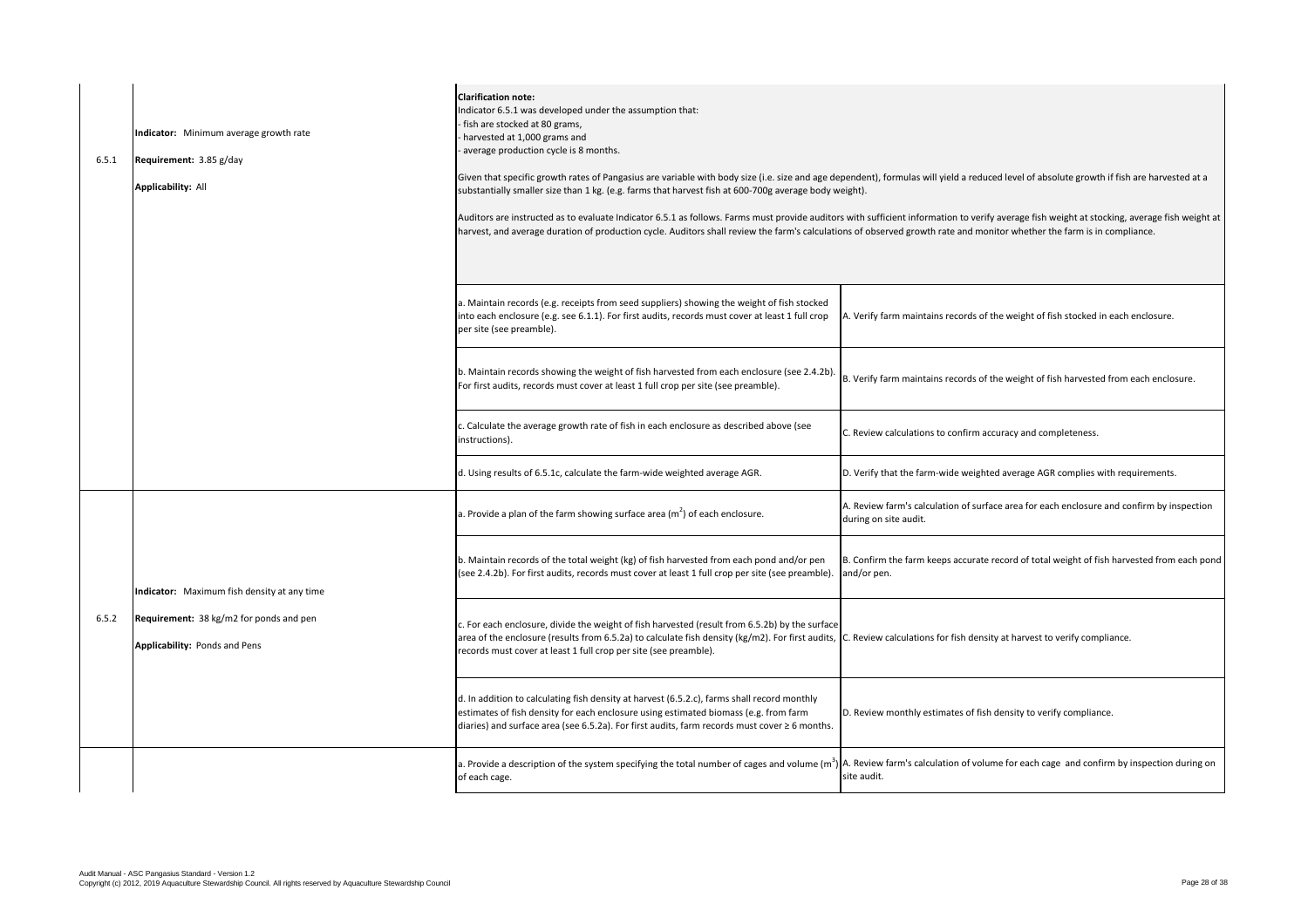| 6.5.3                                                                                                                                           | Indicator: Maximum fish density at any time<br><b>Requirement:</b> 80 kg/m3 for cages<br><b>Applicability: Cages</b>                                                                                                                                                                                                                                                                                | b. Maintain records of the total weight (kg) of fish harvested from each cage. For first<br>audits, records must cover at least 1 full crop per site (see preamble).                                                                                                                                                                                                                                                                                                                                                                                                                                                                                                                                                                                                                                                                                                   | B. Confirm the farm keeps accurate record of total weight of fish harvested from each cage.                                                                  |  |  |
|-------------------------------------------------------------------------------------------------------------------------------------------------|-----------------------------------------------------------------------------------------------------------------------------------------------------------------------------------------------------------------------------------------------------------------------------------------------------------------------------------------------------------------------------------------------------|------------------------------------------------------------------------------------------------------------------------------------------------------------------------------------------------------------------------------------------------------------------------------------------------------------------------------------------------------------------------------------------------------------------------------------------------------------------------------------------------------------------------------------------------------------------------------------------------------------------------------------------------------------------------------------------------------------------------------------------------------------------------------------------------------------------------------------------------------------------------|--------------------------------------------------------------------------------------------------------------------------------------------------------------|--|--|
|                                                                                                                                                 |                                                                                                                                                                                                                                                                                                                                                                                                     | . For each cage, divide the weight of fish harvested (result from 6.5.3b) by the volume of<br>the cage (results from 6.5.3a) to calculate fish density (kg/m3). For first audits, records<br>must cover at least 1 full crop per site (see preamble).                                                                                                                                                                                                                                                                                                                                                                                                                                                                                                                                                                                                                  | . Review calculations for fish density at harvest to verify compliance.                                                                                      |  |  |
|                                                                                                                                                 |                                                                                                                                                                                                                                                                                                                                                                                                     | $\vert$ d. In addition to calculating fish density at harvest (6.5.3.c), farms shall record monthly<br>estimates of fish density for each cage using estimated biomass (e.g. from farm diaries) and D. Review monthly estimates of fish density to verify compliance.<br>$\alpha$ cage volume (see 6.5.3a). For first audits, farm records must cover $\geq 6$ months.                                                                                                                                                                                                                                                                                                                                                                                                                                                                                                 |                                                                                                                                                              |  |  |
|                                                                                                                                                 | 6.6 Criterion: Predator control                                                                                                                                                                                                                                                                                                                                                                     |                                                                                                                                                                                                                                                                                                                                                                                                                                                                                                                                                                                                                                                                                                                                                                                                                                                                        |                                                                                                                                                              |  |  |
|                                                                                                                                                 |                                                                                                                                                                                                                                                                                                                                                                                                     | <b>Compliance Criteria (Required Client Actions):</b>                                                                                                                                                                                                                                                                                                                                                                                                                                                                                                                                                                                                                                                                                                                                                                                                                  | <b>Auditor Evaluation (Required CB Actions):</b>                                                                                                             |  |  |
|                                                                                                                                                 | Indicator: Use of lethal predator [61] control                                                                                                                                                                                                                                                                                                                                                      | a. Prepare a list of all predator control devices and their locations.                                                                                                                                                                                                                                                                                                                                                                                                                                                                                                                                                                                                                                                                                                                                                                                                 | A. Review list.                                                                                                                                              |  |  |
| 6.6.1                                                                                                                                           | <b>Requirement: No</b>                                                                                                                                                                                                                                                                                                                                                                              |                                                                                                                                                                                                                                                                                                                                                                                                                                                                                                                                                                                                                                                                                                                                                                                                                                                                        |                                                                                                                                                              |  |  |
|                                                                                                                                                 | <b>Applicability: All</b>                                                                                                                                                                                                                                                                                                                                                                           |                                                                                                                                                                                                                                                                                                                                                                                                                                                                                                                                                                                                                                                                                                                                                                                                                                                                        | B. Inspect sites to verify no use of lethal predator controls.                                                                                               |  |  |
| Footnote                                                                                                                                        | [61] Predators are defined as animals which have the potential to kill healthy pangasius. These standards include all types of predators during the production period, but only birds, reptiles and mammals during the period<br>ponds, cages and pens). Rats and mice are excluded from consideration as they are unlikely to harm fish on the farm, be endangered or pose a conservation concern. |                                                                                                                                                                                                                                                                                                                                                                                                                                                                                                                                                                                                                                                                                                                                                                                                                                                                        |                                                                                                                                                              |  |  |
| 6.6.2                                                                                                                                           | Indicator: Mortality of IUCN red listed species.<br>Requirement: 0 (zero)                                                                                                                                                                                                                                                                                                                           | Instruction to Clients for Indicator 6.6.2 - Presence of IUCN Red Listed Species<br>Determine whether IUCN red list species are present in the region as follows:<br>go to http://www.iucnredlist.org/<br>follow to "other search options"<br>· select "Taxonomy"<br>· select "Animalia"<br>· indicate appropriate "Location", "Systems", "Habitat",<br>click on "run search" and record animal species listed and whether they are threatened by the farming activity.<br>Note: The IUCN Red List uses nine categories for ranking species according to threat, and search results may include species that are not currently threatened. For the purposes of<br>determining whether a farm complies with indicator 6.6.2, species in the following IUCN categories may be excluded from further analyses: "Not evaluated", "Data Deficient", and<br>"Least Concern". |                                                                                                                                                              |  |  |
|                                                                                                                                                 | <b>Applicability: All</b>                                                                                                                                                                                                                                                                                                                                                                           | a. Perform analysis. Record all IUCN red listed species occuring in the area of the farm.                                                                                                                                                                                                                                                                                                                                                                                                                                                                                                                                                                                                                                                                                                                                                                              | A. Repeat analysis to verify that client obtained an accurate result.                                                                                        |  |  |
|                                                                                                                                                 |                                                                                                                                                                                                                                                                                                                                                                                                     | b. If any IUCN red listed species are identified in the area of the farm (including receiving<br>and source waters), write a procedure which describes how the farm will avoid causing<br>mortality.                                                                                                                                                                                                                                                                                                                                                                                                                                                                                                                                                                                                                                                                   | B. Verify that farm procedures are appropriate and implemented (as applicable).                                                                              |  |  |
|                                                                                                                                                 |                                                                                                                                                                                                                                                                                                                                                                                                     |                                                                                                                                                                                                                                                                                                                                                                                                                                                                                                                                                                                                                                                                                                                                                                                                                                                                        | C. During local community interviews, verify there is no evidence of the farm causing<br>mortality of IUCN red listed species [also see Indicator 2.2.4(E)]. |  |  |
| Social requirements in the standards shall be audited by an individual who is a lead auditor in conformity with SAAS Procedure 200 section 3.1. |                                                                                                                                                                                                                                                                                                                                                                                                     |                                                                                                                                                                                                                                                                                                                                                                                                                                                                                                                                                                                                                                                                                                                                                                                                                                                                        |                                                                                                                                                              |  |  |
|                                                                                                                                                 | PRINCIPLE 7. DEVELOP AND OPERATE FARMS IN A SOCIALLY RESPONSIBLE MANNER THAT CONTRIBUTES EFFECTIVELY TO COMMUNITY DEVELOPMENT AND POVERTY ALLEVIATION.                                                                                                                                                                                                                                              |                                                                                                                                                                                                                                                                                                                                                                                                                                                                                                                                                                                                                                                                                                                                                                                                                                                                        |                                                                                                                                                              |  |  |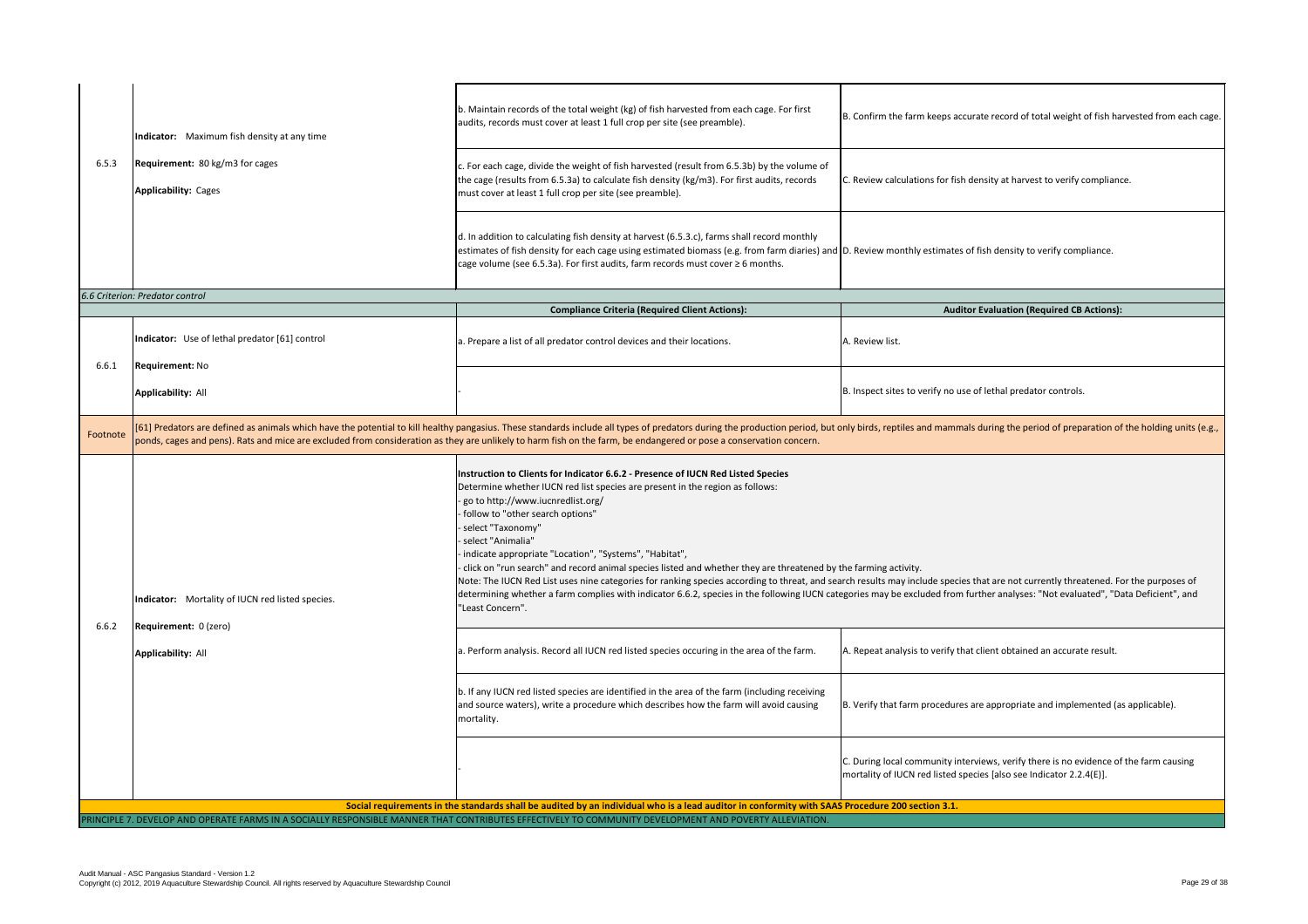|                                                            | 7.1 Criterion: Labour law                                                                                                                                                                                                                                                                           | <b>Compliance criteria (Required</b>                                                                                                                                                                                                                                                                                                                                  |
|------------------------------------------------------------|-----------------------------------------------------------------------------------------------------------------------------------------------------------------------------------------------------------------------------------------------------------------------------------------------------|-----------------------------------------------------------------------------------------------------------------------------------------------------------------------------------------------------------------------------------------------------------------------------------------------------------------------------------------------------------------------|
| Indicator:<br>produced<br>7.1.1<br><b>Requirement:</b> Yes | Compliance with labor laws in the country where pangasius is<br>Applicability: All                                                                                                                                                                                                                  | a. Obtain all national and local labor regulations applicable to the farm. Regulations should cover at<br>conditions, minimum wage and benefits/allowance, health and safety, presence of on-farm regulati                                                                                                                                                            |
|                                                            |                                                                                                                                                                                                                                                                                                     | b. Ensure that the farm and all employees on the farm comply to the labor regulations.                                                                                                                                                                                                                                                                                |
|                                                            | 7.2 Criterion: Child labour [62] and young workers [63]                                                                                                                                                                                                                                             |                                                                                                                                                                                                                                                                                                                                                                       |
|                                                            |                                                                                                                                                                                                                                                                                                     | <b>Compliance criteria (Required</b>                                                                                                                                                                                                                                                                                                                                  |
| Footnote                                                   |                                                                                                                                                                                                                                                                                                     | [62] Child: Any person less than 15 years of age, unless local minimum age law stipulates a higher age for work or mandatory schooling, in which case the higher age would apply<br>developing country exceptions under ILO Convention 138, the lower age will apply. Child labour does not include children helping their parents on their own farm, provided that v |
| Footnote                                                   | [63] Young worker: Any worker between the age of child as defined and under the age of 18.                                                                                                                                                                                                          |                                                                                                                                                                                                                                                                                                                                                                       |
|                                                            | Indicator: Minimum age of workers                                                                                                                                                                                                                                                                   | a. Maintain a list of all employees employed in the farm indicating date of birth                                                                                                                                                                                                                                                                                     |
| 7.2.1                                                      |                                                                                                                                                                                                                                                                                                     | b. Maintain copies of the official ID of all the employees listed showing date of birth                                                                                                                                                                                                                                                                               |
|                                                            | <b>Requirement:</b> Yes<br><b>Applicability: All</b>                                                                                                                                                                                                                                                | c. Ensure that no employee is younger than 15 years old (use birthdate to calculate exact age), see t                                                                                                                                                                                                                                                                 |
|                                                            |                                                                                                                                                                                                                                                                                                     | d. Provide a declaration stating that the farm is against child labor and will not employ anybody you                                                                                                                                                                                                                                                                 |
|                                                            | Indicator: For workers under 18 years olds<br>1 - Work does not jeopardise schooling<br>2 - Work, when added to the hours of schooling, does not exceed 10<br>hour/day<br>3 - Work is restricted to light work [64]<br>4 - Work is restricted to non-hazardous work [65]<br><b>Requirement:</b> Yes | a. Ensure that the contracts for workers below 18 years old state the rights of young workers (as inc<br>auditors to assess that, for such workers, work is restricted to light work and is not hazardous                                                                                                                                                             |
|                                                            |                                                                                                                                                                                                                                                                                                     | b. Maintain records of schooling commitments of each employee younger than 18 years old                                                                                                                                                                                                                                                                               |
| 7.2.2                                                      |                                                                                                                                                                                                                                                                                                     | c. Maintain daily records of working hours for all workers younger than 18 years old. For first audits                                                                                                                                                                                                                                                                |
|                                                            | Applicability: Farms with employees younger than 18 years old                                                                                                                                                                                                                                       | d. Ensure that young workers' rights as indicated in this Requirement are duly respected in the farm                                                                                                                                                                                                                                                                  |
| Footnote                                                   | [64] Light Work: (ILO convention 138, article 7.1) Light work is work that is 1) not likely to be harmful to a child's health or development and 2) not likely to prejudice their attend<br>diminish their capacity to benefit from instruction received.                                           |                                                                                                                                                                                                                                                                                                                                                                       |
| Footnote                                                   | [65] Hazardous work: Work which, by its nature or circumstances in which it is carried out, is likely to harm the health, safety or morals of workers.                                                                                                                                              |                                                                                                                                                                                                                                                                                                                                                                       |
|                                                            | 7.3 Criterion: Forced and compulsory labour [66]                                                                                                                                                                                                                                                    |                                                                                                                                                                                                                                                                                                                                                                       |
|                                                            |                                                                                                                                                                                                                                                                                                     | <b>Compliance criteria (Required</b>                                                                                                                                                                                                                                                                                                                                  |
| Footnote                                                   | can imply monetary sanctions, physical punishment, or the loss of rights and privileges or restriction of movement (withholding of identity documents).                                                                                                                                             | [66] Forced (Compulsory) labour: All work or service that is extracted from any person under the menace of any penalty for which a person has not offered him/ herself voluntari                                                                                                                                                                                      |

### **Equired Client Actions):**

cover at least the following issues: labor contracts, child labor, working time, working/living n regulation.

## **Combinance Client Actions):**

Ild apply. If however, local minimum age law is set at 14 years of age in accordance with led that working does not jeopardise their schooling or health.

ge), see footnote [62]

oody younger than 15 years old.

rs (as indicated in this Requirement) and job descriptions are detailed enough to allow

st audits, farm records must cover ≥ 6 months.

attendance at school, participation in vocational orientation or training programs, or

# **Equired Client Actions):**

oluntarily or for which such work or service is demanded as a repayment of debt. "Penalty"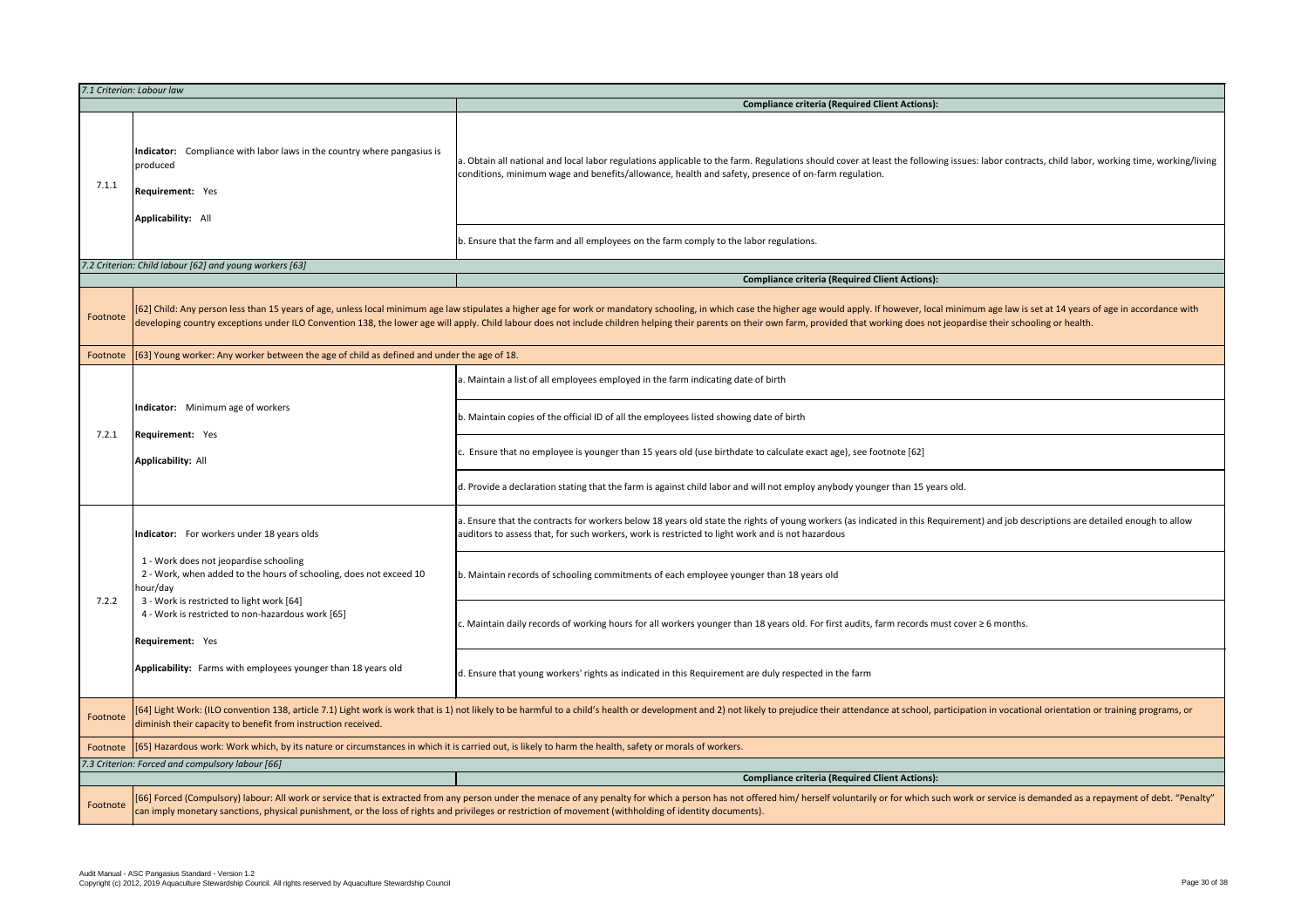|          | payment until the last day of their employment, based on reasonable [67]<br>notice given to their employer [68]<br><b>Requirement:</b> Yes<br><b>Applicability: All</b>              | a. Ensure that all contracts clearly state workers' freedom to terminate their employment and receive full payment until the last day of their employment                                                                      |
|----------|--------------------------------------------------------------------------------------------------------------------------------------------------------------------------------------|--------------------------------------------------------------------------------------------------------------------------------------------------------------------------------------------------------------------------------|
|          |                                                                                                                                                                                      | Indicator: Workers are free to terminate their employment and receive full $ _b$ . Ensure that workers' rights as indicated in this Requirement are duly respected.                                                            |
| 7.3.1    |                                                                                                                                                                                      | . Ensure that nobody in the farm or on behalf of the employer withholds employee's original identity papers                                                                                                                    |
|          |                                                                                                                                                                                      | d. Ensure that the farm does not withhold any part of workers' salaries, benefits, property or documents in order to oblige them to continue working for the employer                                                          |
|          |                                                                                                                                                                                      | e. Ensure that no employee is obligated to work at the farm to repay debt                                                                                                                                                      |
| Footnote | $[67]$ As stated in the contract.                                                                                                                                                    |                                                                                                                                                                                                                                |
| Footnote | persons to work for them in their business as employees.                                                                                                                             | [68] Employers are those workers who, working on their own account or with one or a few partners, hold the type of job defined as a self-employed job, and in this capacity, on a continuous basis (including the reference pe |
|          | 7.4 Criterion: Health and safety                                                                                                                                                     |                                                                                                                                                                                                                                |
|          |                                                                                                                                                                                      | <b>Compliance criteria (Required Client Actions):</b>                                                                                                                                                                          |
|          | Indicator: The employer provides a non-hazardous working and living<br>environment<br><b>Requirement:</b> Yes<br><b>Applicability: All</b>                                           | a. Maintain a list of all the health and safety hazards in the working and living environment of employees                                                                                                                     |
|          |                                                                                                                                                                                      | b. Provide Standard Operating Procedures (SOP) or Safe Practice guidelines (SOP) for all health and safety hazards listed                                                                                                      |
|          |                                                                                                                                                                                      | . Ensure that employees are complying to the farm SOP on health and safety and that are adequately protected against hazards                                                                                                   |
| 7.4.1    |                                                                                                                                                                                      | . Ensure that employees have constant access to potable/safe drinking water                                                                                                                                                    |
|          |                                                                                                                                                                                      | e. Ensure that sanitary conditions for the safe disposal of human waste are in practice.                                                                                                                                       |
|          |                                                                                                                                                                                      | . Ensure that the employees' housing is constructed of materials able to withstand local conditions                                                                                                                            |
|          | Indicator: Workers are aware of the health and safety hazards [69] at the<br>work place and how to deal with them                                                                    |                                                                                                                                                                                                                                |
| 7.4.2    | Requirement: Yes                                                                                                                                                                     | a. Ensure that all workers are aware of the hazards listed on 7.4.1a and of the SOP in 7.4.1b                                                                                                                                  |
|          | Applicability: All, Farm-Wide                                                                                                                                                        |                                                                                                                                                                                                                                |
| Footnote | [69] Hazard: The inherent potential to cause injury or damage to people's health—for instance unequipped to handle heavy machinery safely/unprotected exposure to harmful chemicals. |                                                                                                                                                                                                                                |
|          | Indicator: The employer records all accidents, even if minor [70], and take<br>preventive and corrective action for each                                                             | a. Maintain records of of all accidents and corrective actions taken. For first audits, farm records must cover $\geq 6$ months.                                                                                               |
| 7.4.3    | Requirement: Yes<br>Applicability: All                                                                                                                                               | b. Ensure that corrective actions are in place as relevant                                                                                                                                                                     |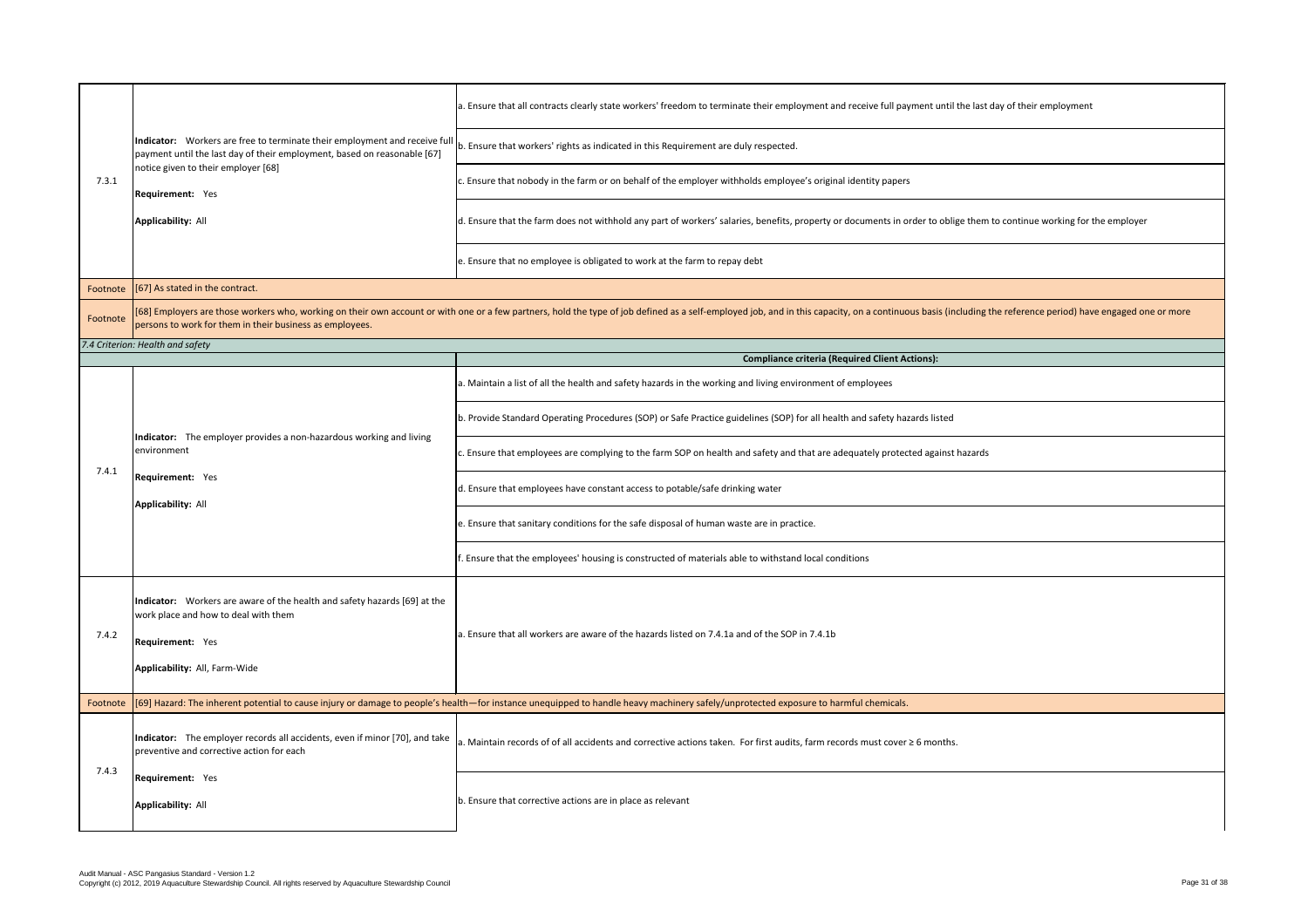| Footnote                                                                                       | [70] Accidents that could not be handled in-house, the person was taken to the closest clinic                                                                                                                                                                                        |                                                                                                                                                                                                                                                             |
|------------------------------------------------------------------------------------------------|--------------------------------------------------------------------------------------------------------------------------------------------------------------------------------------------------------------------------------------------------------------------------------------|-------------------------------------------------------------------------------------------------------------------------------------------------------------------------------------------------------------------------------------------------------------|
| 7.4.4                                                                                          | Indicator: Employer ensures that all permanent workers have health<br>insurance [71]                                                                                                                                                                                                 | a. Maintain a list of all permanent workers                                                                                                                                                                                                                 |
|                                                                                                | <b>Requirement:</b> Yes                                                                                                                                                                                                                                                              |                                                                                                                                                                                                                                                             |
|                                                                                                | <b>Applicability: All</b>                                                                                                                                                                                                                                                            | b. Provide evidence showing health insurance coverage for all permanent workers                                                                                                                                                                             |
| Footnote                                                                                       | permanent disabilities generated from a job related accident is, however, not included.                                                                                                                                                                                              | [71] Health insurance is required for workers who are employed for >3months/year. If not covered under national law employers must provide insurance to cover 100% of any                                                                                   |
|                                                                                                | 7.5 Criterion: Freedom of association and collective bargaining [72]                                                                                                                                                                                                                 |                                                                                                                                                                                                                                                             |
|                                                                                                |                                                                                                                                                                                                                                                                                      | <b>Compliance criteria (Require</b>                                                                                                                                                                                                                         |
| Footnote                                                                                       |                                                                                                                                                                                                                                                                                      | [72] Collective bargaining: Voluntary negotiation between employers and organizations of workers in order to establish the terms and conditions of employment by means of                                                                                   |
|                                                                                                |                                                                                                                                                                                                                                                                                      | a. Maintain copies of employees' contracts and ensure that contracts explicitly state the right of                                                                                                                                                          |
|                                                                                                | Indicator: Workers [73] have the right to form or join organisations to<br>defend their rights (including their right to collective bargaining), without<br>interference from the employer and without suffering negative<br>consequences as a result of exercising this right [74]. | b. Ensure that workers have the freedom to form and join any trade union, are free of any form of<br>employer. ILO specifically prohibits "acts which are designated to promote the establishment of<br>employers or employers' organizations.              |
| 7.5.1                                                                                          | <b>Requirement:</b> Yes                                                                                                                                                                                                                                                              | c. Ensure that trade unions and/or civil society organizations involved in Labor rights, are able to                                                                                                                                                        |
|                                                                                                | <b>Applicability: All</b>                                                                                                                                                                                                                                                            | d. Ensure that trade union representatives have access to their members in the workplace at rea                                                                                                                                                             |
|                                                                                                |                                                                                                                                                                                                                                                                                      | e. Provide a declaration explicitly stating the employer's commitment to freedom of association                                                                                                                                                             |
| Footnote                                                                                       | [73] Worker: A person who enters an agreement of any duration with an enterprise to work for the enterprise in return for remuneration in cash or in kind. Immediate family r<br>exchange labour may not be considered as workers, unless they express their desire to be workers.   |                                                                                                                                                                                                                                                             |
| Footnote                                                                                       | [74] Workers must not be prohibited from accessing such organizations when they exist. If they do not exist or are illegal, companies must make it clear that they are willing to<br>workers.                                                                                        |                                                                                                                                                                                                                                                             |
|                                                                                                | 7.6 Criterion: Discrimination                                                                                                                                                                                                                                                        |                                                                                                                                                                                                                                                             |
|                                                                                                |                                                                                                                                                                                                                                                                                      | <b>Compliance criteria (Requi</b>                                                                                                                                                                                                                           |
| 7.6.1                                                                                          | Indicator: Workers do not suffer any discrimination [75] from the<br>employer or other workers                                                                                                                                                                                       | a. Provide and ensure the implementation of an anti-discrimination policy, stating that the comp<br>promotion, termination or retirement based on race, caste, national origin, religion, disability, ge<br>condition that may give rise to discrimination. |
|                                                                                                | <b>Requirement:</b> Yes                                                                                                                                                                                                                                                              | b. Maintain records of employees' salary changes, promotions and training opportunities. For fir                                                                                                                                                            |
|                                                                                                | <b>Applicability: All</b>                                                                                                                                                                                                                                                            | c. Provide and ensure the implementation of a policy protecting pregnant and lactating mothers.                                                                                                                                                             |
| Footnote                                                                                       | [75] Including but not limited to: race, caste, origin, color, gender, age, disability, religion, sexual orientation, resident or migrant, union and political affiliations.                                                                                                         |                                                                                                                                                                                                                                                             |
| 7.7 Criterion: Fair and progressive practices toward workers(including disciplinary practices) |                                                                                                                                                                                                                                                                                      |                                                                                                                                                                                                                                                             |
|                                                                                                |                                                                                                                                                                                                                                                                                      | <b>Compliance criteria (Require</b>                                                                                                                                                                                                                         |

of any job-related accident/injury for permanent workers. The cost associated with

**Required Client Actions):** 

ns of collective (written) agreements.

ht of freedom of association.

form of interference from employers or competing organizations set up or backed by the ent of worker organizations or to support worker organizations under the control or

ble to access/inform all workers directly (posters, pamphlets, visits).

at reasonable times.

ation and collective bargaining rights of all.

imily members of the farm owner (i.e., children, spouse, parents, brothers and sisters) and

ing to engage in a collective dialogue through a representative structure freely elected by the

**Required Client Actions):** 

company does not engage/support discrimination in hiring, remuneration, access to training, ity, gender, sexual orientation, union membership, political affiliation, age or any other

For first audits, farm records must cover ≥ 6 months.

**Required Client Actions):**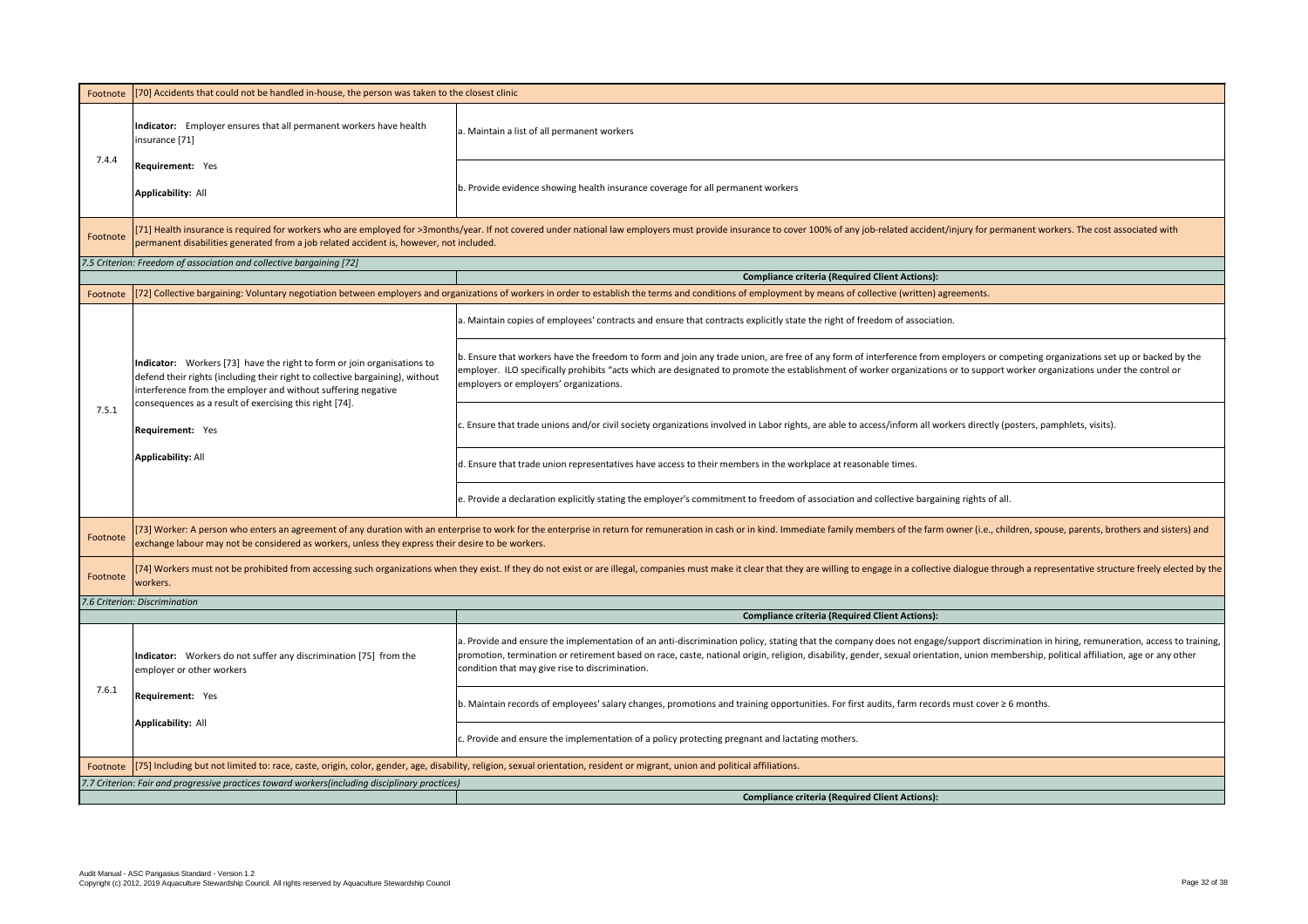| 7.7.1                                | Indicator: Employers treat all workers with dignity and respect<br><b>Requirement:</b> Yes                                                                                               | a. Ensure that all employees are consistently treated with dignity and respect (e.g. no physical abuse).                                                                                                                                                 |  |
|--------------------------------------|------------------------------------------------------------------------------------------------------------------------------------------------------------------------------------------|----------------------------------------------------------------------------------------------------------------------------------------------------------------------------------------------------------------------------------------------------------|--|
|                                      | <b>Applicability: All</b>                                                                                                                                                                | b. Ensure that no deductions in pay are made for disciplinary actions (e.g. for the accidental breaking of equipment)                                                                                                                                    |  |
|                                      | 7.8 Criterion: Working hours                                                                                                                                                             |                                                                                                                                                                                                                                                          |  |
|                                      |                                                                                                                                                                                          | <b>Compliance criteria (Required Client Actions):</b>                                                                                                                                                                                                    |  |
| 7.8.1                                | Indicator: Maximum number of regular working hours<br>Requirement: 8h/day or 48h/week (although these do not have to be                                                                  | a. Maintain timesheets for all employees. For first audits, farm records must cover $\geq 6$ months.                                                                                                                                                     |  |
|                                      | consecutive hours)<br><b>Applicability: All</b>                                                                                                                                          | b. Ensure that the regular time worked by farm workers does not exceed 8h/day or 48h/week                                                                                                                                                                |  |
| 7.8.2                                | Indicator: Workers have the right to leave the farm after completing the<br>standard work-day                                                                                            | a. Ensure that workers can leave the farm during their allocated free time (i.e. any time when they are not working).                                                                                                                                    |  |
|                                      | <b>Requirement: Yes</b><br>Applicability: All, Farm-Wide                                                                                                                                 | b. Maintain copies of employees contract and ensure that labor contracts clearly state workers' right to leave                                                                                                                                           |  |
|                                      | Indicator: Minimum time off                                                                                                                                                              | a. Ensure that all workers residing at the farm have the right to 2 nights off/week                                                                                                                                                                      |  |
| 7.8.3                                | Requirement: Two nights/week off if residing on the farm and a total of<br>four days/month off for all workers                                                                           | b. Ensure that all workers have at least 4 days/month off                                                                                                                                                                                                |  |
|                                      | Applicability: All, Farm-Wide                                                                                                                                                            | c. Maintain timesheets for all employees (as in 7.8.1a). For first audits, farm records must cover $\geq 6$ months.                                                                                                                                      |  |
| 7.8.4                                | Indicator: Overtime hours<br>1- Are voluntary<br>2- do not exceed a maximum of 12 hours per week<br>3- occur on an exceptional (not regular) basis                                       | Ensure that for all employees, overtime hours:<br>are voluntary<br>do not exceed a maximum of 12h/week<br>occur on an exceptional basis<br>are paid at a premium rate (following the local/national regulation and at least 20% more than normal salary) |  |
|                                      | 4- are paid at a premium rate [76], (i.e. an additional 20% is paid to the<br>normal salary)                                                                                             | b. Maintain timesheets for all employees (as in 7.8.1a). For first audits, farm records must cover $\geq 6$ months.                                                                                                                                      |  |
|                                      | <b>Requirement: Yes</b><br>Applicability: All, Farm-Wide                                                                                                                                 | c. Maintain copies of employees' contracts and ensure that employees' contracts state the overtime conditions and associated rights                                                                                                                      |  |
|                                      |                                                                                                                                                                                          | d. Maintain records of payments for overtime hours                                                                                                                                                                                                       |  |
| Footnote                             | [76] Premium rate: A rate of pay higher than the regular work week rate. Must comply with national laws/ regulations and / or industry standards. Must be 120% of normal rate or higher. |                                                                                                                                                                                                                                                          |  |
| 7.9 Criterion: Fair and decent wages |                                                                                                                                                                                          |                                                                                                                                                                                                                                                          |  |
|                                      |                                                                                                                                                                                          | <b>Compliance criteria (Required Client Actions):</b>                                                                                                                                                                                                    |  |

| f respect (e.g. no physical abuse).                               |
|-------------------------------------------------------------------|
| (e.g. for the accidental breaking of equipment)                   |
|                                                                   |
| <b>Compliance criteria (Required Client Actions):</b>             |
| ds must cover $\geq 6$ months.                                    |
| ceed 8h/day or 48h/week                                           |
| time (i.e. any time when they are not working).                   |
| racts clearly state workers' right to leave                       |
| nts off/week                                                      |
|                                                                   |
| ts, farm records must cover $\geq 6$ months.                      |
|                                                                   |
| and at least 20% more than normal salary)                         |
| ts, farm records must cover ≥ 6 months.                           |
| es' contracts state the overtime conditions and associated rights |
|                                                                   |
| Must be 120% of normal rate or higher.                            |
|                                                                   |
| <b>Compliance criteria (Required Client Actions):</b>             |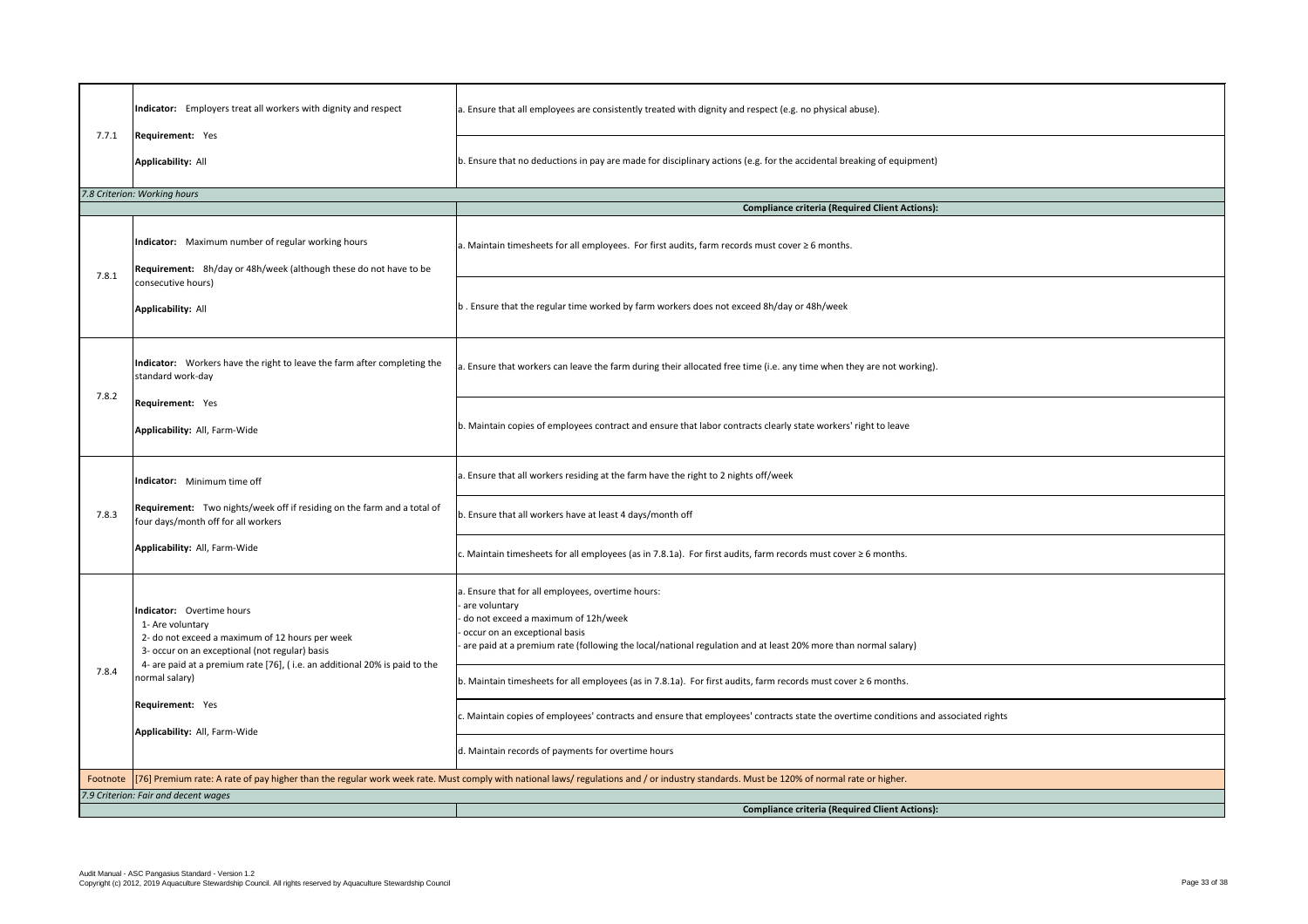| 7.9.1    |                                                                                                                                                                                                                                                                                                                                                                                                                                                                                                                                                                                                                                                                                                                  | a. Obtain legal documents showing minimum wages for the location where the farm operates.                                                                                                       |
|----------|------------------------------------------------------------------------------------------------------------------------------------------------------------------------------------------------------------------------------------------------------------------------------------------------------------------------------------------------------------------------------------------------------------------------------------------------------------------------------------------------------------------------------------------------------------------------------------------------------------------------------------------------------------------------------------------------------------------|-------------------------------------------------------------------------------------------------------------------------------------------------------------------------------------------------|
|          | Indicator: The employer pays at least minimum wages as defined by law,<br>or ensures that wages cover basic needs [77], plus some discretionary<br>income [78], whichever is higher<br><b>Requirement:</b> Yes<br>Applicability: All, Farm-Wide                                                                                                                                                                                                                                                                                                                                                                                                                                                                  | b. If minimum wage has not been established by law, calculate basic needs wages, in consultat<br>from credible sources. Document the process and ensure that all workers have access to it at r |
|          |                                                                                                                                                                                                                                                                                                                                                                                                                                                                                                                                                                                                                                                                                                                  | c. Maintain copies of employees' contract and ensure that at least minimum wages are paid to                                                                                                    |
|          |                                                                                                                                                                                                                                                                                                                                                                                                                                                                                                                                                                                                                                                                                                                  | d. Maintain receipts of salary payments. For first audit, receipts must cover $\geq 6$ months.                                                                                                  |
| Footnote | [77] Basic needs are determined by calculating the cost of the basic shopping basket needed for an adequate diet, the percentage of an average household's budget that go<br>country. Recognised representative shopping basket surveys include those undertaken by national authorities and multi-lateral developmental agencies. A basic or living wa<br>clothing, housing, transportation, schooling, obligatory tax payments, health care and an additional 10% discretionary income (SA8000). An employer shall minimally pay a t<br>minimum wage; whichever is higher. The basic needs wage/living wage refers to "take home payment". Any obligatory expenses at the side of the employee/worker (e.g., u |                                                                                                                                                                                                 |
| Footnote | [78] For guidance and methods for basic needs wage calculation, see SA8000 Guidance Document.                                                                                                                                                                                                                                                                                                                                                                                                                                                                                                                                                                                                                    |                                                                                                                                                                                                 |
|          | Indicator: Workers have the right to know the mechanism for setting the<br>wages and benefits                                                                                                                                                                                                                                                                                                                                                                                                                                                                                                                                                                                                                    | a. Provide a declaration stating the mechanism used for setting wages                                                                                                                           |
| 7.9.2    | <b>Requirement: Yes</b>                                                                                                                                                                                                                                                                                                                                                                                                                                                                                                                                                                                                                                                                                          |                                                                                                                                                                                                 |
|          | <b>Applicability: All</b>                                                                                                                                                                                                                                                                                                                                                                                                                                                                                                                                                                                                                                                                                        | b. Ensure that employees are aware of the mechansim used for setting wages                                                                                                                      |
|          | Indicator: Wages shall be paid in cash or in a manner most convenient to<br>workers                                                                                                                                                                                                                                                                                                                                                                                                                                                                                                                                                                                                                              | a. Maintain records of the preferred method of payment for each employee                                                                                                                        |
| 7.9.3    | <b>Requirement: Yes</b>                                                                                                                                                                                                                                                                                                                                                                                                                                                                                                                                                                                                                                                                                          |                                                                                                                                                                                                 |
|          | <b>Applicability: All</b>                                                                                                                                                                                                                                                                                                                                                                                                                                                                                                                                                                                                                                                                                        | b. Maintain records of payments indicating the method of payment                                                                                                                                |
|          | 7.10 Criterion: Labour contracts                                                                                                                                                                                                                                                                                                                                                                                                                                                                                                                                                                                                                                                                                 |                                                                                                                                                                                                 |
|          |                                                                                                                                                                                                                                                                                                                                                                                                                                                                                                                                                                                                                                                                                                                  | <b>Compliance criteria (Req</b>                                                                                                                                                                 |
| 7.10.1   | Indicator: Workers have copies of, and can understand, their labour<br>contract [79]                                                                                                                                                                                                                                                                                                                                                                                                                                                                                                                                                                                                                             | a. Ensure that employees have copies of their labor contracts                                                                                                                                   |
|          | <b>Requirement: Yes</b>                                                                                                                                                                                                                                                                                                                                                                                                                                                                                                                                                                                                                                                                                          |                                                                                                                                                                                                 |
|          | <b>Applicability: All</b>                                                                                                                                                                                                                                                                                                                                                                                                                                                                                                                                                                                                                                                                                        | b. Ensure that employees understand their labor contracts                                                                                                                                       |
| Footnote | [79] Where verbal contracts are practiced (e.g., remote rural locations, cases of illiteracy and small family farms), extra care needs to be taken that the contents of the agree<br>establish that the employer and the employee understand in the same way the terms of the verbal agreement.                                                                                                                                                                                                                                                                                                                                                                                                                  |                                                                                                                                                                                                 |
| 7102     | Maximum length of probation period stated in the contract for<br>Indicator:<br>workers, other than farm managers and workers with an university degree                                                                                                                                                                                                                                                                                                                                                                                                                                                                                                                                                           | a. Maintain copies of contracts of employees (other than farm managers and workers with a u<br>1 month                                                                                          |

lltation with workers and their representative organizations, and cost of living assessments at reasonable times.

d to employees

goes to food and other necessary expenses, and the average size of a household in a given wage should be capable of sustaining 50% of an average-sized family with food, clean water,  $\gamma$  a full-time worker the basic needs wage (without financial deductions) or national legal , uniform, tools and lunches) will not bring "take home" pay below a basic needs standard.

**Combinative Client Actions):** 

reement are fully agreed to and well-understood. Cross interviews must take place to

university degree) and ensure that the probation time is clearly stated and does not exceed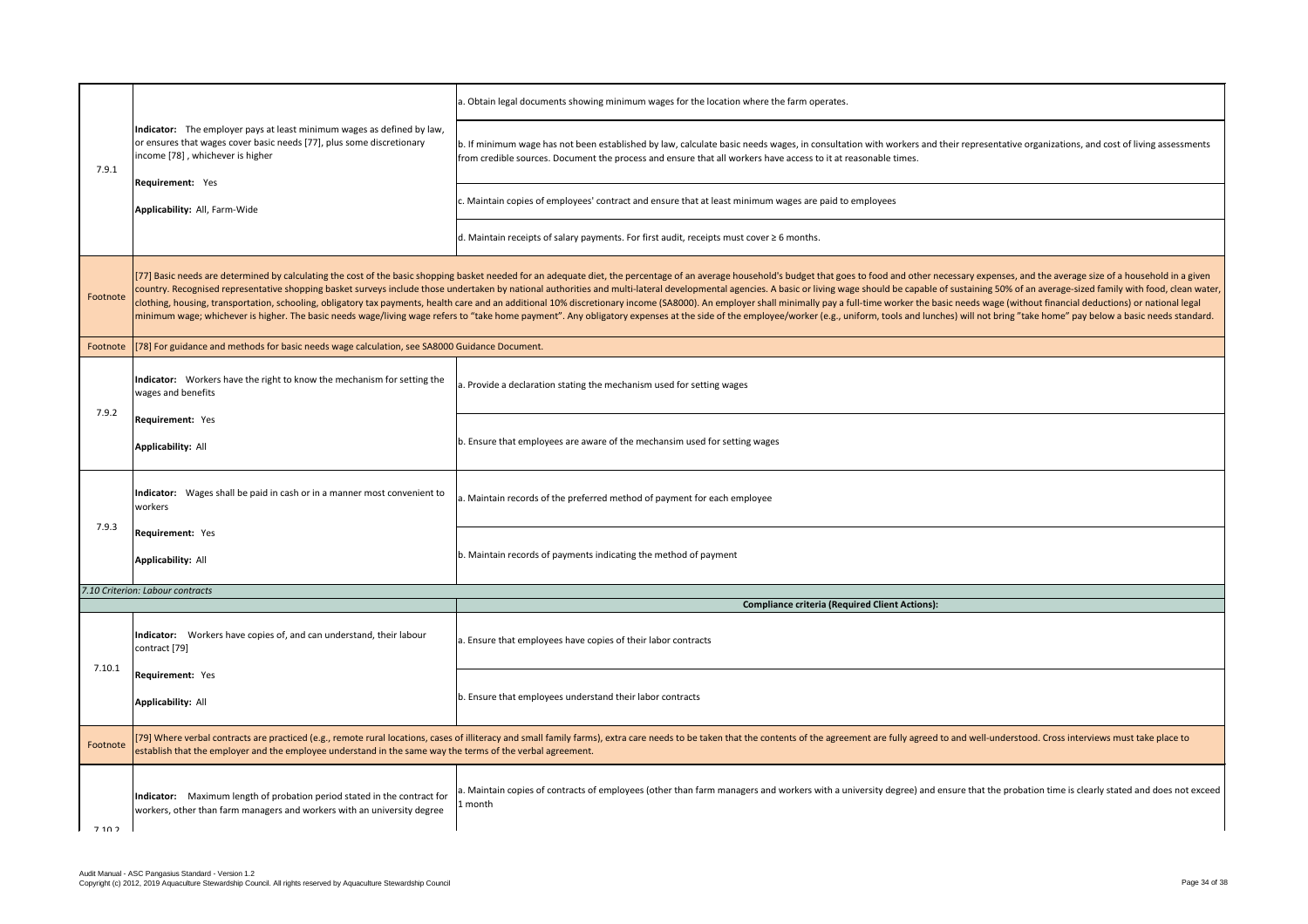| 1.10.4   | Requirement: 1 month                                                                                                                                                              |                                                                                                                  |
|----------|-----------------------------------------------------------------------------------------------------------------------------------------------------------------------------------|------------------------------------------------------------------------------------------------------------------|
|          | <b>Applicability: All</b>                                                                                                                                                         | b. Ensure that probation times are understood by employees and respected                                         |
| 7.10.3   | Indicator: Maximum length of probation period stated in the contract for<br>farm managers and workers with an university degree                                                   | a. Maintain copies of contracts of farm managers and workers with a university degree) and ensure t              |
|          | <b>Requirement: 2 months</b><br><b>Applicability: All</b>                                                                                                                         | b. Ensure that probation times are understood by employees and respected                                         |
|          | 7.11 Criterion: Management system                                                                                                                                                 |                                                                                                                  |
|          |                                                                                                                                                                                   | <b>Compliance criteria (Required 0</b>                                                                           |
| 7.11.1   | Indicator: The employer ensures all workers have appropriate channels to<br>communicate anonymously with employers on matters relating to labour<br>rights and working conditions | a. Maintain complaint boxes for employees throughout the farm.                                                   |
|          | <b>Requirement:</b> Yes<br><b>Applicability: All</b>                                                                                                                              | b. Ensure that workers are aware of the use of complaint boxes and are encouraged to use them by fa              |
| 7.11.2   | Indicator: Percentage of issues raised by workers which are registered,<br>tracked and responded to by the employer                                                               | a. Maintain a register recording issues raised by workers (including complaint forms), date and respo<br>months. |
|          | Requirement: 100%<br><b>Applicability: All</b>                                                                                                                                    | b. Ensure that employees have access to the register at reasonable times                                         |
| 7.11.3   | Indicator: Percentage of complaints that are resolved[80] within one<br>month after being received [81]                                                                           | a. Maintain evidence of issues raised by workers and being resolved. Evidence may include letters sig            |
|          | <b>Requirement: 90%</b>                                                                                                                                                           | b. Record the issues being resolved in the register as for 7.11.2a                                               |
|          | <b>Applicability: All</b>                                                                                                                                                         | c. Maintain monthly summaries and calculations of the percentage of issues resolved within 1 month               |
| Footnote | [80] Resolution of a conflict is defined as when both parties agree to remove it from the list of conflicts.                                                                      |                                                                                                                  |
| Footnote | [81] Complaints include the ones coming from other resource users, employees and buyers (e.g., middlemen or processors).                                                          |                                                                                                                  |
|          | Indicator: A plan for addressing the yet to be resolved conflicts is<br>developed and complied with                                                                               | a. Maintain a register recording issues raised by workers (as for 7.11.2a) and including the plan for ac         |
| 7.11.4   | <b>Requirement: Yes</b><br><b>Applicability: All</b>                                                                                                                              | b. Ensure that the plan is adhered to                                                                            |

d ensure that the probation time is clearly stated and does not exceed 2 months

**Combinance Client Actions):** 

them by farm management

and response taken. For first audit, register must contain all records of the previous ≥ 6

letters signed by employees or their representatives.

plan for addressing yet to be resolved conflicts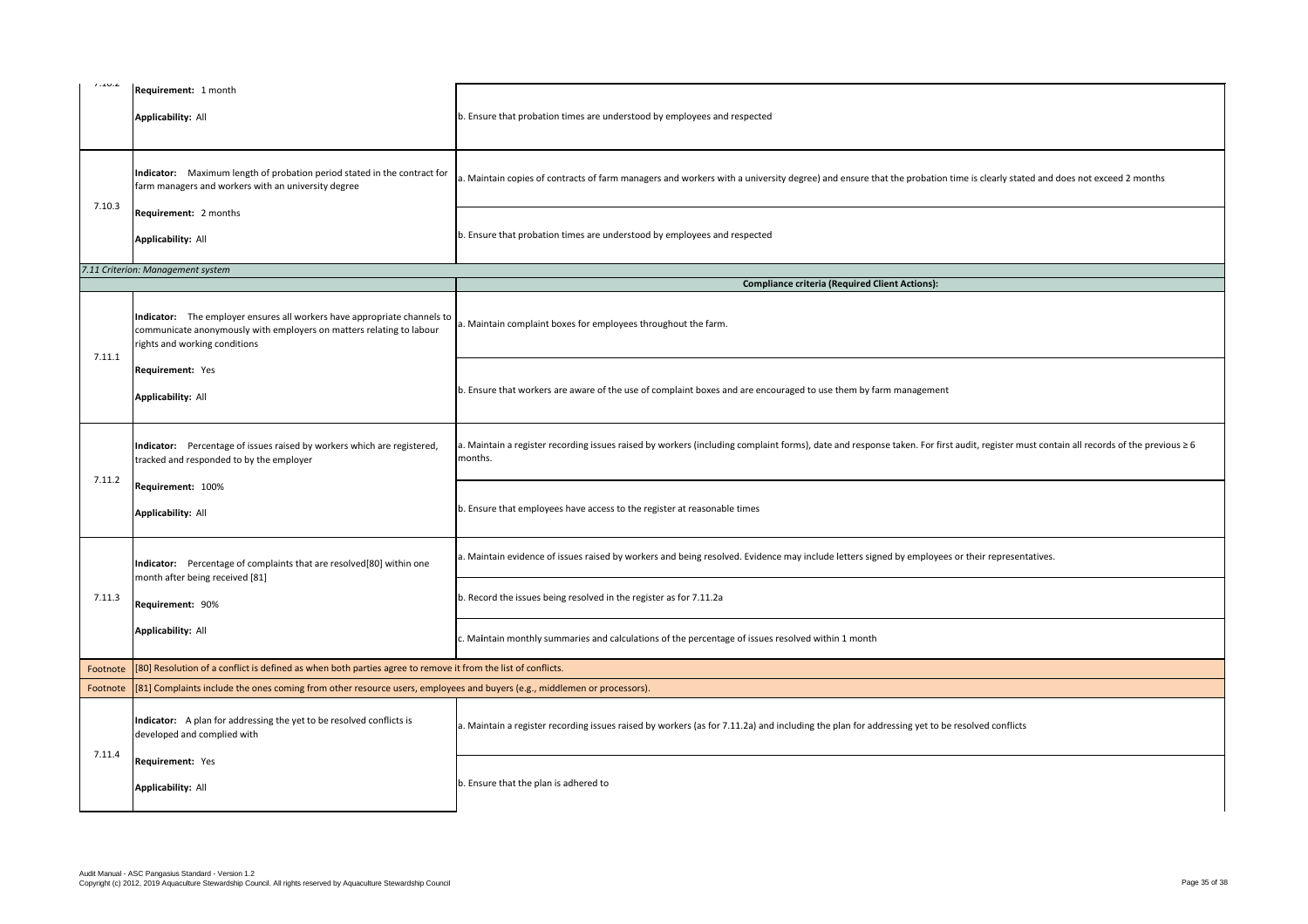| 7.11.5                                          | Indicator: Timeframe for the contracting[82] of suppliers and service<br>providers that ensure suitable health and safety conditions for their workers<br>$[83]$                                                                                                                                                                                                                                                                                                                                                                                                         | a. For first audit, prepare a declaration of commitment to contract only suppliers and service pr                                                                                                  |  |
|-------------------------------------------------|--------------------------------------------------------------------------------------------------------------------------------------------------------------------------------------------------------------------------------------------------------------------------------------------------------------------------------------------------------------------------------------------------------------------------------------------------------------------------------------------------------------------------------------------------------------------------|----------------------------------------------------------------------------------------------------------------------------------------------------------------------------------------------------|--|
|                                                 | Requirement: Within 1 year from achieving certification<br><b>Applicability: All</b>                                                                                                                                                                                                                                                                                                                                                                                                                                                                                     | b. For subsequent audits, ensure that all health and safety conditions as indicated in these Requ<br>suppliers and service providers who are working in the farm                                   |  |
| Footnote                                        | [82] Including either written or verbal contracts.                                                                                                                                                                                                                                                                                                                                                                                                                                                                                                                       |                                                                                                                                                                                                    |  |
| Footnote                                        | [83] As defined in these Requirements.                                                                                                                                                                                                                                                                                                                                                                                                                                                                                                                                   |                                                                                                                                                                                                    |  |
|                                                 | 7.12 Criterion: Record-keeping                                                                                                                                                                                                                                                                                                                                                                                                                                                                                                                                           |                                                                                                                                                                                                    |  |
|                                                 |                                                                                                                                                                                                                                                                                                                                                                                                                                                                                                                                                                          | <b>Compliance criteria (Requ</b>                                                                                                                                                                   |  |
| 7.12.1                                          | Indicator: Records of the hours worked by every worker employed in the<br>farm are available                                                                                                                                                                                                                                                                                                                                                                                                                                                                             | a. Maintain timesheets for all employees. For first audits, farm records must cover ≥ 6 months.                                                                                                    |  |
|                                                 | Requirement: Yes<br>Applicability: All, Farm-Wide                                                                                                                                                                                                                                                                                                                                                                                                                                                                                                                        | b. Maintain a list of all employees employed in the farm                                                                                                                                           |  |
|                                                 | 7.13 Criterion: Participatory social impact assessment for local communities.                                                                                                                                                                                                                                                                                                                                                                                                                                                                                            |                                                                                                                                                                                                    |  |
|                                                 |                                                                                                                                                                                                                                                                                                                                                                                                                                                                                                                                                                          | <b>Compliance criteria (Requ</b>                                                                                                                                                                   |  |
| 7.13.1                                          | Indicator: A participatory Social Impact Assessment (p-SIA) [84] is<br>conducted (See Annex F for more information) and identified impacts are<br>mitigated.                                                                                                                                                                                                                                                                                                                                                                                                             | a. Provide a p-SIA inclusive of all items reported in Annex F. For large scale farms (e.g. vertically<br>SIA should be conducted at least every 3-years.                                           |  |
|                                                 | Requirement: Yes<br><b>Applicability: All</b>                                                                                                                                                                                                                                                                                                                                                                                                                                                                                                                            | b. For large scale farms, provide evidence of the experience of the professional experts commis<br>consultations with rural communities                                                            |  |
| Footnote                                        | [84] p-SIA: An assessment of positive and negative consequences and risks of a planned or ongoing project (e.g., a farm or farm development) undertaken in such a manner t<br>assessment, and that steps taken and information gathered is openly accessible to all.                                                                                                                                                                                                                                                                                                     |                                                                                                                                                                                                    |  |
| 7.13.2                                          | Indicator: Local communities [85], local government and at least one civil<br>society organisation chosen by community have a copy of the p-SIA in locally<br>appropriate language                                                                                                                                                                                                                                                                                                                                                                                       | a. Maintain records of all the people having received copy of the p-SIA                                                                                                                            |  |
|                                                 | Requirement: Yes<br><b>Applicability: All</b>                                                                                                                                                                                                                                                                                                                                                                                                                                                                                                                            | b. Obtain signatures from at least 50% of the people having received the p-SIA. The people sign<br>can be identified by the majority of the community), a representative of the local government a |  |
| Footnote                                        | [85] Community: A group of people with possibly diverse characteristics who are linked by social ties, share common perspectives, and are joined by collective engagements<br>organized society in small form (town, village, hamlet) that recognizes a single representative (leader, formal or informal); 2.) the people inside a confined geographical area;<br>individuals within the group; 3.) having a common good or a common interest and recognizing that, and been recognized as having that; and 4.) A sense of common identity<br>economic, ethnic grounds. |                                                                                                                                                                                                    |  |
| 7.14 Criterion: Complaints by local communities |                                                                                                                                                                                                                                                                                                                                                                                                                                                                                                                                                                          |                                                                                                                                                                                                    |  |
|                                                 |                                                                                                                                                                                                                                                                                                                                                                                                                                                                                                                                                                          | <b>Compliance criteria (Requ</b>                                                                                                                                                                   |  |

ce providers that ensure suitable health and safety condition within 1 year.

Requirements (i.e. within Criteria 7.1, 7.2 and 7.4) are respected by all the employees of

**Compliance Client Actions):** 

**Equired Client Actions):** 

cally integrated operations) the p-SIA must be commissioned to professional experts. A new p

imissioned. Evidence must indicate a track record of at least 3 years conducting participatory

ner that all stakeholder groups have input in process, results and outcome of such an

signing must include at least: a representative of the local community (if such a representant ent and one civil society organization (if available).

ents within a geographically confined area. Four common indicators are 1.) a state of rea; small enough to allow face-to-face interaction as the main form of contact between the tity and characteristics (i.e., "we" versus "them" feeling) on either/or social, cultural,

**Combinance Client Actions):**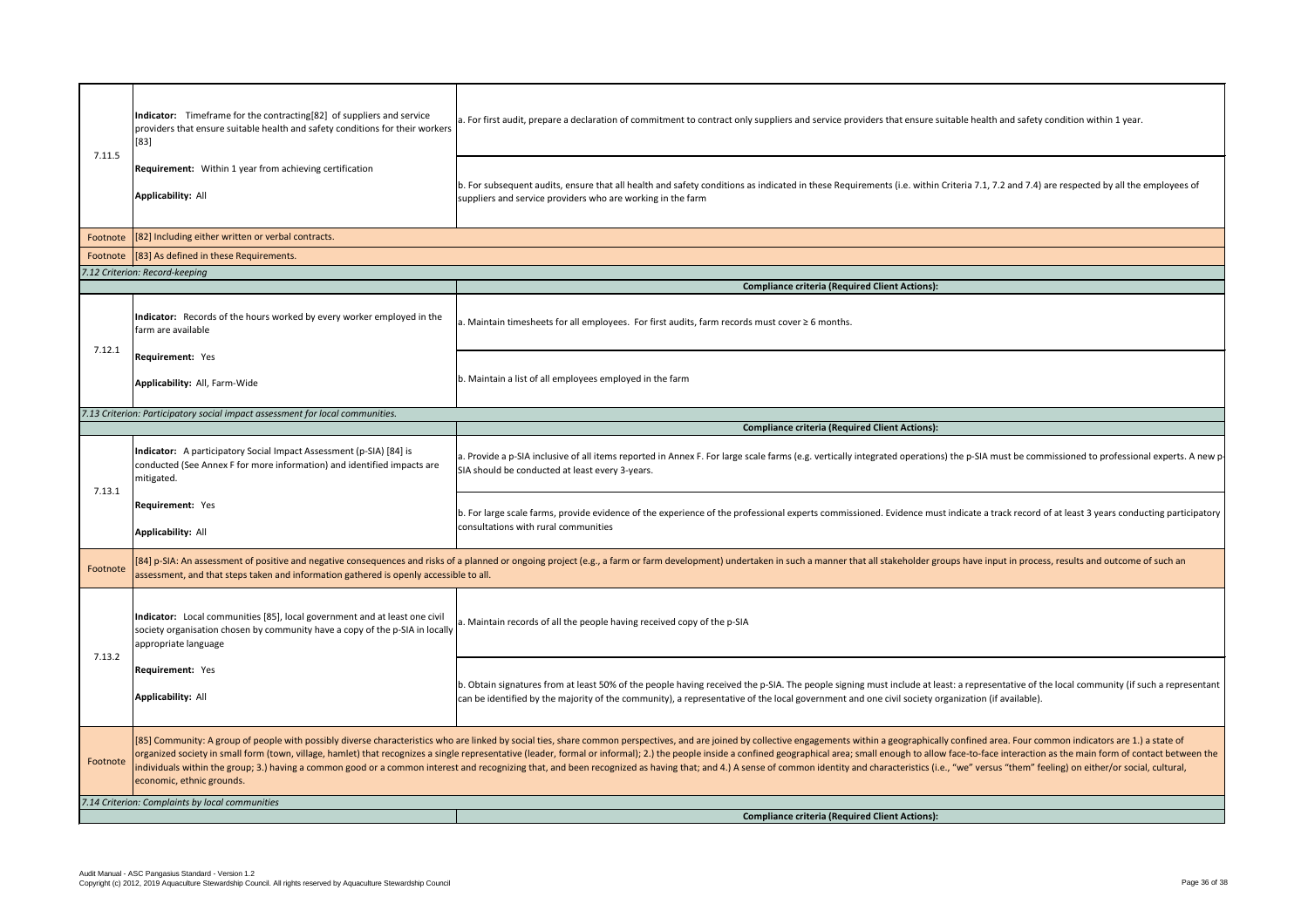| 7.14.1                                                                | Indicator: A verifiable conflict resolution policy [86], [87], for local<br>communities is developed and applied<br>Requirement: Yes<br><b>Applicability: All</b>                                                                                                                                                                                                | a. Prepare and ensure the application of a conflict resolution policy for local communities                                                                                                              |
|-----------------------------------------------------------------------|------------------------------------------------------------------------------------------------------------------------------------------------------------------------------------------------------------------------------------------------------------------------------------------------------------------------------------------------------------------|----------------------------------------------------------------------------------------------------------------------------------------------------------------------------------------------------------|
|                                                                       |                                                                                                                                                                                                                                                                                                                                                                  | b. Maintain records of all the people having received copy of the policy                                                                                                                                 |
|                                                                       |                                                                                                                                                                                                                                                                                                                                                                  | c. Obtain signatures from at least 50% of the people having received copies of the policy. The<br>representant can be identified by the majority of the community), a representative of the loo          |
|                                                                       |                                                                                                                                                                                                                                                                                                                                                                  | d. Maintain records of meetings (at least twice per year) held with local communities to ider<br>action plan and summaries. For first audits records must cover at least one meeting (this cou<br>audit) |
| Footnote                                                              | [86] The policy shall state how conflicts and complaints will be tracked transparently and explain how to respond to all received complaints.                                                                                                                                                                                                                    |                                                                                                                                                                                                          |
| Footnote                                                              | [87] The process of conflict resolution is documented and meetings are summarised. Summaries include an agenda (the list of concerns), resolutions or agreements reach<br>least one civil society or customary organisation chosen by the community shall have access to the conflict resolution process and the documentation thereof. A conflict is<br>agenda. |                                                                                                                                                                                                          |
|                                                                       |                                                                                                                                                                                                                                                                                                                                                                  | a. Maintain complaint boxes in public locations reachable by the local community.                                                                                                                        |
|                                                                       | Indicator: Complaint boxes, complaint registers, and complaint<br>acknowledgement receipts in local language(s) are used<br><b>Requirement: Yes</b><br><b>Applicability: All</b>                                                                                                                                                                                 | b. Retain complaint forms submitted by local communities. For first audits, records must inc                                                                                                             |
| 7.14.2                                                                |                                                                                                                                                                                                                                                                                                                                                                  | c. Provide evidence that complaints have been acknowledged to the local community (e.g. tl<br>acknowledgement receipts)                                                                                  |
|                                                                       |                                                                                                                                                                                                                                                                                                                                                                  | d. Maintain a register of the complaints received. Register should include date, complaint a<br>months.                                                                                                  |
| 7.14.3                                                                | Indicator: Percentage of conflicts resolved within the date of being filed<br><b>Requirement:</b><br>Within 6 months 50%<br>Within 1 year 75%<br>Within 2 years 100%<br><b>Applicability: All</b>                                                                                                                                                                | a. Maintain a register of complaints as per 7.14.2d, clearly identifying what complaints have                                                                                                            |
|                                                                       |                                                                                                                                                                                                                                                                                                                                                                  | b. Maintain minutes of community meetings as per 7.14.1d showing issues discussed and iss                                                                                                                |
|                                                                       | 7.15 Criterion: Preferential employment for local communities                                                                                                                                                                                                                                                                                                    |                                                                                                                                                                                                          |
|                                                                       |                                                                                                                                                                                                                                                                                                                                                                  | Compliance criteria (Re                                                                                                                                                                                  |
| before migrant workers are hired<br>7.15.1<br><b>Requirement: Yes</b> |                                                                                                                                                                                                                                                                                                                                                                  | a. Maintain a list of all employees employed in the farm indicating also place of origin                                                                                                                 |
|                                                                       | Indicator: Evidence of advertising positions within local communities                                                                                                                                                                                                                                                                                            | b. For farms where employees are coming from a location other than the location of the farr<br>advertise. For first audit copies must cover more than previous $\geq 6$ months                           |

he people signing must include at least: a representative of the local community (if such a ocal government and one civil society organization (if available).

ntify and resolve conflicts. Records must include list of participants, agendas and agreed buld be part of the p-SIA process if the p-SIA was conducted less than 6 months before the

ed, who shall take what action by when, and a list of participants. Local government and at s deemed resolved if both parties in the negotiation process have agreed to take it off the

clude at least previous ≥ 6 months.

through a statement from the local community stating having received acknowledgement or

nd action taken. For first audits, register must contain records from at least previous ≥ 6

a been resolved and the resolution date

sues resolved

**Equired Client Actions):** 

rm (based on 7.15.1a) present copies of the dated advertisements posted around the farm to